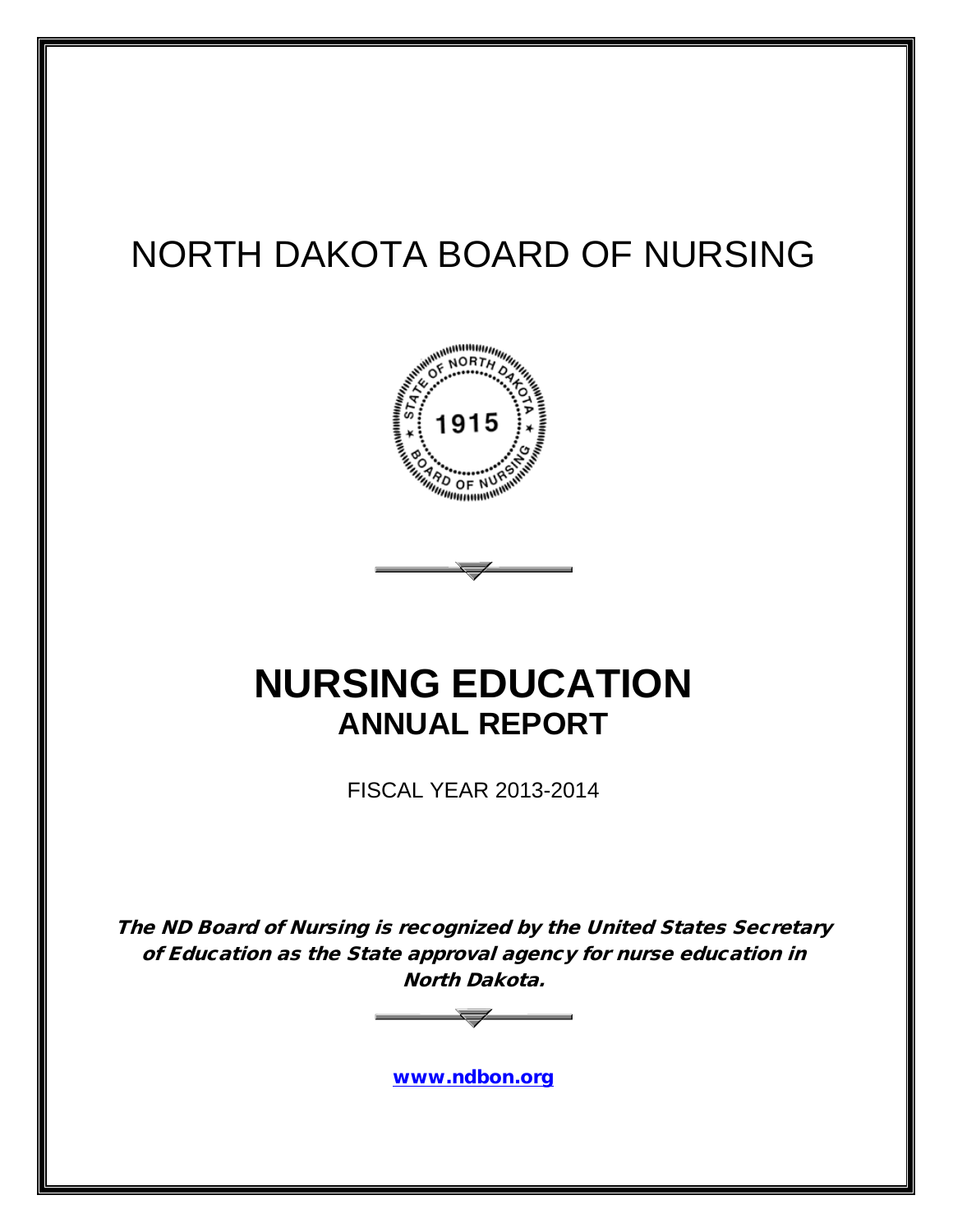### **FY 2013-2014 ANNUAL REPORT OF NORTH DAKOTA BOARD OF NURSING APPROVED NURSING EDUCATION PROGRAMS**

(Page 3)

### **Section 1 Overall Nursing Program Statistics**

• **Nursing Program Approval and Accreditation Status**

#### • **Admissions Data**

- Practical Nursing Program Application and Admissions
- Practical Nursing Program Admission Trends
- Associate Degree Nursing Program Application and Admissions
- Associate Degree Nursing Program Admission Trends
- Baccalaureate Nursing Program Applications and Admissions
- Baccalaureate Nursing Program Admission Trends

### • **Enrollment History Data**

- Practical Nursing Program Enrollment History
- Registered Nursing Program Enrollment History
- Master's Nursing Program Enrollment History
- Doctorate Level Nursing Program Enrollment History

### • **Detailed Enrollment For ND Nursing Programs**

- Ladder Enrollment
- Detailed Certificate PN Program Enrollment
- Detailed Associate Degree PN Program Enrollment
- Detailed Baccalaureate Degree Nursing Program Enrollment
- Detailed Associate Degree Nursing Program Enrollment
- Detailed Master's Degree Program Enrollment
- Detailed Doctoral Degree Program Enrollment

#### • **Graduates**

- Certificate Practical Nurse Graduates
	- Graduation Trends
- Associate Degree Practical Nurse Program
	- Basic & LPN to AASPN
	- **Five Year Graduation Trends**
- Associate Degree Graduates for RN Licensure
	- LPN/AASPN-ASN
	- LPN/PN-AASN
	- Graduation Trends
- Baccalaureate Degree Graduates for RN Licensure
	- Basic
	- LPN to BSN
	- Diploma to BSN
	- ADN to BSN
	- Five Year Graduation Trends
- Age Trends of Graduates of Undergraduate Programs
- Graduate Level Program Graduates
	- 2013-2014 Masters' Graduates per Specialty
	- Master's Program Graduation Trends
	- Doctorate Program Graduation Trends
- **Program NCLEX Pass Rates**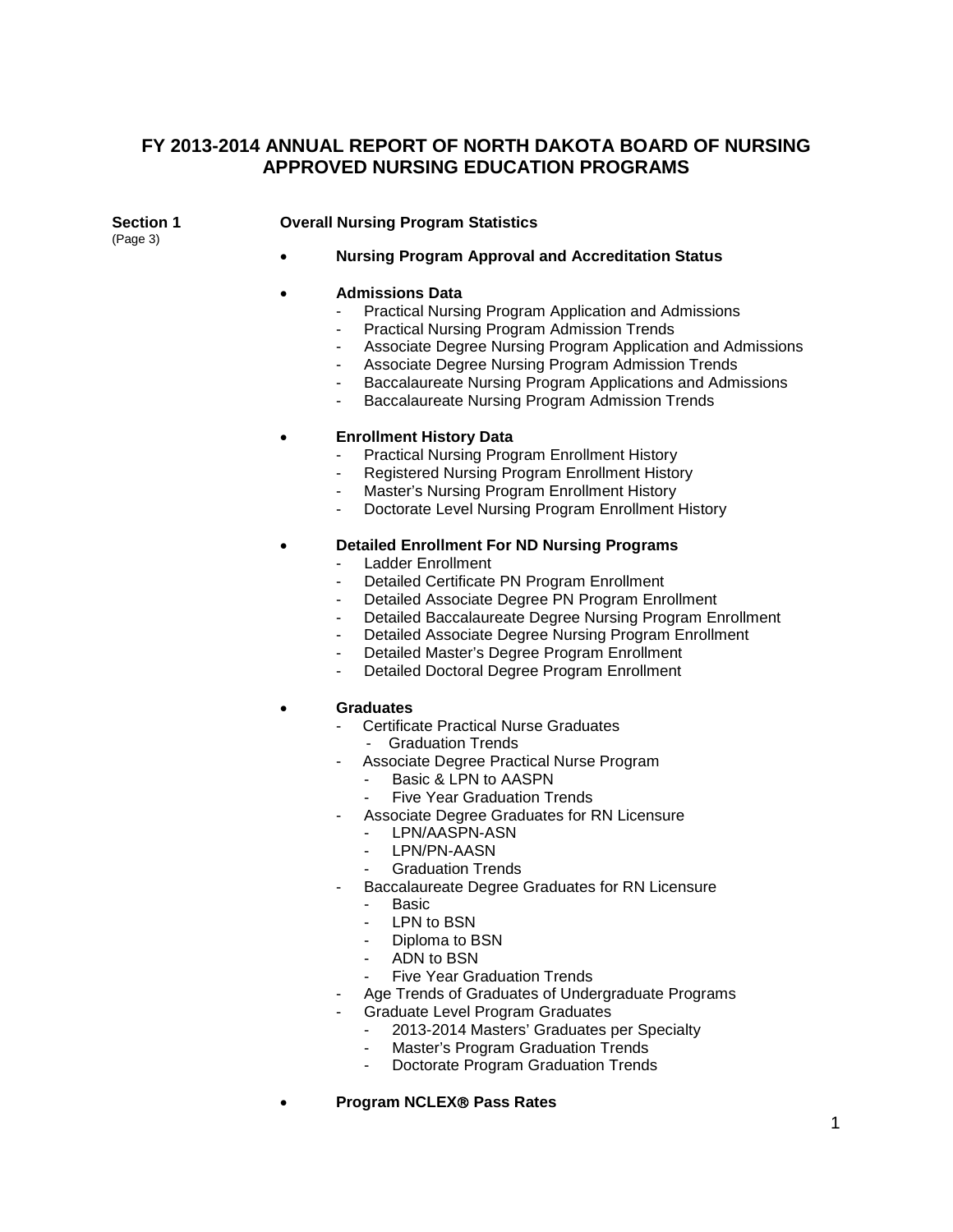- Fiscal Year PN Program First Time Candidate Pass Rates
- Fiscal Year RN Program First Time Candidate Pass Rates

#### • **Nursing Faculty Data Summary**

- Highest Level of Faculty Preparation
- Faculty Position Openings<br>- Faculty Demographic Inform
- Faculty Demographic Information

### **Section 2 Practical Nursing Programs**

(Page 30)

- Summary of Clinical Course Faculty/Student Ratio
- Summary of Major Practice Facilities for Year
- Update on Unqualified Faculty
- Notification of Major Programmatic Change
- Methods of Maintaining Student Health
- Budget Statement
- Program Evaluation Summary
- Curriculum Design

(Page 39)

### **Section 3 Registered Nursing Programs**

- Summary of Clinical Course Faculty/Student Ratio
- Summary of Major Practice Facilities For Year
- Update on Unqualified Faculty
- Notification of Major Programmatic Change
- Methods of Maintaining Student Health
- Budget Statement
- Program Evaluation Summary
- Curriculum Design

#### **Section 4 Graduate Level Nursing Programs**

(Page 53)

### • Lists of Specialty Tracks

- Number of Graduates From Each Track
- Graduation Trends
- Summary of Clinical Course Faculty/Student Ratio
- Summary of Major Practice Facilities For Year
- Notification of Major Programmatic Change
- Methods of Maintaining Student Health
- Program Evaluation Summary
- Curriculum Design

(Page 62)

#### **Section 5 Distance Nursing Education Programs**

2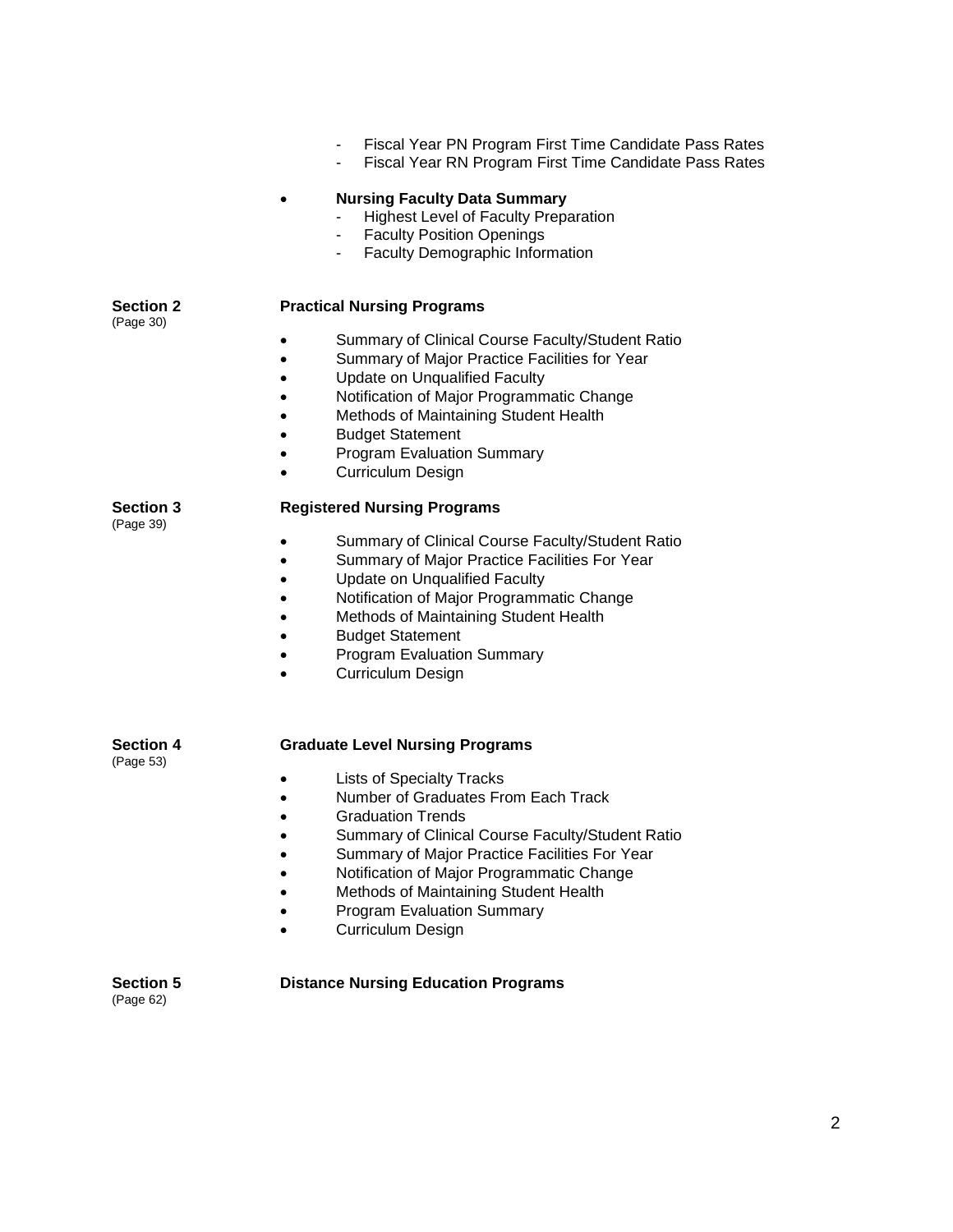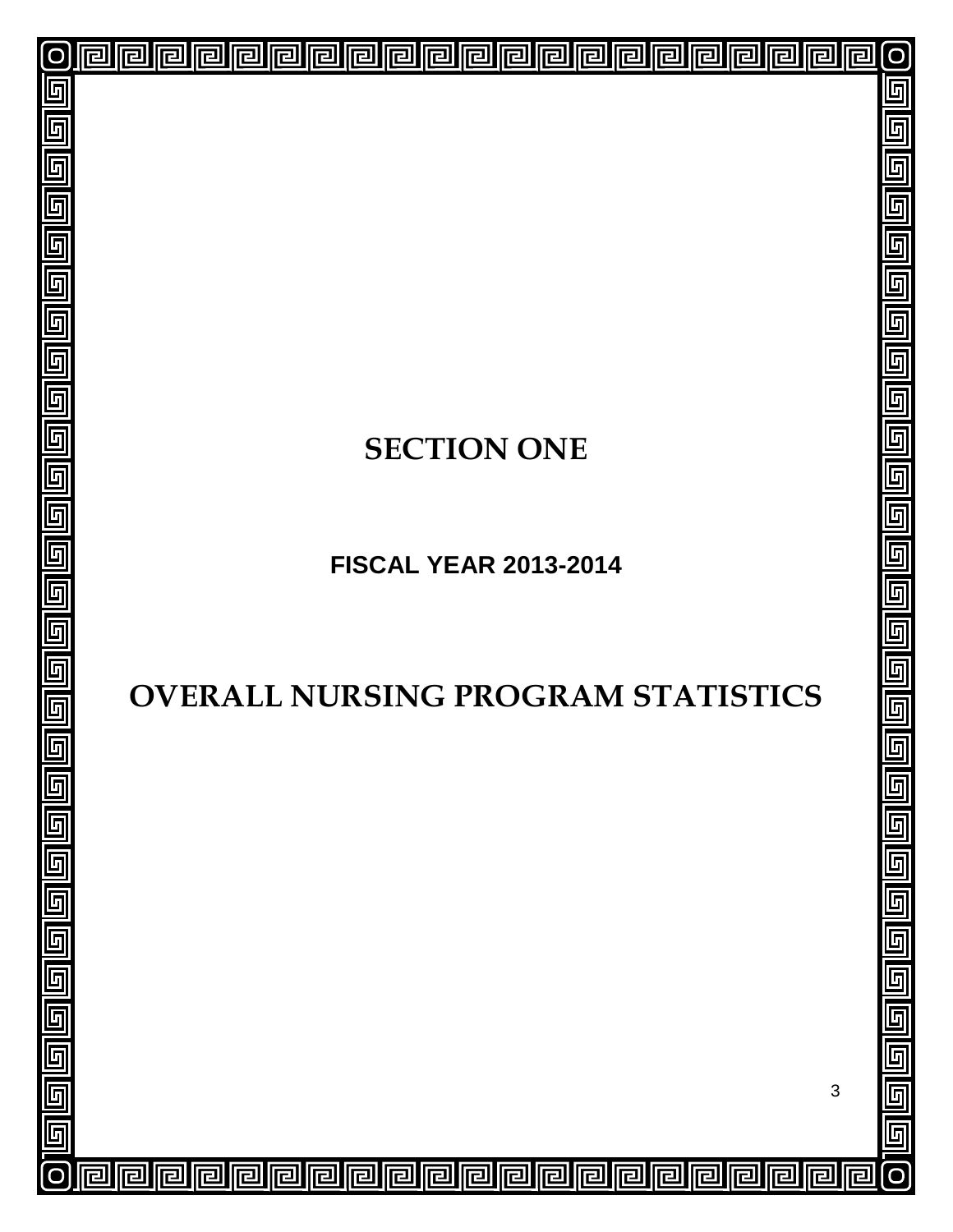## **Nursing Program Approval and Accreditation Status**

| Program                                                       | <b>ND Board of</b><br><b>Nursing Approval</b><br><b>Term</b> | <b>CCNE</b><br><b>Accreditation</b> | <b>ACEN</b><br>(formerly<br><b>NLNAC)</b> | Year of Initial<br><b>Accreditation</b> | Most<br>Recent<br><b>Action</b> | <b>Next National</b><br><b>Accreditation</b><br><b>Evaluation</b>            |
|---------------------------------------------------------------|--------------------------------------------------------------|-------------------------------------|-------------------------------------------|-----------------------------------------|---------------------------------|------------------------------------------------------------------------------|
| Concordia (BAN)                                               | November 2009-<br>2014                                       | X                                   |                                           | 2006                                    | 2006                            | <b>Fall 2015</b>                                                             |
| Dakota Nursing Program<br>(Certificate PN)                    | March 2014-2019                                              |                                     |                                           |                                         |                                 |                                                                              |
| Dakota Nursing Program<br>(ADN)                               | March 2014-2019                                              |                                     |                                           |                                         |                                 |                                                                              |
| Dickinson State University<br>(AASPN)                         | November 2011-<br>2016                                       |                                     | X                                         | 1995                                    | 2008                            | <b>Fall 2015</b>                                                             |
| <b>Dickinson State University</b><br>(BSN)                    | November 2011-<br>2016                                       |                                     | X                                         | 1989                                    | 2013                            | Spring 2021                                                                  |
| Minot State University (BSN)                                  | May 2011-2016                                                |                                     | X                                         | 1981                                    | 2014                            | Spring 2020<br>with<br>conditions<br>Follow-up<br><b>Report Fall</b><br>2016 |
| North Dakota State College of<br>Science (AASPN)              | March 2011-2016                                              |                                     | X                                         | 1991                                    | 2014                            | <b>Fall 2019</b>                                                             |
| North Dakota State College of<br>Science (ASN)                | March 2011-2016                                              |                                     |                                           |                                         |                                 |                                                                              |
| North Dakota State University<br>(BSN)                        | May 2011-2017                                                | X                                   |                                           | 2006                                    | 2006                            | <b>Fall 2015</b>                                                             |
| North Dakota State University<br>(MS)                         | Transitioned to DNP<br>May 2009                              | X                                   |                                           | 2008                                    | 2008                            | <b>Fall 2017</b>                                                             |
| North Dakota State University<br>(DNP)                        | May 2011-2017                                                | X                                   |                                           | 2011                                    | 2011                            | Spring 2016                                                                  |
| Sanford College of Nursing<br>(BSN and BAN)                   | March 2012-2017                                              | X                                   |                                           | 2004                                    | 2008                            | <b>Fall 2015</b><br>(NDSU)                                                   |
| Sitting Bull College (ASPN)                                   | November 2012-<br>2015                                       |                                     |                                           |                                         |                                 |                                                                              |
| <b>Turtle Mountain Community</b><br>Technical College (AASPN) | May 2014-May 2016                                            |                                     |                                           |                                         |                                 |                                                                              |
| <b>United Tribes Technical</b><br>College (AASPN)             | November 2011-<br>2016                                       |                                     | X                                         | 1995                                    | 2008                            | Spring 2016                                                                  |
| University of Jamestown<br>(BSN)                              | November 2009-<br>2014                                       |                                     | X                                         | 1971                                    | 2013                            | <b>Fall 2020</b>                                                             |
| University of Mary (BSN)                                      | May 2012-2016                                                | X                                   |                                           | 2003                                    | 2008                            | Spring 2018                                                                  |
| University of Mary (MSN)                                      | May 2012-2016                                                | $\boldsymbol{\mathsf{X}}$           |                                           | 2003                                    | 2008                            | Spring 2018                                                                  |
| University of North Dakota<br>(BSN)                           | November 2010-<br>2015                                       | X                                   |                                           | 2001                                    | 2010                            | <b>Fall 2020</b>                                                             |
| University of North Dakota<br>(MS)                            | November 2010-<br>2015                                       | X                                   |                                           | 2001                                    | 2010                            | <b>Fall 2020</b>                                                             |

Information obtained fro[m http://www.aacn.nche.edu/ccne-accreditation](http://www.aacn.nche.edu/ccne-accreditation) and<http://acenursing.org/> and program catalogs and handbooks. This information does not include candidacy status.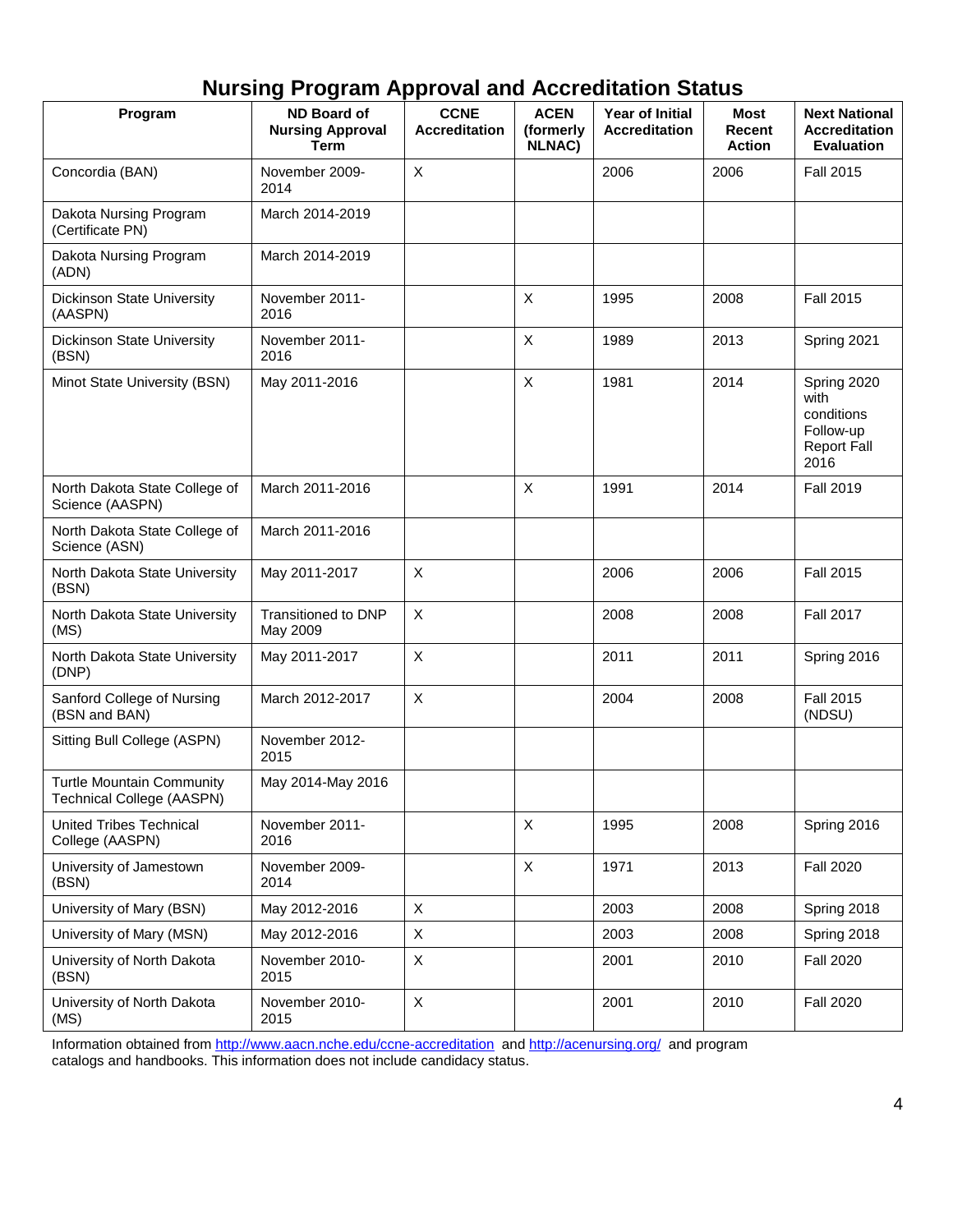## **ADMISSIONS DATA**

### **PRACTICAL NURSING PROGRAM APPLICATIONS AND ADMISSIONS**

| <b>PRACTICAL NURSING</b><br><b>PROGRAM</b><br><b>APPLICATIONS AND</b><br><b>ADMISSIONS</b>                     | Dickinson State<br>University | ND State<br>College of<br>Science | Sitting Bull<br>College | Turtle Mountain<br>Community<br>College | United Tribes<br>Technical<br>College | <b>BSC</b><br>$\mathop{\Xi}\limits_{\mathop{\rm l\negthinspace L}}$<br>Dakota<br>Nursing F<br>Program I | -DCB<br>$\mathop{\underline{\mathsf{Z}}}\nolimits$<br>Dakota<br>Nursing F<br>Program - | Dakota Nursing<br>PN Program-<br><b>LRSC</b> | <b>VSC</b><br>$\mathop{\Xi}\limits_{\mathbb{L}}$<br>Dakota<br>Nursing F<br>Program \ | Totals      |
|----------------------------------------------------------------------------------------------------------------|-------------------------------|-----------------------------------|-------------------------|-----------------------------------------|---------------------------------------|---------------------------------------------------------------------------------------------------------|----------------------------------------------------------------------------------------|----------------------------------------------|--------------------------------------------------------------------------------------|-------------|
| Total number of admission<br>slots                                                                             | 43                            | 90                                | 10                      | 12                                      | 18                                    | 47                                                                                                      | 32                                                                                     | 32                                           | 46                                                                                   | 330         |
| Basic applications received                                                                                    | 70                            | 279                               | 6                       | 10                                      | 18                                    | 66                                                                                                      | 43                                                                                     | 43                                           | 61                                                                                   | 596         |
| Total number of qualified<br>Applicants                                                                        | 54                            | 83                                | 5                       | 9                                       | 16                                    | 49                                                                                                      | 25                                                                                     | 28                                           | 43                                                                                   | 312         |
| Basic qualified applicants<br>accepted                                                                         | 54                            | 84                                | 5                       | 9                                       | 16                                    | 46                                                                                                      | 25                                                                                     | 25                                           | 43                                                                                   | 307         |
| Basic qualified applicants not<br>accepted                                                                     | 16                            | 0                                 | 0                       | $\mathbf 0$                             | 1                                     | $\overline{2}$                                                                                          | $\pmb{0}$                                                                              | 1                                            | 0                                                                                    | 21          |
| Qualified applicants<br>accepted but declined<br>admission                                                     | 21                            | $\overline{2}$                    | 0                       | $\mathbf 0$                             | 0                                     | 5                                                                                                       | 1                                                                                      | $\overline{c}$                               | 6                                                                                    | 37          |
| Total number of qualified<br>applicants who were<br>accepted enrolled in the<br>program                        | 29                            | 81                                | 5                       | 9                                       | 16                                    | 42                                                                                                      | 24                                                                                     | 23                                           | 37                                                                                   | 266         |
| Number of Qualified<br><b>Advanced Standing</b><br>Applicants (LPN to AASPN)                                   | 0                             | 0                                 | 0                       | $\pmb{0}$                               | 0                                     | $\mathbf 0$                                                                                             | $\pmb{0}$                                                                              | 0                                            | 0                                                                                    | $\pmb{0}$   |
| <b>Total Number of Qualified</b><br><b>Advanced Standing</b><br>Applicants Accepted, but<br>declined admission | 0                             | 0                                 | 0                       | $\mathbf 0$                             | 0                                     | $\mathbf 0$                                                                                             | 0                                                                                      | 0                                            | 0                                                                                    | $\pmb{0}$   |
| <b>Total Number of Qualified</b><br><b>Advanced Standing</b><br>Applicants Accepted                            | 0                             | 0                                 | 0                       | $\pmb{0}$                               | 0                                     | $\mathbf 0$                                                                                             | 0                                                                                      | 0                                            | 0                                                                                    | $\pmb{0}$   |
| <b>Total Number of Qualified</b><br><b>Advanced Standing</b><br>Applicants Not Accepted                        | $\mathbf 0$                   | 0                                 | 0                       | $\pmb{0}$                               | 0                                     | $\pmb{0}$                                                                                               | $\pmb{0}$                                                                              | 0                                            | $\pmb{0}$                                                                            | 0           |
| <b>Total Number of Qualified</b><br><b>Advanced Standing</b><br>Applicants Accepted, but<br>declined admission | 0                             | 0                                 | 0                       | 0                                       | 0                                     | 0                                                                                                       | 0                                                                                      | 0                                            | 0                                                                                    | 0           |
| <b>Total Number of Qualified</b><br>Applicants Accepted for<br><b>Advanced Standing Enrolled</b>               | $\pmb{0}$                     | $\pmb{0}$                         | $\mathbf 0$             | $\mathbf 0$                             | $\mathbf 0$                           | $\mathbf 0$                                                                                             | $\pmb{0}$                                                                              | $\mathbf 0$                                  | 0                                                                                    | $\mathbf 0$ |
| <b>Total Admissions</b>                                                                                        | 29                            | 81                                | $\sqrt{5}$              | 9                                       | 16                                    | 42                                                                                                      | 24                                                                                     | 23                                           | 37                                                                                   | 266         |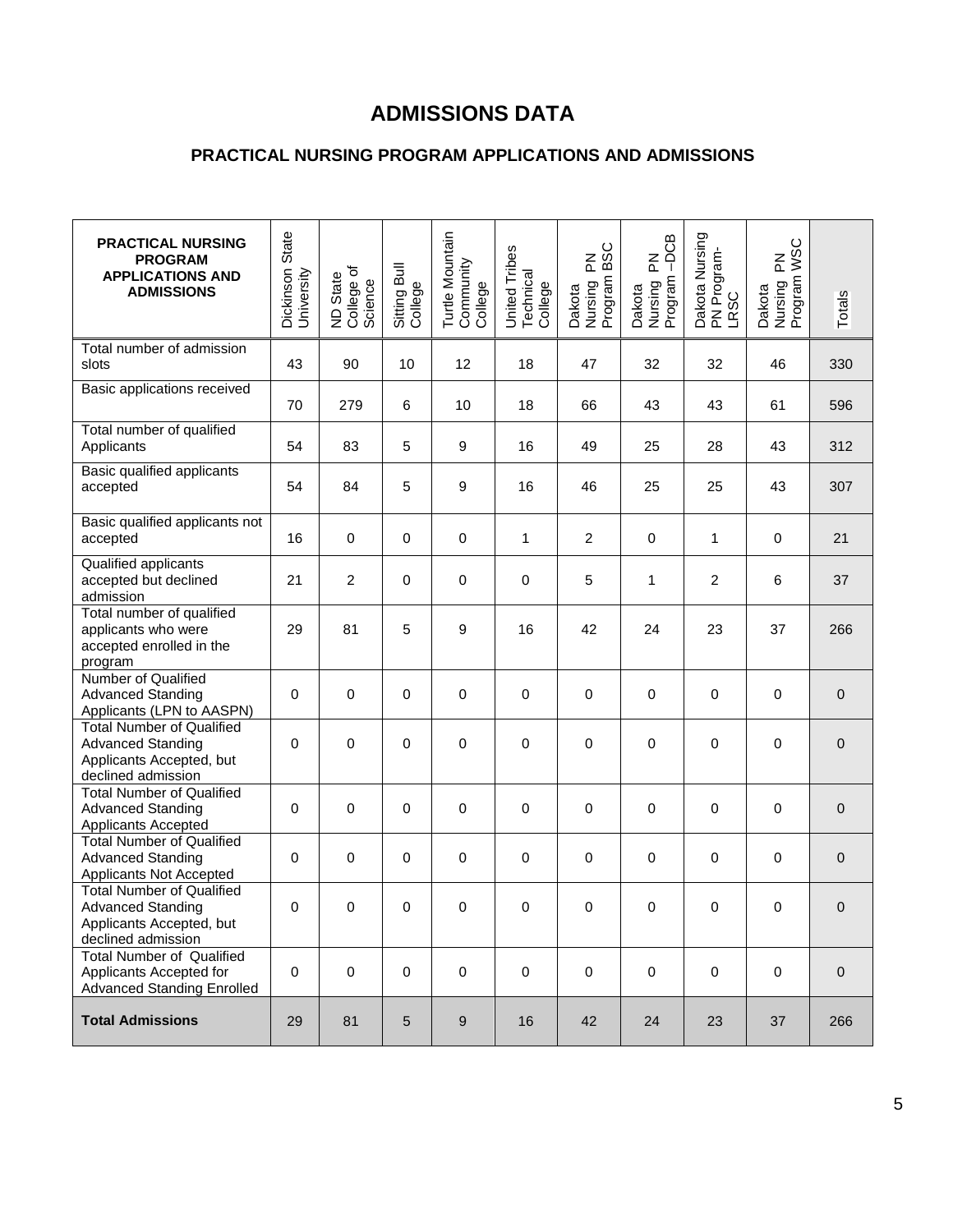| <b>PRACTICAL NURSING PROGRAM</b><br><b>ADMISSION TRENDS</b> | FY 2008-<br>2009 | FY 2009-<br>2010 | FY 2010-<br>2011 | FY 2011-<br>2012 | FY 2012-<br>2013 | FY 2013-<br>2014 |
|-------------------------------------------------------------|------------------|------------------|------------------|------------------|------------------|------------------|
| <b>Dickinson State University</b>                           | 43               | 43               | 41               | 44               | 41               | 29               |
| ND State College of Science                                 | 63               | 62               | 86               | 60               | 58               | 81               |
| Sitting Bull College (ASPN)                                 | 4                | 4                | 3                | 5                | 5                | 5                |
| <b>Turtle Mountain Community College</b>                    | N/A              | N/A              | 12 ##            | 11               | 6                | 9                |
| United Tribes Technical College                             | 9                | 9                | 16               | 11               | 17               | 16               |
| Dakota Nursing PN Program - BSC                             | 22               | 21               | 27               | 36               | 26               | 42               |
| Dakota Nursing PN Program- DCB                              | 24               | 23               | 22               | 26               | 20               | 24               |
| Dakota Nursing PN Program - FBCC                            | 8                | 8                | 10               | 9                | 2                | $0 *$            |
| Dakota Nursing PN Program-LRSC                              | 23               | 28               | 20               | 26               | 27               | 23               |
| Dakota Nursing PN Program - WSC                             | 37               | 37               | 31               | 38               | 39               | 37               |
| <b>TOTAL</b>                                                | 233              | 235              | 268              | 266              | 241              | 266              |

### **PRACTICAL NURSING PROGRAM ADMISSION TRENDS**

\* Program closed

## Initial Approval granted November 2011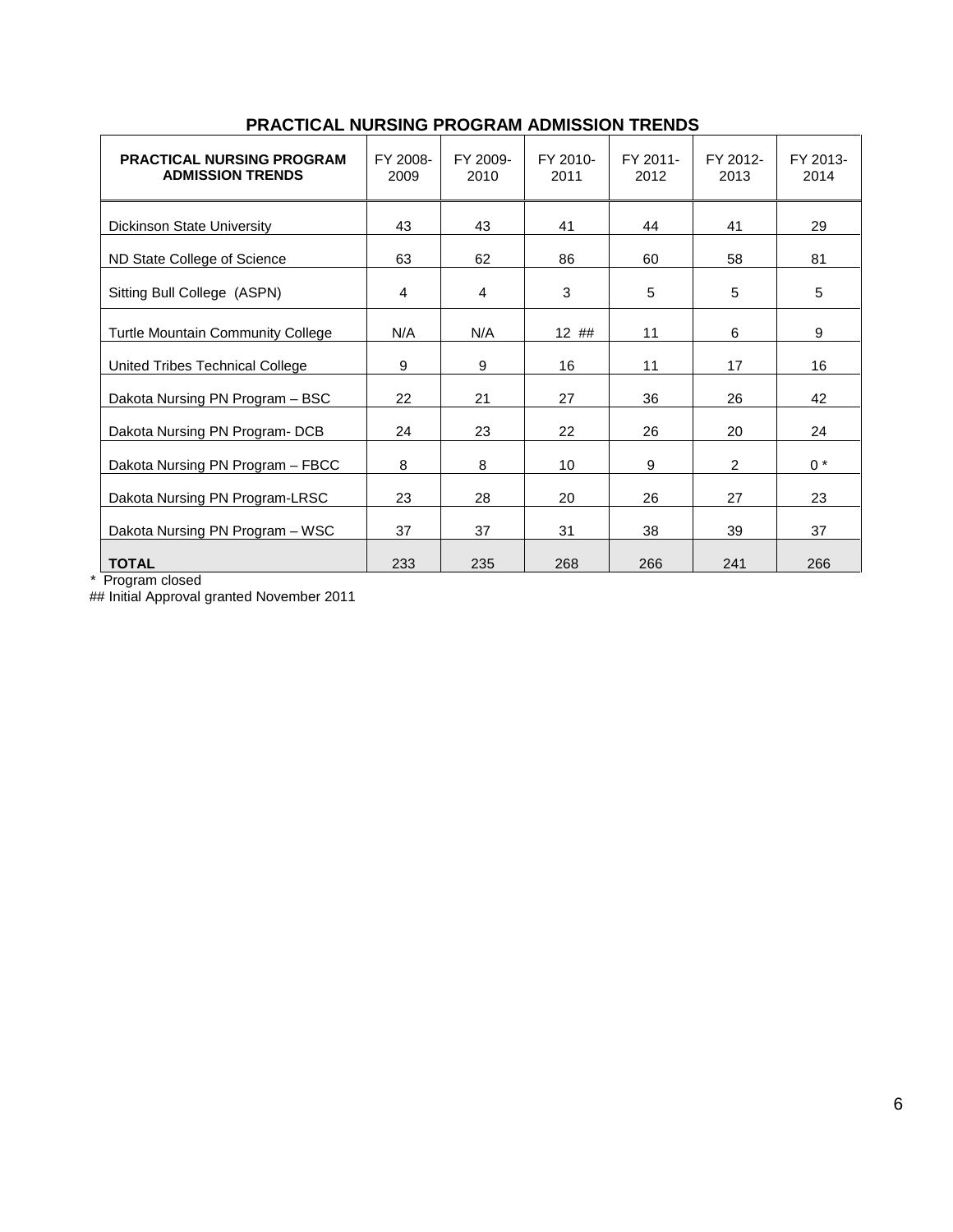|  | ASSOCIATE DEGREE RN NURSING PROGRAM APPLICATIONS AND ADMISSIONS |  |  |  |  |
|--|-----------------------------------------------------------------|--|--|--|--|
|--|-----------------------------------------------------------------|--|--|--|--|

| <b>ASSOCIATE DEGREE</b><br><b>REGISTERED NURSING</b><br>PROGRAM APPLICATIONS AND<br><b>ADMISSIONS</b>       | Dakota Nursing<br>Program - BSC | Dakota Nursing<br>Program –DCB | Dakota Nursing<br>Program-LRSC | Dakota Nursing<br>Program-WSC | ৳<br>ND State College<br>Science | <b>TOTAL</b>     |
|-------------------------------------------------------------------------------------------------------------|---------------------------------|--------------------------------|--------------------------------|-------------------------------|----------------------------------|------------------|
| <b>Total Number of Admission Slots</b>                                                                      | 24                              | 24                             | 24                             | 40                            | 24                               | 136              |
| <b>Total Number of Basic</b><br>Applications                                                                | 20                              | 17                             | 21                             | 34                            | 0                                | 92               |
| <b>Total Number of Qualified Basic</b><br>Applicants                                                        | 19                              | 17                             | 20                             | 32                            | 0                                | 88               |
| <b>Total Number of Qualified Basic</b><br>Applicants Accepted                                               | 15                              | 17                             | 19                             | 27                            | 0                                | 78               |
| <b>Basic Qualified Applications Not</b><br>Accepted                                                         | 0                               | 0                              | 0                              | 5                             | 0                                | 5                |
| <b>Total Basic Qualified Applicants</b><br>Who Were Accepted, declined<br>admission                         | 0                               | 2                              | $\overline{2}$                 | 0                             | 0                                | 4                |
| <b>Total Basic Qualified Applicants</b><br>Who Were Accepted Enrolled in<br>the Program                     | 15                              | 15                             | 17                             | 27                            | 0                                | 74               |
| <b>Total Number of Applicants for</b><br><b>Advanced Standing</b>                                           | 9                               | 10                             | 11                             | 13                            | 78                               | 121              |
| Number of Qualified Advanced<br>Standing Applicants to be admitted                                          | 8                               | 4                              | $\overline{7}$                 | 9                             | 30                               | 58               |
| <b>Total Number of Qualified</b><br><b>Advanced Standing Applicants</b><br>Accepted                         | $\overline{7}$                  | 4                              | $\overline{7}$                 | $\overline{7}$                | 24                               | 49               |
| <b>Total Number of Qualified</b><br><b>Advanced Standing Applicants Not</b><br>Accepted                     | 1                               | 0                              | 0                              | $\overline{c}$                | 6                                | $\boldsymbol{9}$ |
| <b>Total Number of Qualified</b><br><b>Advanced Standing Applicants</b><br>Accepted, but declined admission | $\mathbf 0$                     | 0                              | $\mathbf 0$                    | 0                             | 3                                | 3                |
| <b>Total Number of Qualified</b><br>Applicants Accepted for Advanced<br><b>Standing Enrolled</b>            | $\overline{7}$                  | 4                              | $\overline{7}$                 | $\overline{7}$                | 24                               | 49               |
| <b>Total Admissions</b>                                                                                     | 22                              | 19                             | 24                             | 34                            | 24                               | 123              |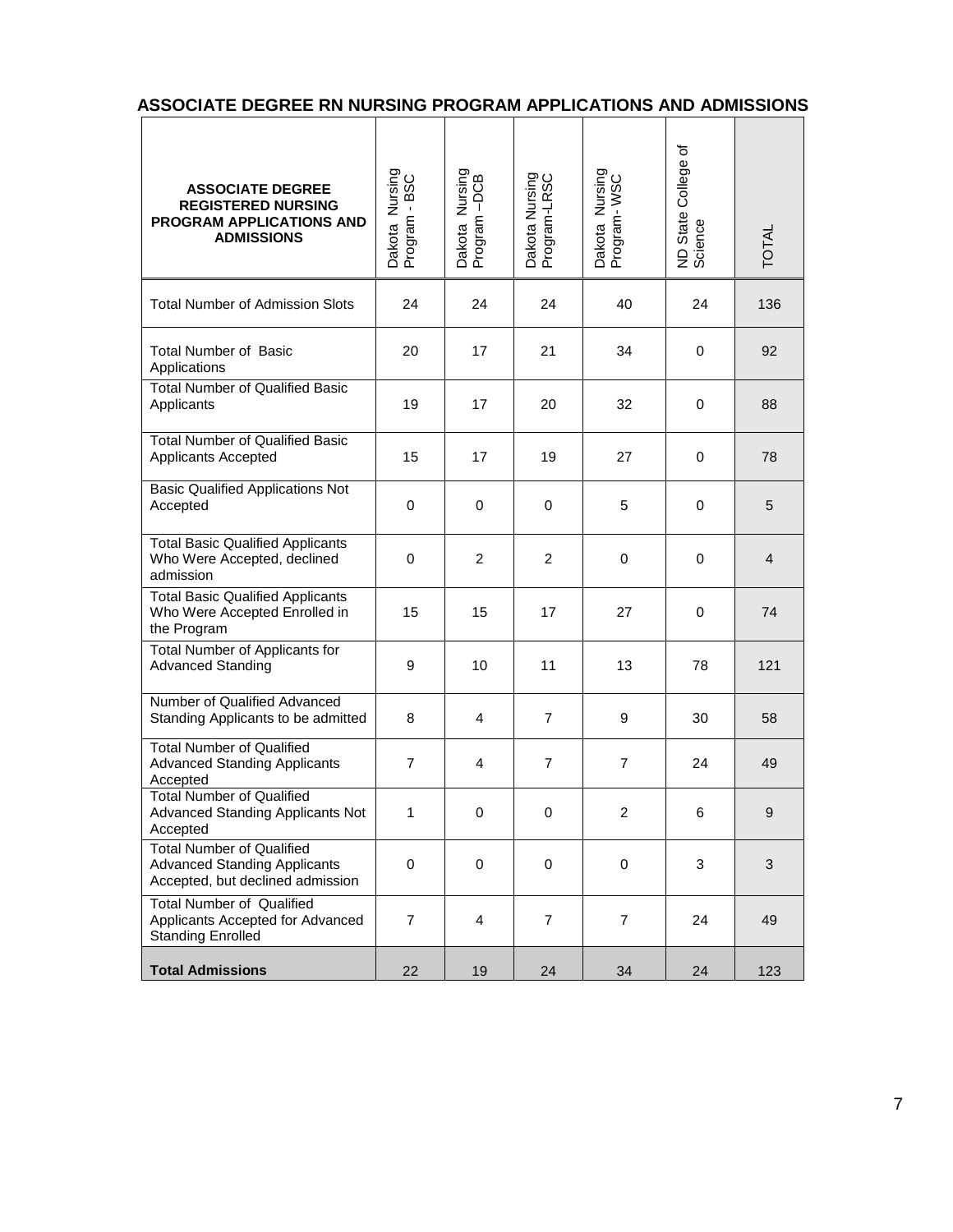| <b>ASSOCIATE DEGREE</b><br><b>REGISTERED NURSING</b><br><b>PROGRAMS ADMISSION</b><br><b>TRENDS</b> | FY.<br>2009-10 | FY.<br>2010-11 | FY.<br>2011-12 | FY.<br>2012-13 | FY.<br>2013-14 |
|----------------------------------------------------------------------------------------------------|----------------|----------------|----------------|----------------|----------------|
| Dakota Nursing Program -BSC                                                                        | 15             | 12             | 18             | 21             | 22             |
| Dakota Nursing Program - DCB                                                                       | 15             | 24             | 14             | 20             | 19             |
| Dakota Nursing Program - FBCC                                                                      | 8              | 6              | 8              | 5              | $0 *$          |
| Dakota Nursing Program-LRSC                                                                        | 24             | 21             | 21             | 13             | 24             |
| Dakota Nursing Program - WSC                                                                       | 27             | 29             | 28             | 31             | 34             |
| ND State College of Science                                                                        | 19             | 20             | 25             | 25             | 24             |
| <b>TOTAL</b>                                                                                       | 109            | 112            | 114            | 115            | 123            |

### **ASSOCIATE DEGREE RN NURSING PROGRAM ADMISSION TRENDS**

\* Program closed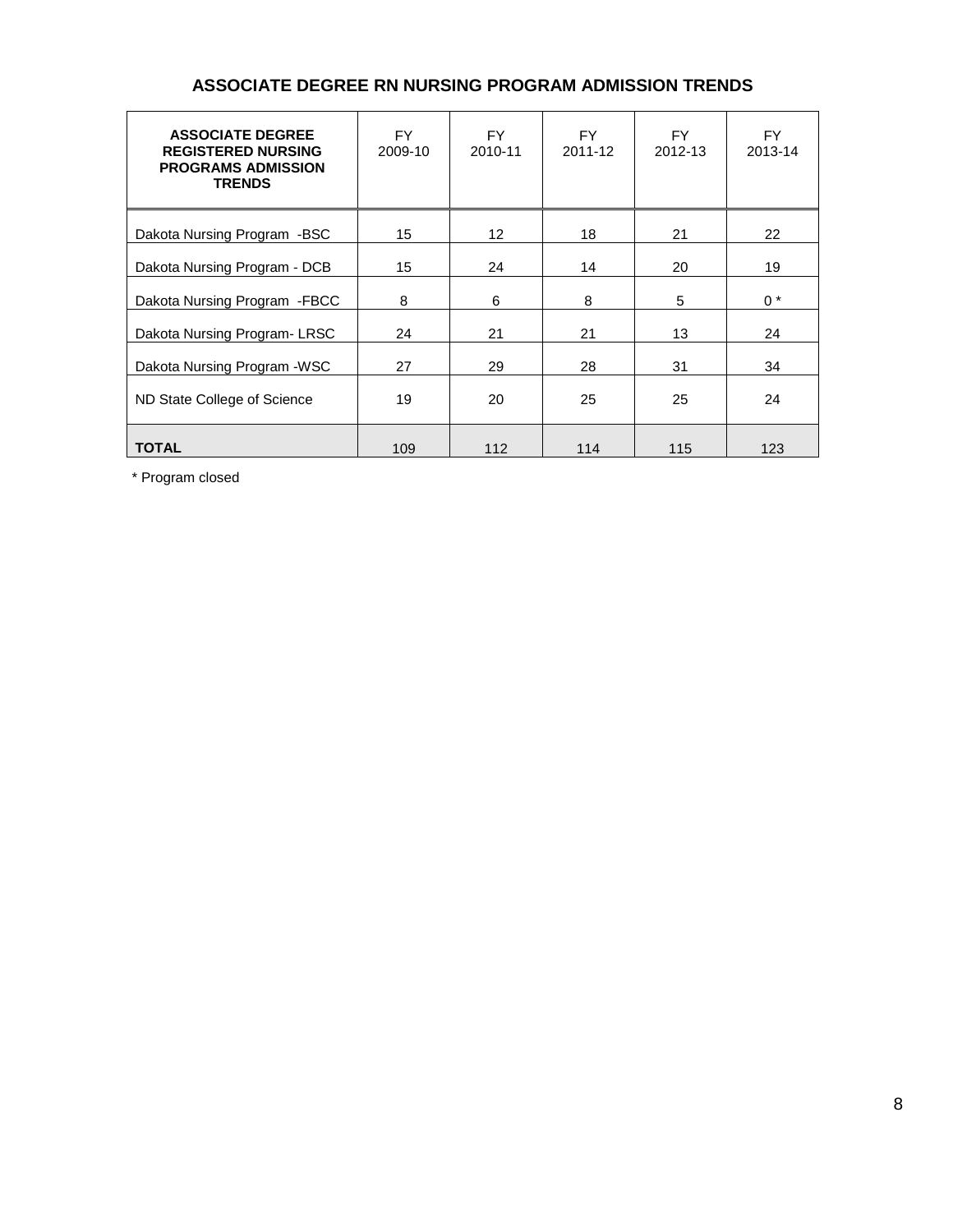### **BACCALAUREATE DEGREE NURSING PROGRAM APPLICATIONS AND ADMISSIONS**

| <b>BACCALAUREATE DEGREE</b><br><b>REGISTERED NURSING PROGRAM</b><br><b>APPLICATIONS AND ADMISSIONS</b> | College<br>Concordia | State<br>Dickinson<br>University | University of<br>Jamestown | College of<br>Sanford<br>Nursing | Minot State University | ND State University | University of Mary | University of North<br>Dakota | <b>TOTAL</b> |
|--------------------------------------------------------------------------------------------------------|----------------------|----------------------------------|----------------------------|----------------------------------|------------------------|---------------------|--------------------|-------------------------------|--------------|
| <b>Total Number of Admission Slots</b>                                                                 | 42                   | 32                               | 36                         | 80                               | 36                     | 96                  | 76                 | 126                           | 524          |
| <b>Total Number of Basic Applications</b>                                                              | 54                   | 0                                | 41                         | 224                              | 69                     | 127                 | 54                 | 245                           | 814          |
| <b>Total Number of Qualified Basic</b><br>Applicants                                                   | 46                   | 0                                | 33                         | 175                              | 59                     | 119                 | 48                 | 198                           | 678          |
| <b>Total Number of Qualified Basic</b><br>Applicants Accepted                                          | 41                   | 0                                | 33                         | 97                               | 38                     | 65                  | 48                 | 124                           | 446          |
| <b>Basic Qualified Applications Not Accepted</b>                                                       | 0                    | 0                                | $\mathbf 0$                | 78                               | 21                     | 54                  | 3                  | 74                            | 230          |
| <b>Total Basic Qualified Applicants Who</b><br>Were Accepted, declined admission                       | 5                    | 0                                | $\mathbf 0$                | 17                               | $\overline{2}$         | 1                   | 3                  | 15                            | 43           |
| <b>Total Basic Qualified Applicants Who</b><br>Were Accepted Enrolled in the Program                   | 36                   | 0                                | 33                         | 80                               | 36                     | 64                  | 45                 | 124                           | 418          |
| Total Number of Applicants for Advanced<br>Standing                                                    | $\mathbf 0$          | 30                               | $\mathbf{1}$               | $\mathbf 0$                      | 42                     | 43                  | 36                 | 28                            | 180          |
| Number of Qualified Advanced Standing<br>Applicants to be admitted                                     | $\mathbf 0$          | 25                               | $\mathbf{1}$               | $\mathbf 0$                      | 42                     | 39                  | 24                 | 16                            | 147          |
| <b>Total Number of Qualified Advanced</b><br><b>Standing Applicants Accepted</b>                       | 0                    | 25                               | 1                          | 0                                | 42                     | 32                  | 17                 | 16                            | 133          |
| <b>Total Number of Qualified Advanced</b><br><b>Standing Applicants Not Accepted</b>                   | 0                    | 4                                | $\pmb{0}$                  | 0                                | $\pmb{0}$              | $\overline{7}$      | 8                  | $\mathbf 0$                   | 19           |
| <b>Total Number of Qualified Advanced</b><br>Standing Applicants Accepted, but<br>declined admission   | $\mathbf 0$          | 6                                | $\mathbf 0$                | 0                                | $\mathbf 0$            | 1                   | 1                  | $\overline{2}$                | 10           |
| Total Number of Qualified Applicants<br>Accepted for Advanced Standing Enrolled                        | $\pmb{0}$            | 19                               | $\mathbf{1}$               | $\mathbf 0$                      | 42                     | 31                  | 16                 | 14                            | 123          |
| <b>Total Admissions</b>                                                                                | 36                   | 19                               | 33                         | 80                               | 78                     | 95                  | 61                 | 138                           | 540          |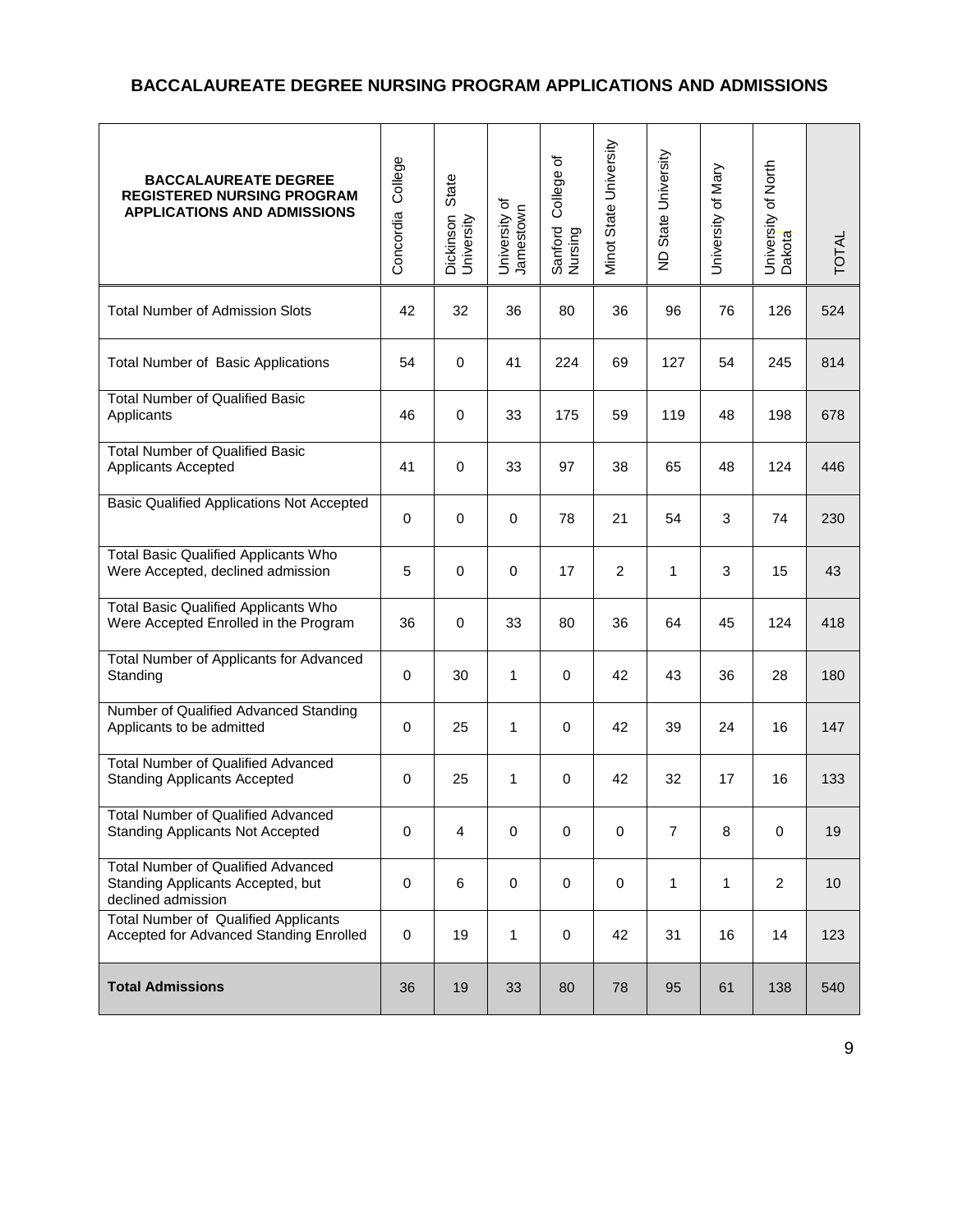| <b>BACCALAUREATE DEGREE</b><br><b>REGISTERED NURSING</b><br><b>PROGRAM ADMISSION</b><br><b>TRENDS</b> | <b>FY</b><br>2009-10 | <b>FY</b><br>2010-11 | <b>FY</b><br>2011-12 | <b>FY</b><br>2012-13 | <b>FY</b><br>2013-14 |
|-------------------------------------------------------------------------------------------------------|----------------------|----------------------|----------------------|----------------------|----------------------|
| Concordia College                                                                                     | 43                   | 43                   | 42                   | 42                   | 36                   |
| <b>Dickinson State University</b>                                                                     | 20                   | 20                   | 14                   | 24                   | 19                   |
| Jamestown College                                                                                     | 36                   | 34                   | 39                   | 38                   | 33                   |
| Sanford College of Nursing                                                                            | 48                   | 49                   | 64                   | 40                   | 80                   |
| <b>Minot State University</b>                                                                         | 69                   | 70                   | 78                   | 64                   | 78                   |
| <b>ND State University</b>                                                                            | 73                   | 101                  | 97                   | 95                   | 95                   |
| University of Mary                                                                                    | 68                   | 58                   | 64                   | 61                   | 61                   |
| University of North Dakota                                                                            | 144                  | 141                  | 128                  | 139                  | 138                  |
| <b>TOTAL</b>                                                                                          | 501                  | 516                  | 526                  | 503                  | 540                  |

### **BACCALAUREATE DEGREE NURSING PROGRAM ADMISSION TRENDS**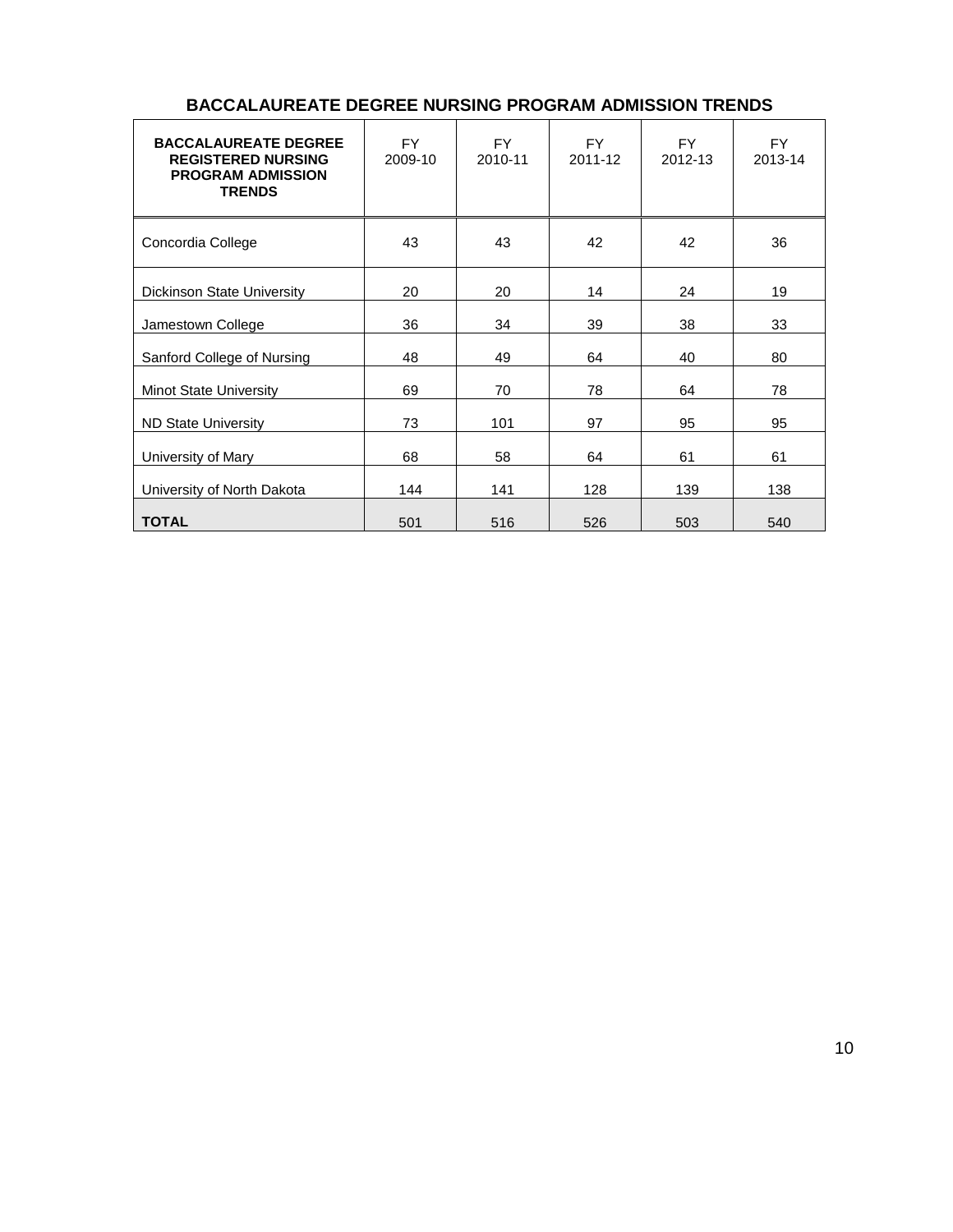### **ENROLLMENT DATA**

| <b>PRACTICAL NURSING PROGRAM</b><br><b>ENROLLMENT HISTORY</b> | FY 2009-<br>2010 | FY2010-<br>2011 | FY2011-<br>2012 | FY2012-<br>2013 | FY2013-<br>2014 |
|---------------------------------------------------------------|------------------|-----------------|-----------------|-----------------|-----------------|
| <b>Dickinson State University</b>                             | 75               | 77              | 77              | 69              | 55              |
| ND State College of Science                                   | $109*$           | $114*$          | $109*$          | $102*$          | $115*$          |
| <b>Sitting Bull College</b>                                   | 12               | 14              | 8               | 19              | 15              |
| Turtle Mountain Community College                             | N/A              | 12 ##           | 22              | 6               | 9               |
| United Tribes Tech College                                    | 20               | 25              | 26              | 29              | 34              |
| Dakota Nursing Program PN -BSC                                | 21               | 27              | 36              | $26**$          | 42              |
| Dakota Nursing Program PN-DCB                                 | 23               | 22              | 26              | 20              | 24              |
| Dakota Nursing Program PN-FBCC                                | 8                | 10              | 9               | $\overline{2}$  | 0^              |
| Dakota Nursing Program PN-LRSC                                | 28               | 20              | 26              | 27              | 23              |
| Dakota Nursing Program PN -WSC                                | 37               | 31              | 38              | 39              | 37              |
| <b>TOTALS</b>                                                 | 333              | 352             | 377             | 339             | 354             |

### **PRACTICAL NURSING PROGRAM ENROLLMENT HISTORY**

## Initial Approval granted November 2011

\*Admits students every January and August. About every 3 years there is a Fargo outreach program, which extends 3 years.

\*\* Dakota Nursing Program PN-BSC total updated 11/2014.

^ Program closed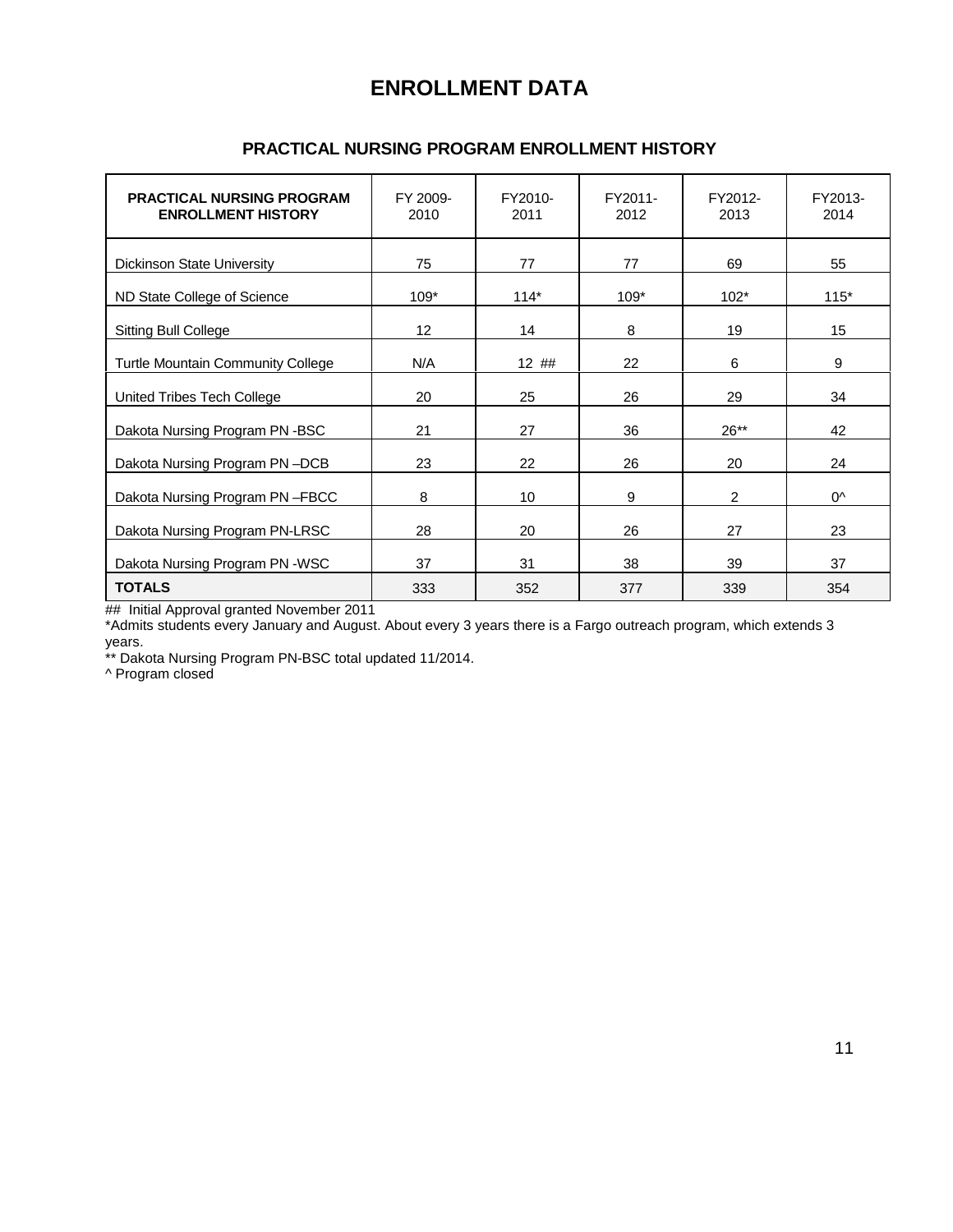| <b>REGISTERED NURSING PROGRAM</b><br><b>ENROLLMENT HISTORY</b> | FY 2009-<br>2010 | FY 2010-<br>2011 | FY 2011-<br>2012 | FY 2012-<br>2013 | FY 2013-<br>2014 |
|----------------------------------------------------------------|------------------|------------------|------------------|------------------|------------------|
| Concordia College                                              | 120              | 122              | 124              | 111              | 95               |
| <b>Dickinson State University</b>                              | 45               | 40               | 32               | 37               | 36               |
| University of Jamestown                                        | 105              | 95               | 103              | 103              | 103              |
| Sanford College of Nursing                                     | 137              | 137              | 150              | 147              | 186              |
| <b>Minot State University</b>                                  | 136              | 103              | 91               | 139              | 159              |
| North Dakota State University                                  | 167              | 191              | 196              | 191              | 183              |
| University of Mary                                             | 185              | 153              | 164              | 157              | 156              |
| University of North Dakota                                     | 394              | 382              | 403              | 389              | 370              |
| Dakota Nursing Program                                         | 89               | Broken out below | Broken out below | Broken out below | Broken out below |
| Dakota Nursing Program-BSC                                     |                  | 12               | 18               | 19               | 22               |
| Dakota Nursing Program-DCB                                     |                  | 24               | 13               | 16               | 19               |
| Dakota Nursing Program-FBCC                                    |                  | 6                | 5                | 4                | 0                |
| Dakota Nursing Program-LRSC                                    |                  | 21               | 14               | 11               | 24               |
| Dakota Nursing Program-WSC                                     |                  | 29               | 23               | 24               | 34               |
| North Dakota State College of Science                          | 19               | 20               | 25               | 25               | 24               |
| <b>TOTALS</b>                                                  | 1397             | 1335             | 1361             | 1363             | 1411             |

### **REGISTERED NURSING PROGRAM ENROLLMENT HISTORY**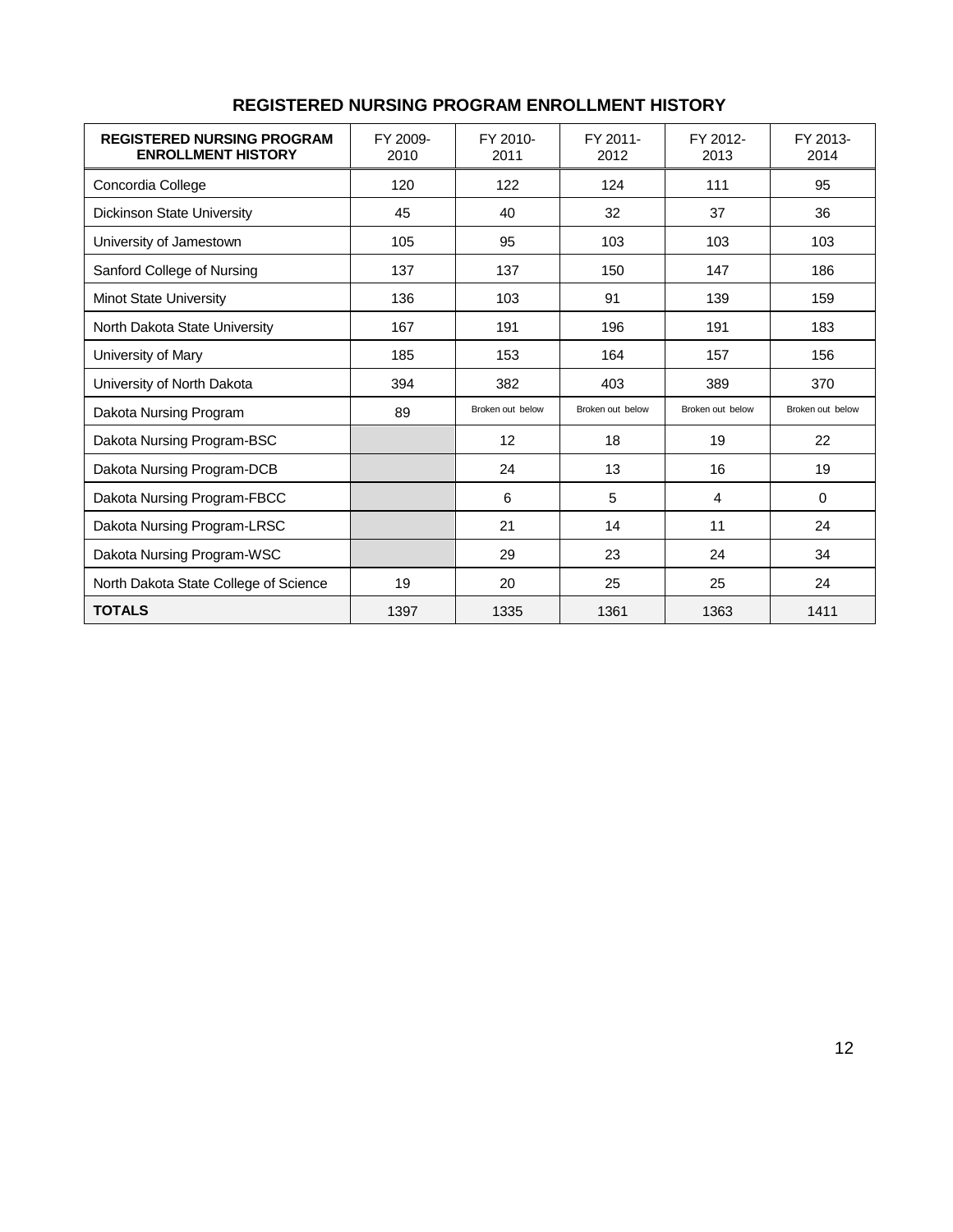### **MASTER'S NURSING PROGRAM ENROLLMENT HISTORY**

| <b>MASTER'S NURSING PROGRAM</b><br><b>ENROLLMENT HISTORY</b> | FY 2009-<br>2010 | FY 2010-<br>2011 | FY 2011-<br>2012 | FY 2012-<br>2013 | FY 2013-<br>2014 |
|--------------------------------------------------------------|------------------|------------------|------------------|------------------|------------------|
| <b>ND State University</b>                                   | 10               | 14               | $13*$            | 19               | 18               |
| University of Mary                                           | 184              | 389              | $311**$          | 44               | 43               |
| University of North Dakota                                   | 204              | 206              | 315              | 176              | 176              |
| <b>TOTALS</b>                                                | 398              | 609              | 639              | 239              | 237              |

\*NDSU FNP Program was expanded to the DNP level 02/2011.

\*\*University of Mary reported inclusion of all master's programs in years prior to 2012-13. (FNP, Nurse Educator, Nurse Administrator)

### **DOCTORATE LEVEL NURSING PROGRAM ENROLLMENT HISTORY**

| <b>DOCTORATE LEVEL NURSING</b><br><b>PROGRAM ENROLLNMENT HISTORY</b> | FY 2009-<br>2010 | FY 2010-<br>2011 | FY 2011-<br>2012 | FY 2012-<br>2013 | FY 2013-<br>2014 |
|----------------------------------------------------------------------|------------------|------------------|------------------|------------------|------------------|
| NDSU (DNP)                                                           | 22               | 32               | 32               | 33               | 38               |
| <b>TOTALS</b>                                                        | 22               | 32               | 32               | 33               | 38               |

|                                                         | FY 2009- | FY 2010- | FY 2011- | FY 2012- | FY 2013- |
|---------------------------------------------------------|----------|----------|----------|----------|----------|
|                                                         | 2010     | 2011     | 2012     | 2013     | 2014     |
| <b>GRAND TOTAL (Enrollment All</b><br><b>Programs</b> ) | 2141     | 2353     | 2409     | 1974     | 2040     |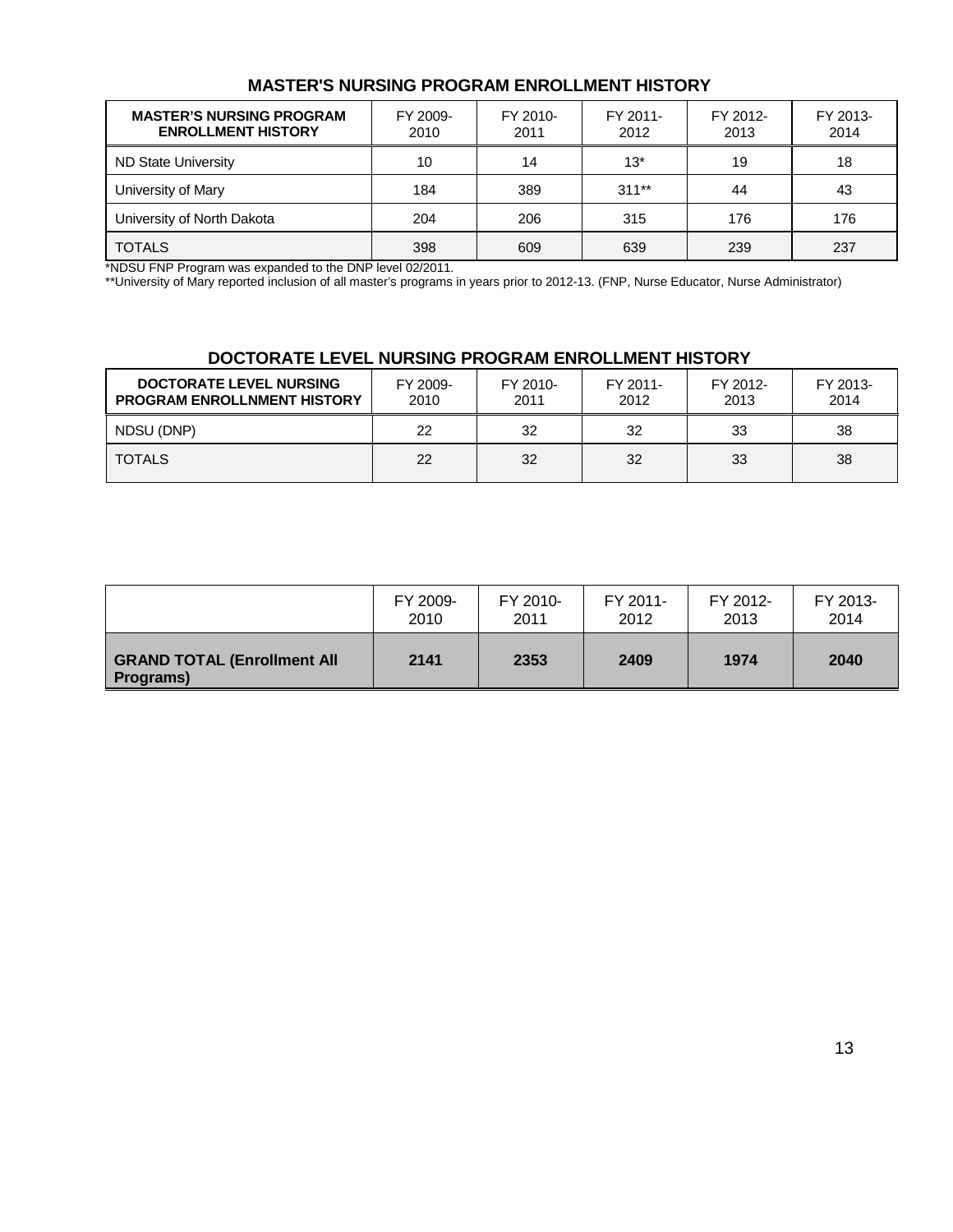### **DETAILED ENROLLMENT FOR ND NURSING PROGRAMS LADDER ENROLLMENT**

|                  | TOtal Lauder Enforment LPN to AASPN/ASPN |                                                |                         |                                            |                                        |          |
|------------------|------------------------------------------|------------------------------------------------|-------------------------|--------------------------------------------|----------------------------------------|----------|
|                  | University<br>Dickinson<br>State         | ৳<br>State<br>Science<br>College<br>$\epsilon$ | Sitting Bull<br>College | Turtle<br>Mountain<br>Community<br>College | echnica<br>College<br>United<br>Tribes | Totals   |
| <b>FULL-TIME</b> |                                          | 0                                              | 0                       | 9                                          |                                        | 10       |
| PART-TIME        | $\Omega$                                 | 0                                              | 0                       | 0                                          | 0                                      | $\Omega$ |
| TOTAL            |                                          | 0                                              | 0                       | 9                                          | $\Omega$                               | 10       |

### **Total Ladder Enrollment LPN to AASPN/ASPN**

## **Total Ladder Enrollment LPN to ADN/ASN (RN)**

|                      | Dakota Nursing<br>Program-BSC | Dakota Nursing<br>Program-DCB | Dakota Nursing<br>Program-LRSC | Dakota Nursing<br>Program-WSC | ND State College<br>of Science | Totals |
|----------------------|-------------------------------|-------------------------------|--------------------------------|-------------------------------|--------------------------------|--------|
| FULL-<br><b>TIME</b> |                               | 4                             | 7                              |                               | $\mathbf 0$                    | 25     |
| PART-<br><b>TIME</b> | 0                             | $\mathbf 0$                   | 0                              | 0                             | 24                             | 24     |
| <b>TOTAL</b>         | 7                             | 4                             | 7                              | 7                             | 4                              | 49     |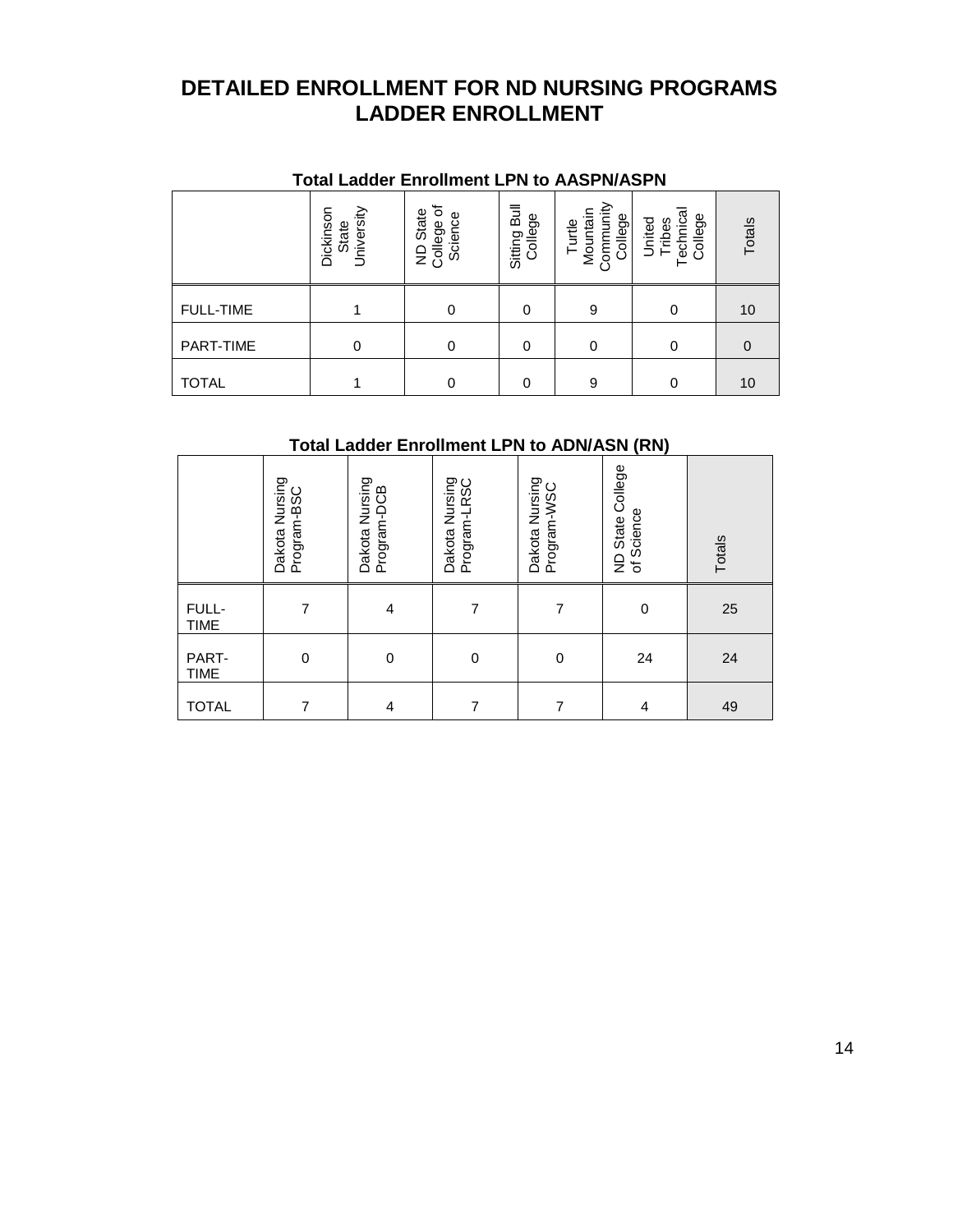### **Total Ladder Enrollment– LPN to BSN (RN)**

|                  | Concordia<br>College | University<br>Dickinson<br>State | $\overline{\sigma}$<br>Jamestown<br>University | 'ত<br>Sanford<br>Nursing<br>College | State<br>Minot Stat<br>University | ND State<br>University | ৳<br>University<br>Mary | ota<br>৳<br>University<br>Dak<br>North | Totals |
|------------------|----------------------|----------------------------------|------------------------------------------------|-------------------------------------|-----------------------------------|------------------------|-------------------------|----------------------------------------|--------|
| <b>FULL TIME</b> | 0                    | 33                               | 5                                              | 0                                   | 0                                 | 0                      | 32                      | 6                                      | 76     |
| PART TIME        | 0                    | 3                                | $\mathbf 0$                                    | 0                                   | 0                                 | 87                     |                         | 0                                      | 91     |
| <b>TOTALS</b>    | 0                    | 36                               | 5                                              | 0                                   | 0                                 | 87                     | 33                      | 6                                      | 167    |

### **Total Ladder Enrollment- Diploma to BSN**

|                  | Concordia<br>College | University<br>Dickinson<br>State | ৳<br>Jamestow<br>University | 'ত<br>nford<br>Nursing<br>abello:<br>ශී<br>$\circ$ | State<br>rsity<br>Univer<br>Minot | versity<br>State<br>Ē<br>$\overline{z}$ | ৳<br>University<br>Mary | Dakota<br>৳<br>rsity<br>Univer<br>North | Totals |
|------------------|----------------------|----------------------------------|-----------------------------|----------------------------------------------------|-----------------------------------|-----------------------------------------|-------------------------|-----------------------------------------|--------|
| <b>FULL-TIME</b> | 0                    | 0                                | 0                           | 0                                                  | 0                                 | 0                                       | 0                       | 0                                       | 0      |
| PART-TIME        | 0                    | 0                                | 0                           | 0                                                  | 0                                 | 0                                       | 0                       | 0                                       | 0      |
| <b>TOTALS</b>    | 0                    | 0                                | 0                           | 0                                                  | 0                                 | 0                                       | 0                       | 0                                       | 0      |

### **Total Ladder Enrollment ADN to BSN**

|                  | Concordia<br>College | Dickinson<br>University<br>State | đ<br>Jamestown<br>University         | College of<br>Sanford<br>Nursing          | Minot State<br>University | University<br>ND State | University of<br>Mary | North Dakota<br>University of | Totals    |
|------------------|----------------------|----------------------------------|--------------------------------------|-------------------------------------------|---------------------------|------------------------|-----------------------|-------------------------------|-----------|
| <b>FULL-TIME</b> | $\mathbf 0$          | $\mathbf 0$                      | $\mathbf 0$                          | 0                                         | $\mathbf 0$               | $\mathbf 0$            | $\mathbf 0$           | $\mathbf 0$                   | $\pmb{0}$ |
| PART-TIME        | $\pmb{0}$            | $\pmb{0}$                        | $\mathbf 0$                          | 0                                         | 0                         | $\mathbf 0$            | $\mathbf 0$           | $\pmb{0}$                     | 0         |
| <b>TOTALS</b>    | $\pmb{0}$            | $\pmb{0}$                        | $\mathbf 0$                          | $\pmb{0}$                                 | 0                         | 0                      | $\mathbf 0$           | 0                             | $\pmb{0}$ |
|                  |                      |                                  |                                      | <b>Total Ladder Enrollment ADN to BSN</b> |                           |                        |                       |                               |           |
|                  | Concordia<br>College | University<br>Dickinson<br>State | $\vec{o}$<br>Jamestown<br>University | College of<br>Sanford<br>Nursing          | Minot State<br>University | ND State<br>University | University of<br>Mary | North Dakota<br>University of | Totals    |
| <b>FULL TIME</b> | $\mathbf 0$          | $\mathbf 0$                      | $\mathbf 0$                          | $\mathbf 0$                               | $\mathbf 0$               | $\mathbf 0$            | $\mathbf 0$           | 6                             | $\,6\,$   |
| PART TIME        | $\mathbf 0$          | $\pmb{0}$                        | $\overline{7}$                       | $\pmb{0}$                                 | 77                        | $\overline{c}$         | $\mathbf 0$           | 17                            | 103       |
| <b>TOTALS</b>    | $\mathbf 0$          | $\pmb{0}$                        | $\overline{7}$                       | $\pmb{0}$                                 | 77                        | $\boldsymbol{2}$       | $\boldsymbol{0}$      | 23                            | 109       |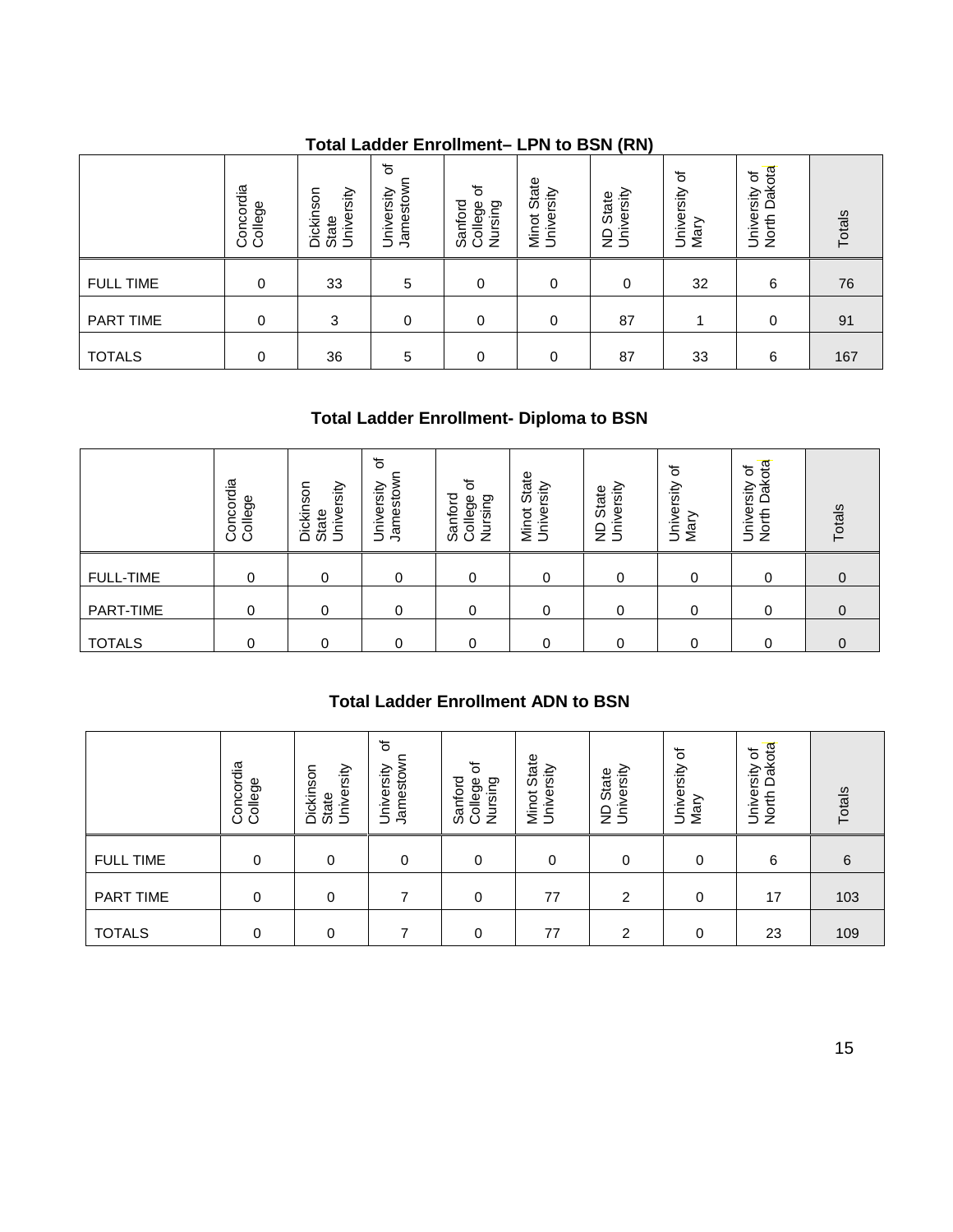### **DETAILED ENROLLMENT FOR ND NURSING PROGRAMS (Includes ladder enrollees)**

### **Detailed Certificate PN Program Enrollment**

|                  | <b>TOTAL</b><br><b>ENROLLED</b> |              | <b>MEN</b> |    | <b>MINORITY</b> |    |
|------------------|---------------------------------|--------------|------------|----|-----------------|----|
| <b>FULL-TIME</b> | <b>PART-TIME</b>                | <b>TOTAL</b> | FТ         | PТ | --              | P1 |
|                  |                                 |              |            |    |                 |    |
|                  |                                 |              |            |    |                 |    |
| 126              |                                 | 126          | n          |    | 15              |    |

### **Detailed AASPN/ASPN Enrollment**

|                      |                                 | <b>SEMESTER 1-2</b> |           |            |                 |               |                      |                                 | <b>SEMESTER 3-4</b> |            |    |                 |    |
|----------------------|---------------------------------|---------------------|-----------|------------|-----------------|---------------|----------------------|---------------------------------|---------------------|------------|----|-----------------|----|
|                      | <b>TOTAL</b><br><b>ENROLLED</b> |                     |           | <b>MEN</b> | <b>MINORITY</b> |               |                      | <b>TOTAL</b><br><b>ENROLLED</b> |                     | <b>MEN</b> |    | <b>MINORITY</b> |    |
| FULL-<br><b>TIME</b> | PART-<br><b>TIME</b>            | <b>TOTAL</b>        | <b>FT</b> | PT         | FT              | PT            | FULL-<br><b>TIME</b> | PART-<br><b>TIME</b>            | <b>TOTAL</b>        | FT         | PT | FT              | PT |
| 115                  | 31                              | 46                  | 4         | 3          | 33              | $\mathcal{P}$ | 73                   | 9                               | 82                  |            | 0  | 18              |    |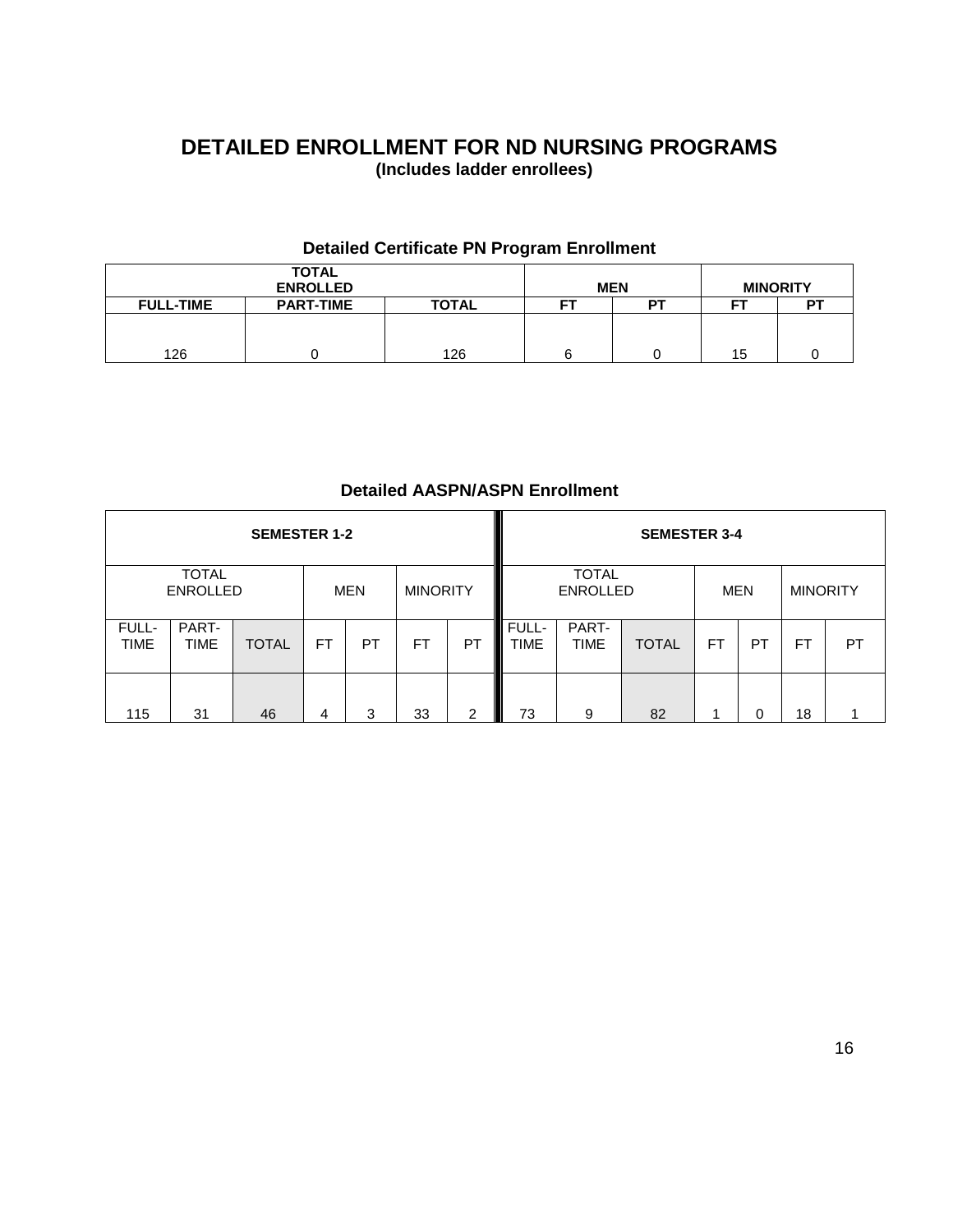### **DETAILED BACCALAUREATE ENROLLMENT**

|                      |                 | <b>SEMESTER 1-2</b> |    |     |                 |    |                     |                     | <b>SEMESTER 3-4</b> |            |    |     |                 |
|----------------------|-----------------|---------------------|----|-----|-----------------|----|---------------------|---------------------|---------------------|------------|----|-----|-----------------|
| <b>TOTAL</b>         |                 |                     |    |     |                 |    |                     | <b>TOTAL</b>        |                     |            |    |     |                 |
|                      | <b>ENROLLED</b> |                     |    | MEN | <b>MINORITY</b> |    |                     | <b>ENROLLED</b>     |                     | <b>MEN</b> |    |     | <b>MINORITY</b> |
| FULL-<br><b>TIME</b> | PART-<br>TIME   | <b>TOTAL</b>        | FT | PТ  | FT              | P1 | <b>FULL</b><br>TIME | <b>PART</b><br>TIME | <b>TOTAL</b>        | FT         | PT | FT. | PT              |
| 118                  | 4               | າ                   | 19 |     | 13              | ົ  | 338                 | 43                  | 381                 | 44         | 4  | 36  | 3               |

|                                                                  |               | <b>SEMESTER 5-6</b> |           |           |    |         | <b>SEMESTER 7-8</b>  |                                               |              |    |    |                 |    |
|------------------------------------------------------------------|---------------|---------------------|-----------|-----------|----|---------|----------------------|-----------------------------------------------|--------------|----|----|-----------------|----|
| <b>TOTAL</b><br><b>MINORITY</b><br><b>ENROLLED</b><br><b>MEN</b> |               |                     |           |           |    |         |                      | <b>TOTAL</b><br><b>ENROLLED</b><br><b>MEN</b> |              |    |    | <b>MINORITY</b> |    |
| FULL-<br><b>TIME</b>                                             | PART-<br>TIME | <b>TOTAL</b>        | <b>FT</b> | <b>PT</b> | FT | PT<br>L | FULL-<br><b>TIME</b> | PART-<br>TIME                                 | <b>TOTAL</b> | FT | PT | <b>FT</b>       | PT |
| 428                                                              | 55            | 483                 | 60        | 3         | 36 | Γ<br>9  | 271                  | 44                                            | 315          | 31 | 2  | 18              | 4  |

### **DETAILED ADN/ASN ENROLLMENT**

|                      |                 | <b>SEMESTER 1-2</b> |    |            |                 |                |                     |                     | <b>SEMESTER 3-4</b> |            |    |     |                 |
|----------------------|-----------------|---------------------|----|------------|-----------------|----------------|---------------------|---------------------|---------------------|------------|----|-----|-----------------|
|                      | <b>TOTAL</b>    |                     |    |            |                 |                |                     | <b>TOTAL</b>        |                     |            |    |     |                 |
|                      | <b>ENROLLED</b> |                     |    | <b>MEN</b> | <b>MINORITY</b> |                |                     | <b>ENROLLED</b>     |                     | <b>MEN</b> |    |     | <b>MINORITY</b> |
| FULL-<br><b>TIME</b> | PART-<br>TIME   | <b>TOTAL</b>        | FT | PT         | FT              | P <sub>1</sub> | <b>FULL</b><br>TIME | <b>PART</b><br>TIME | <b>TOTAL</b>        | FT.        | PT | FT. | PT              |
| O                    | 0               |                     | 0  | 0          |                 | 0              | 99<br>Ш             | 0                   | 99                  | 6          | 0  | 15  |                 |

|                                                                  |                      | <b>SEMESTER 5-6</b> |    |           |    | <b>SEMESTER 7-8</b> |               |                                 |              |            |    |    |                 |  |
|------------------------------------------------------------------|----------------------|---------------------|----|-----------|----|---------------------|---------------|---------------------------------|--------------|------------|----|----|-----------------|--|
| <b>TOTAL</b><br><b>MINORITY</b><br><b>ENROLLED</b><br><b>MEN</b> |                      |                     |    |           |    |                     |               | <b>TOTAL</b><br><b>ENROLLED</b> |              | <b>MEN</b> |    |    | <b>MINORITY</b> |  |
| FULL-<br><b>TIME</b>                                             | PART-<br><b>TIME</b> | <b>TOTAL</b>        | FT | <b>PT</b> | FΤ | P1                  | FULL-<br>TIME | PART-<br><b>TIME</b>            | <b>TOTAL</b> | FT         | P1 | F1 | PT              |  |
|                                                                  | 0                    |                     |    |           | 0  |                     |               |                                 | 0            |            |    |    |                 |  |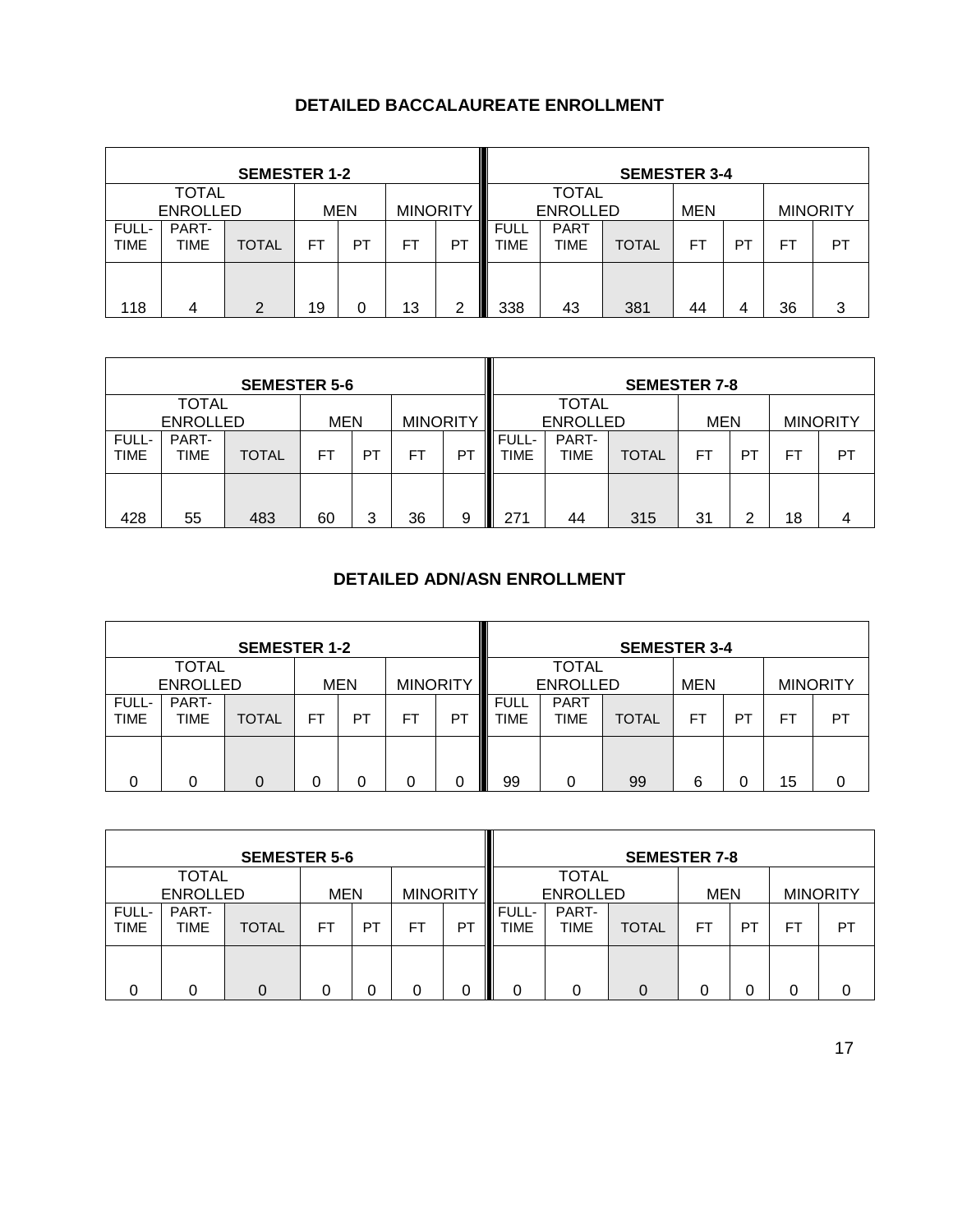|                  | <b>TOTAL ENROLLED</b> |              |          | <b>MEN</b> | <b>MINORITY</b> |    |  |
|------------------|-----------------------|--------------|----------|------------|-----------------|----|--|
| <b>FULL TIME</b> | PART TIME             | <b>TOTAL</b> | FТ<br>DТ |            | FТ              | DТ |  |
|                  |                       |              |          |            |                 |    |  |
| 115              | 122                   | 237          | 28       | 12         | 11              | 13 |  |

### **DETAILED MASTER'S DEGREE NURSING PROGRAMS ENROLLMENT**

### **DETAILED DOCTORATE DEGREE NURSING PROGRAMS ENROLLMENT**

|                  | <b>TOTAL ENROLLED</b> |              |          | <b>MEN</b> | <b>MINORITY</b> |    |  |
|------------------|-----------------------|--------------|----------|------------|-----------------|----|--|
| <b>FULL TIME</b> | <b>PART TIME</b>      | <b>TOTAL</b> | PТ<br>ΗI |            | FT              | DТ |  |
|                  |                       |              |          |            |                 |    |  |
| 32               |                       | 38           | っ        |            |                 |    |  |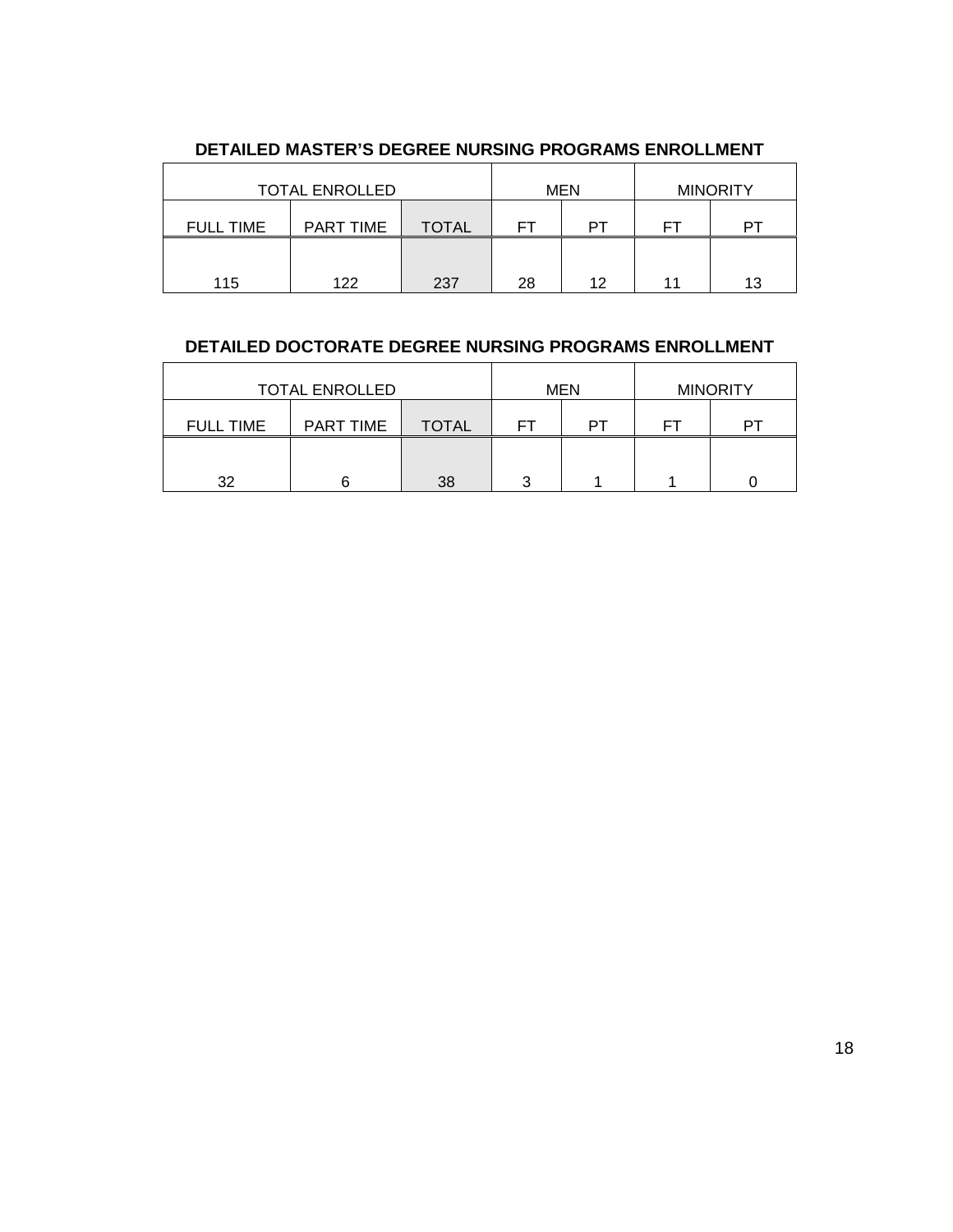### **GRADUATES**

### **Certificate Practical Nurse Graduates**

| CERTIFICATE PRACTICAL NURSING<br><b>PROGRAMS</b> | <b>BASIC</b> |
|--------------------------------------------------|--------------|
| Dakota Nursing Program - BSC                     | 20           |
| Dakota Nursing Program - DCB                     |              |
|                                                  | 17           |
| Dakota Nursing Program - LRSC                    |              |
|                                                  | 22           |
| Dakota Nursing Program - WSC                     |              |
|                                                  | 34           |
|                                                  |              |
| TOTAL                                            | 93           |

### **Certificate Practical Nurse Programs Total Graduate Trends**

| CERTIFICATE PRACTICAL NURSING |         |         |         |         |         |
|-------------------------------|---------|---------|---------|---------|---------|
| <b>PROGRAMS</b>               | 2009-10 | 2010-11 | 2011-12 | 2012-13 | 2013-14 |
| Dakota Nursing Program - BSC  |         |         |         |         |         |
|                               | 17      | 15      | 23      | 33      | 20      |
| Dakota Nursing Program - DCB  |         |         |         |         |         |
|                               | 15      | 20      | 19      | 23      | 17      |
| Dakota Nursing Program - FBCC |         |         |         |         |         |
|                               | 5       | 6       |         | 4       | $0^*$   |
|                               |         |         |         |         |         |
| Dakota Nursing Program - LRSC |         |         |         |         |         |
|                               | 20      | 23      | 14      | 15      | 22      |
| Dakota Nursing - WSC          |         |         |         |         |         |
|                               | 29      | 31      | 23      | 34      | 34      |
|                               |         |         |         |         |         |
| <b>TOTAL</b>                  | 86      | 95      | 86      | 109     | 93      |

\* Program closed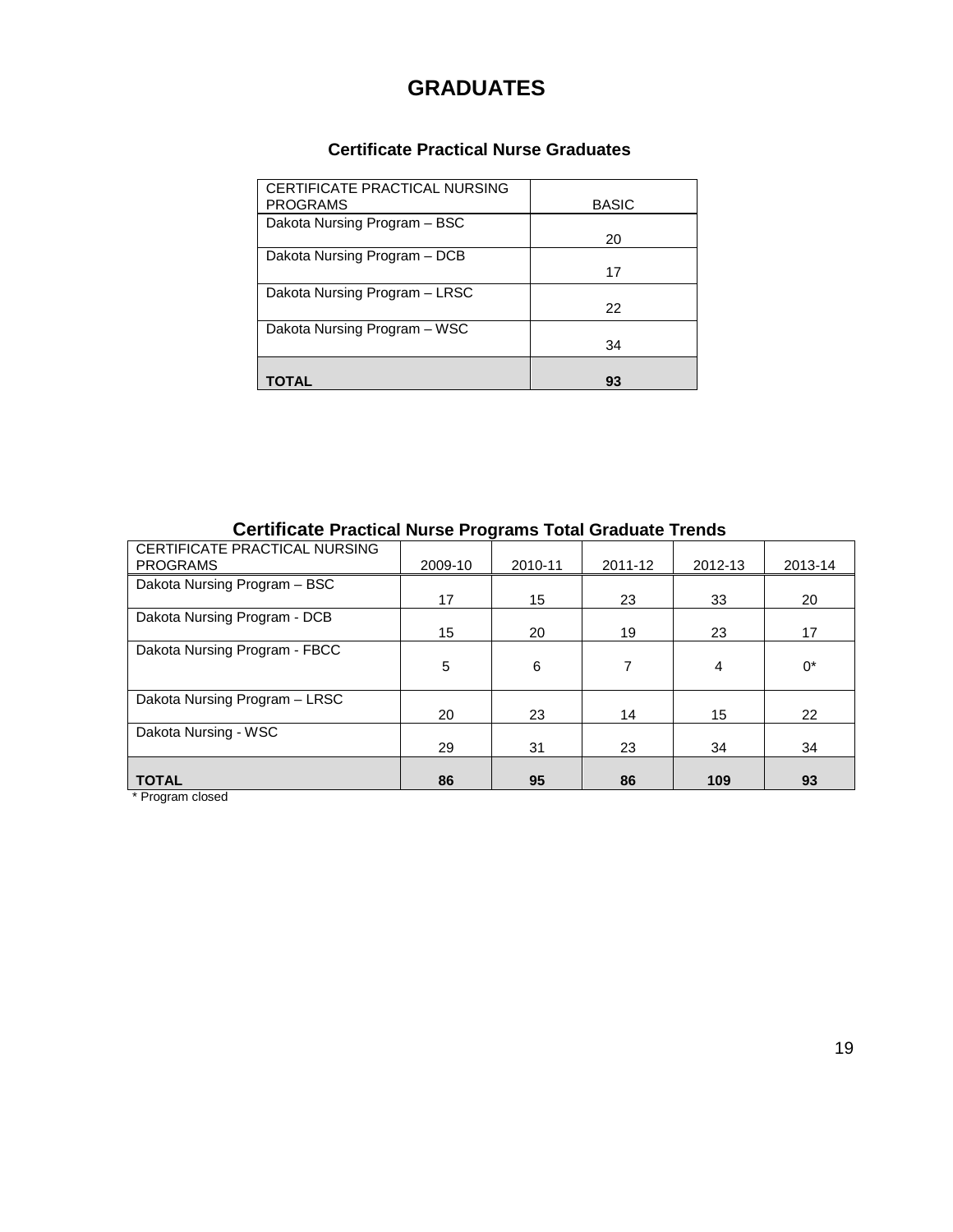### **Basic/Educational Ladder Advancement Associate Degree Practical Nurse Graduates**

| ASSOCIATE DEGREE PRACTICAL<br><b>NURSING PROGRAMS</b> | AASPN-ASPN | LPN-AASPN |
|-------------------------------------------------------|------------|-----------|
| <b>Dickinson State University</b>                     | 24         |           |
| ND State College of Science                           | 33         |           |
| Sitting Bull College                                  | 3          |           |
| <b>Turtle Mountain Community College</b>              | 5          |           |
| United Tribes Technical College                       | 16         |           |
| <b>TOTAL</b>                                          | 81         |           |

### **Associate Degree Practical Nurse Programs Graduate Trends for the Last Five Years**

|                                             | FY 2009-2010 | FY 2010-2011 | FY 2011-2012 | FY 2012-2013 | FY 2013-2014 |
|---------------------------------------------|--------------|--------------|--------------|--------------|--------------|
| <b>Dickinson State University</b>           | 24           | 27           | 30           | 25           | 25           |
| ND State College of Science                 | 53           | $42*$        | 40           | 55           | 33           |
| Sitting Bull College                        |              | 2            | 3            | 3            | 3            |
| <b>Turtle Mountain Community</b><br>College | #            | #            | 10           | 3            | 5            |
| United Tribes Technical College             | 9            | 8            | 12           | 11           | 16           |
| <b>TOTALS</b>                               | 87           | 150          | 95           | 97           | 82           |
|                                             |              |              |              |              |              |

# Program approval withdrawn 6/08

\* Total changed from original 2010-2011 Education Report per program Chair.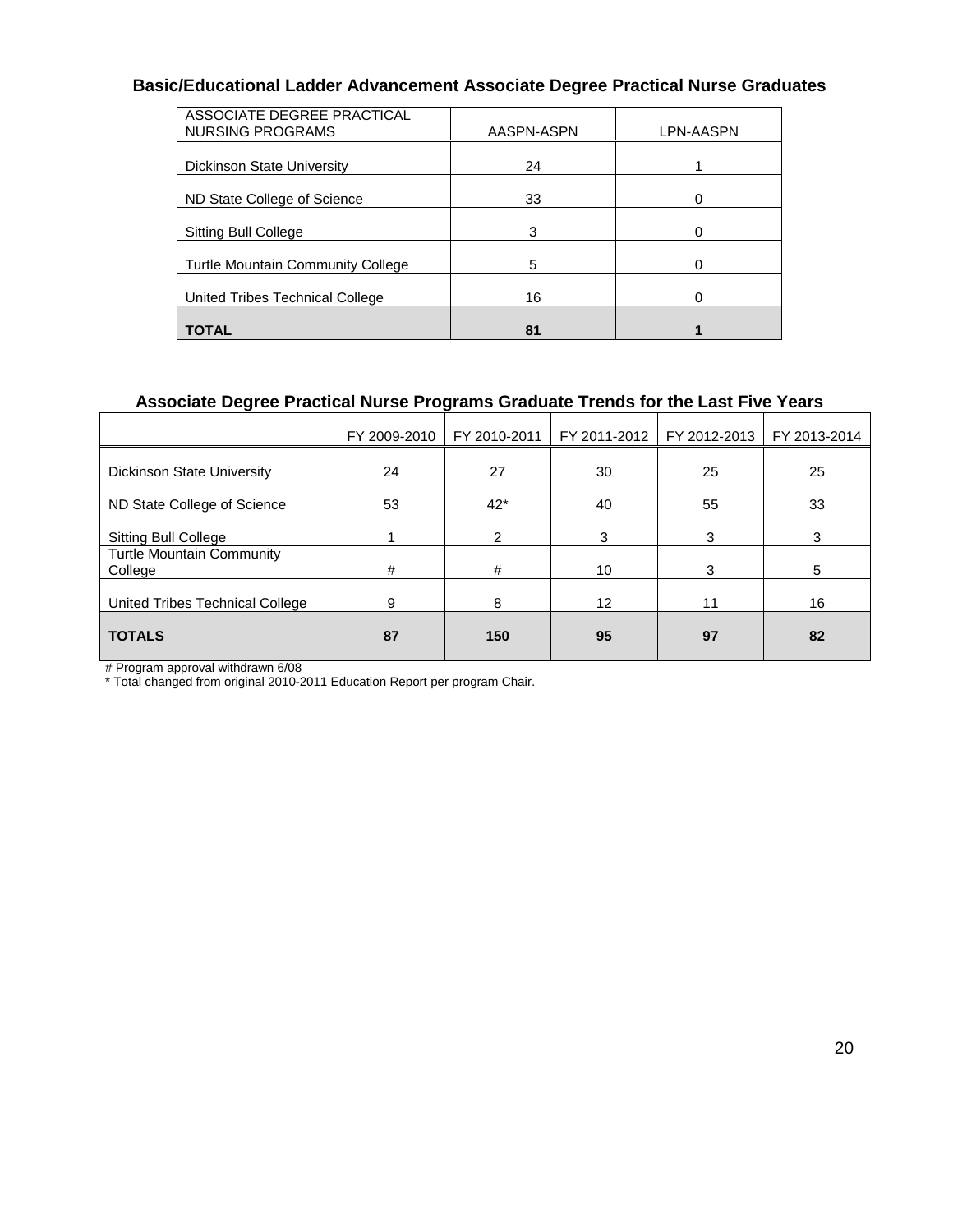### **Basic/Educational Ladder Advancement Associate Degree Graduates for RN Licensure**

| ASSOCIATE DEGREE RN           |         |          |
|-------------------------------|---------|----------|
| <b>NURSING PROGRAMS</b>       | ADN-ASN | LPN-AASN |
| Dakota Nursing Program - BSC  |         |          |
|                               | 13      |          |
| Dakota Nursing Program - DCB  |         |          |
|                               | 13      | 4        |
| Dakota Nursing Program - LRSC |         |          |
|                               | 13      |          |
| Dakota Nursing - WSC          |         |          |
|                               | 25      | 6        |
| ND State College of Science   |         |          |
|                               | 24      |          |
|                               |         |          |
| TOTAL                         | 88      | 24       |

### **Associate Degree (RN) Programs Graduate Trends**

| ASSOCIATE DEGREE RN          | FY 2009- | FY 2010- | FY 2011- | FY 2012- | FY 2013- |
|------------------------------|----------|----------|----------|----------|----------|
| NURSING PROGRAMS             | 2010     | 2011     | 2012     | 2013     | 2014     |
| Dakota Nursing Program - BSC |          |          |          |          |          |
|                              | 11       | 11       | 18       | 20       | 20       |
| Dakota Nursing Program - DCB |          |          |          |          |          |
|                              | 9        | 22       | 14       | 40       | 17       |
| Dakota Nursing Program -     |          |          |          |          |          |
| <b>FBCC</b>                  | 7        | 5        | 8        | 5        | $0^*$    |
| Dakota Nursing Program -     |          |          |          |          |          |
| <b>LRSC</b>                  | 20       | 18       | 21       | 13       | 19       |
| Dakota Nursing - WSC         |          |          |          |          |          |
|                              | 24       | 25       | 28       | 25       | 32       |
|                              |          |          |          |          |          |
| ND State College of Science  | 15       | 18       | 23       | 22       | 24       |
|                              |          |          |          |          |          |
| <b>TOTAL</b>                 | 86       | 99       | $112$    | 125      | 112      |
|                              |          |          |          |          |          |

\* Program closed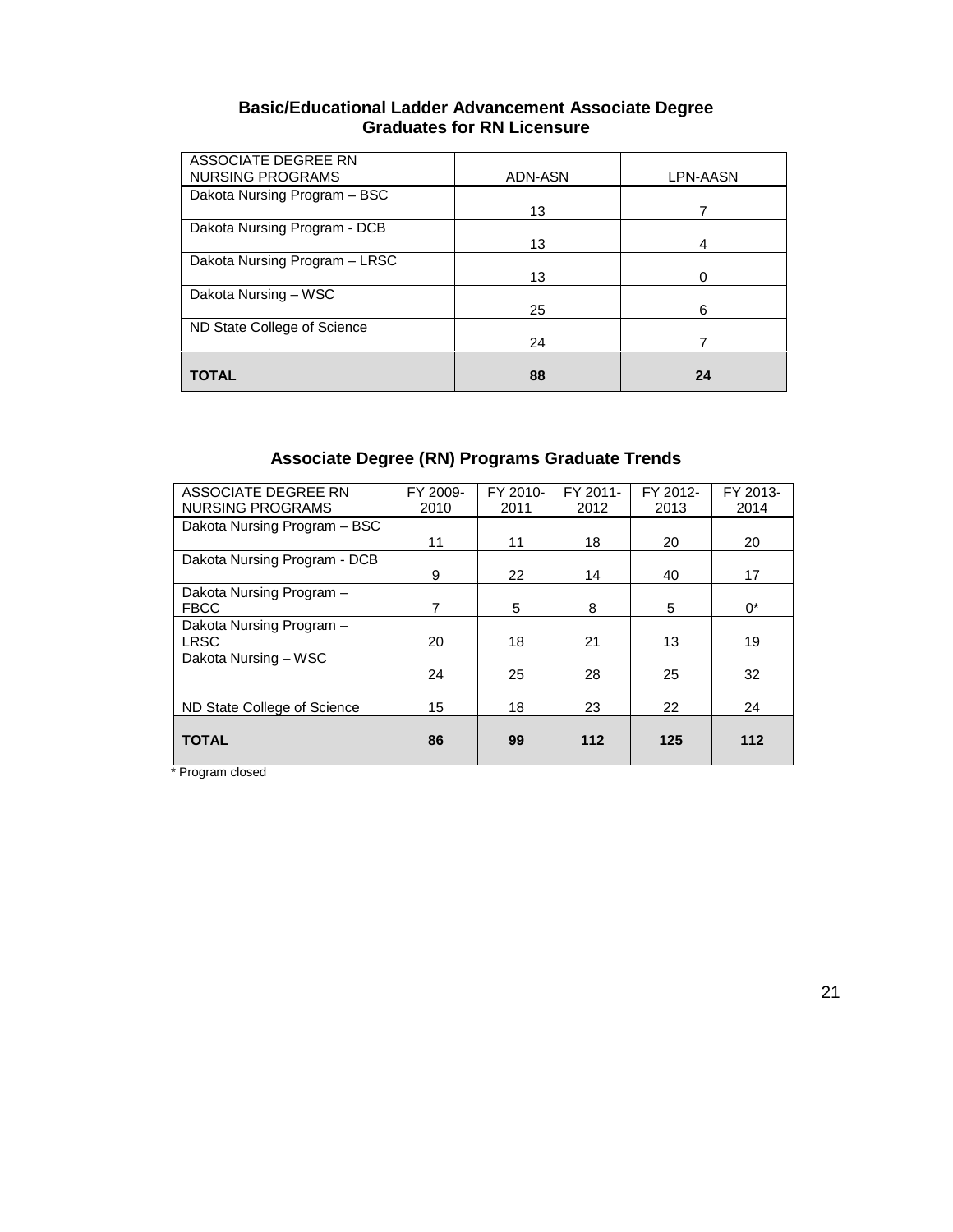| <b>BACCALAURATE PROGRAMS</b>      | <b>BASIC</b> | LPN TO<br><b>BSN</b> | DIPLOMA TO<br><b>BSN</b> | ADN TO<br><b>BSN</b> | <b>TOTAL</b> |
|-----------------------------------|--------------|----------------------|--------------------------|----------------------|--------------|
| Concordia College                 | 36           | $\Omega$             | 0                        | $\mathbf 0$          | 36           |
| <b>Dickinson State University</b> | 0            | 17                   | $\Omega$                 | $\mathbf 0$          | 17           |
| University of Jamestown           | 31           | 2                    | 0                        | 3                    | 36           |
| Sanford College of Nursing        | 57           | $\Omega$             | 0                        | $\mathbf 0$          | 57           |
| <b>Minot State University</b>     | 38           | $\Omega$             | $\Omega$                 | 27                   | 65           |
| North Dakota State University     | 58           | 27                   | $\Omega$                 | 5                    | 90           |
| University of Mary                | 52           | 16                   | $\Omega$                 | $\mathbf 0$          | 68           |
| University of North Dakota        | 116          | $\overline{2}$       | 0                        | $12 \overline{ }$    | 130          |
| <b>TOTALS</b>                     | 388          | 64                   | $\Omega$                 | 47                   | 499          |

### **Baccalaureate Program Graduates for RN Licensure**

### **Baccalaureate Programs Total Graduates for the Last Five Years**

|                               | FY 2009-<br>2010 | FY 2010-<br>2011 | FY 2011-<br>2012 | FY 2012-<br>2013 | FY 2013-<br>2014 |
|-------------------------------|------------------|------------------|------------------|------------------|------------------|
| Concordia College             | 38               | 40               | 38               | 42               | 36               |
| Dickinson State University    | 22               | 19               | 18               | 13               | 17               |
| University of Jamestown       | 36               | 27               | 32               | 31               | 36               |
| Sanford College of Nursing    | 44               | 43               | 42               | 45               | 57               |
| <b>Minot State University</b> | 34               | 44               | 46               | 63               | 65               |
| North Dakota State University | 49               | 72               | 67               | 87               | 90               |
| University of Mary            | 68               | 59               | 54               | 55               | 68               |
| University of ND              | 117              | 111              | 117              | 143              | 130              |
| <b>TOTALS</b>                 | 408              | 415              | 414              | 479              | 499              |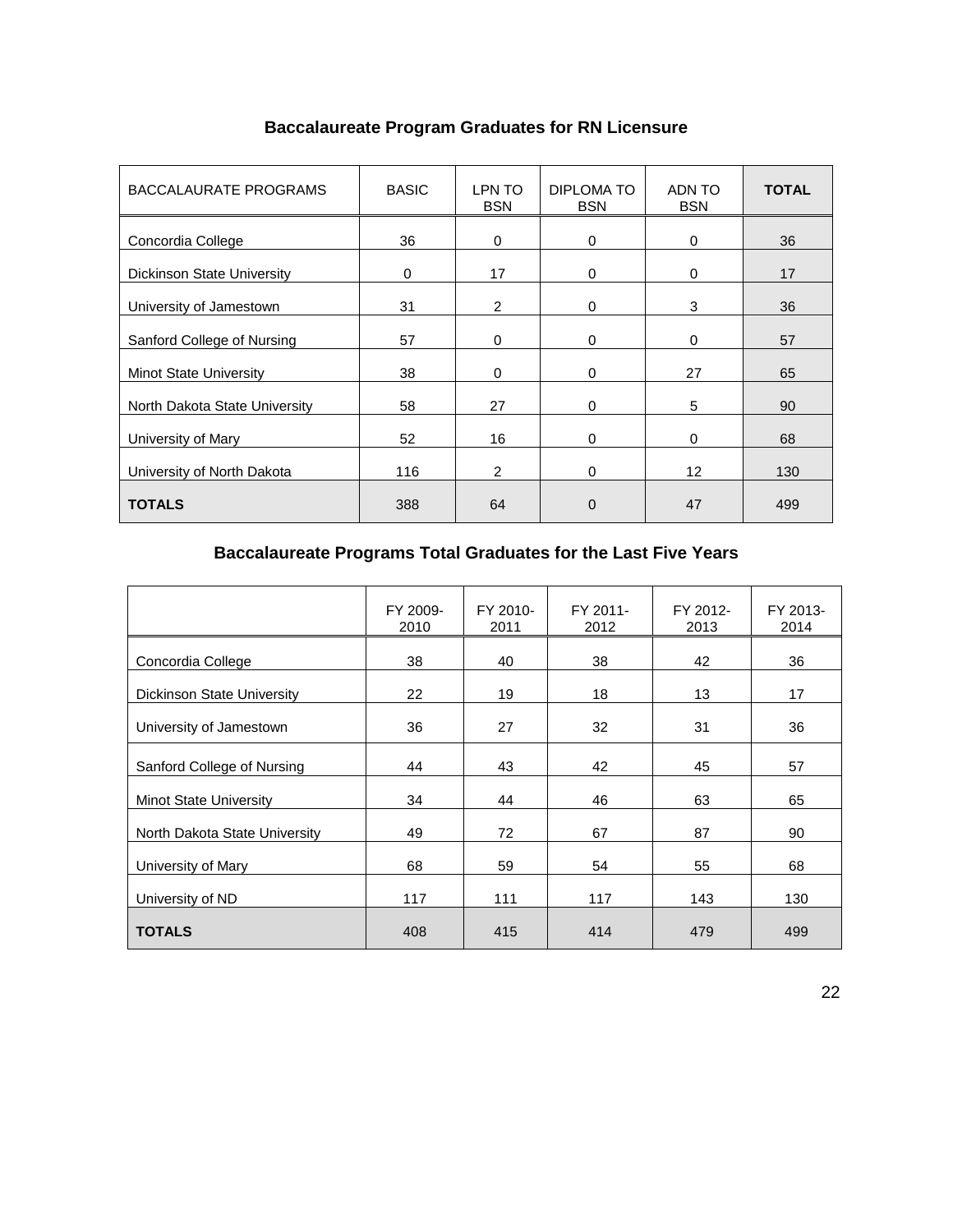### **Age Trend of Graduates from Undergraduate Programs**

| <b>AGES</b><br>(in Years) | Certificate<br><b>PN</b> | AASPN/<br><b>ASPN</b> | LPN to<br>AASPN/<br><b>ASPN</b> | ADN/<br><b>ASN</b> | LPN To<br>ADN/<br><b>ASN</b> | <b>BSN</b><br><b>BASIC</b> | LPN-<br><b>BSN</b> | Diploma-<br><b>BSN</b> | ADN-<br><b>BSN</b> | <b>Totals</b> | Percentage |
|---------------------------|--------------------------|-----------------------|---------------------------------|--------------------|------------------------------|----------------------------|--------------------|------------------------|--------------------|---------------|------------|
| 24 &<br>below             | 39                       | 33                    | 0                               | 32                 | $\sqrt{5}$                   | 310                        | 25                 | 0                      | $\overline{2}$     | 446           | 55%        |
| 25-30                     | 30                       | 27                    | 0                               | 29                 | 10                           | 59                         | 21                 | 0                      | 24                 | 200           | 25%        |
| $31 - 40$                 | 15                       | 18                    | 1                               | 20                 | 4                            | 34                         | 13                 | 0                      | 14                 | 119           | 15%        |
| 41 &<br>above             | 9                        | 3                     | $\mathbf 0$                     | 7                  | 5                            | 10                         | 5                  | $\Omega$               | 7                  | 46            | 5%         |
| <b>Unknown</b>            | 0                        | 0                     | $\mathbf 0$                     | $\mathbf 0$        | $\mathbf 0$                  | $\pmb{0}$                  | 0                  | 0                      | 0                  | $\mathbf 0$   | 0%         |
| <b>Total</b>              | 93                       | 81                    | $\mathbf{1}$                    | 88                 | 24                           | 413                        | 64                 | $\mathbf 0$            | 47                 | 811           | 100%       |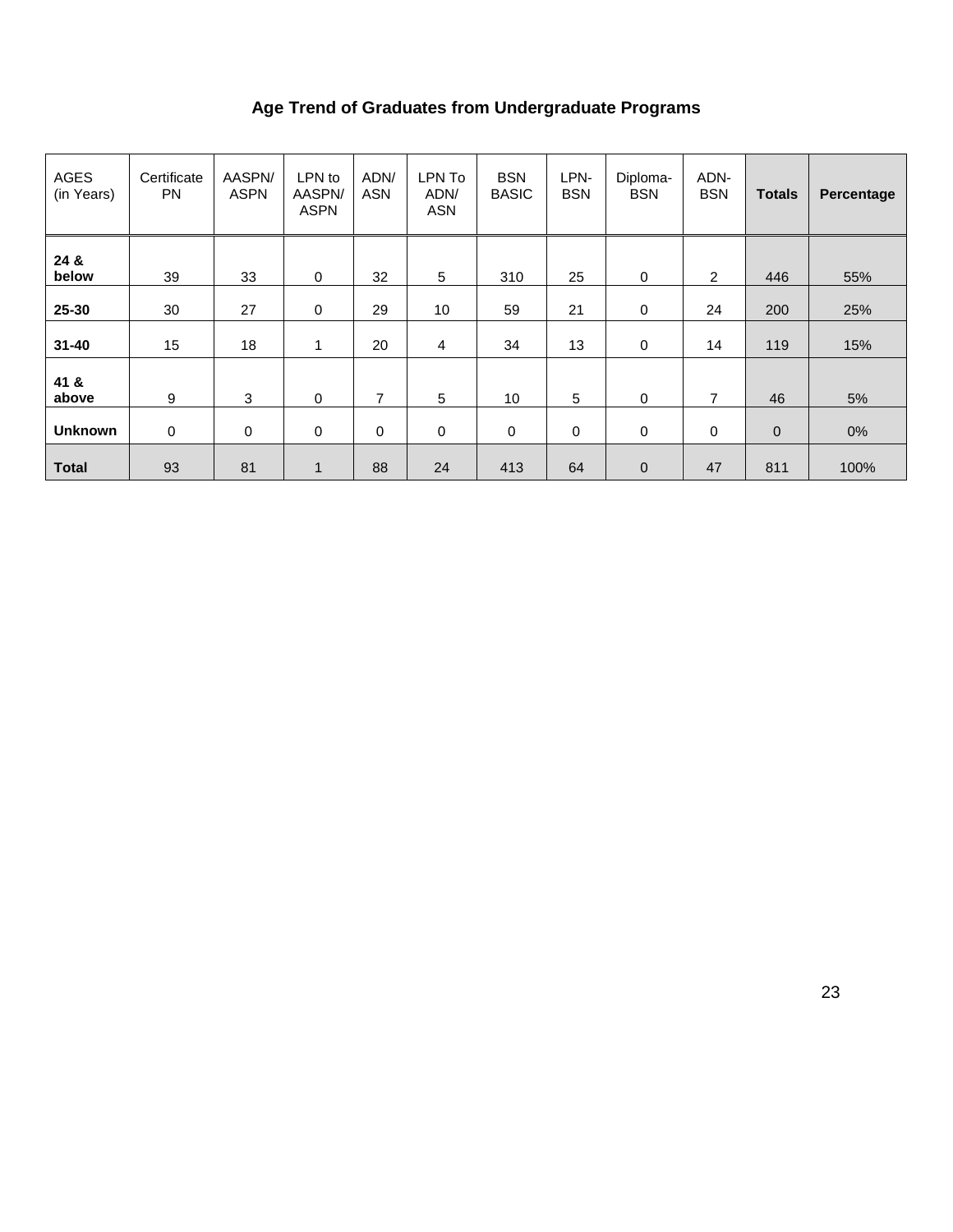| <b>MASTER'S PROGRAMS</b>      | FY 2009-<br>2010 | FY 2010-<br>2011 | FY 2011-<br>2012 | FY 2012-<br>2013 | FY 2013-<br>2014 |
|-------------------------------|------------------|------------------|------------------|------------------|------------------|
| North Dakota State University | 0                | 3                | $2^*$            |                  |                  |
| University of Mary            | 81               | 124              | $194**$          | 21               | 22               |
| University of North Dakota    | 39               | 50               | 68               | 62               | 68               |
| <b>TOTALS</b>                 | 120              | 177              | 264              | 84               | 95               |

### **Graduate-Level Program Graduate Trends**

\*NDSU FNP Program was expanded to the DNP level 02/2011.

\*\*University of Mary reported inclusion of all master's programs in 2011-12. (FNP, Nurse Educator, and Nurse Administrator).

### **Graduate Program by Role**

| <b>ROLE</b>                      | NUMBER GRADUATED<br>PER SPECIALTY* |
|----------------------------------|------------------------------------|
| <b>Nurse Practitioner</b>        | 78                                 |
| <b>Nurse Anesthetist</b>         | 12                                 |
| <b>Clinical Nurse Specialist</b> | 0                                  |
| Nurse Midwife                    | 0                                  |

\* This table tracks only those specialties leading to another (advanced) licensure.

| <b>DOCTORAL PROGRAMS</b>      | FY 2009 -<br>2010 | FY 2010-<br>2011 | FY 2011-<br>2012 | FY 2012-<br>2013 | FY 2013-<br>2014 |
|-------------------------------|-------------------|------------------|------------------|------------------|------------------|
| North Dakota State University |                   | 10               | 12               |                  |                  |
| <b>TOTALS</b>                 | 6                 | 10               | 12               |                  |                  |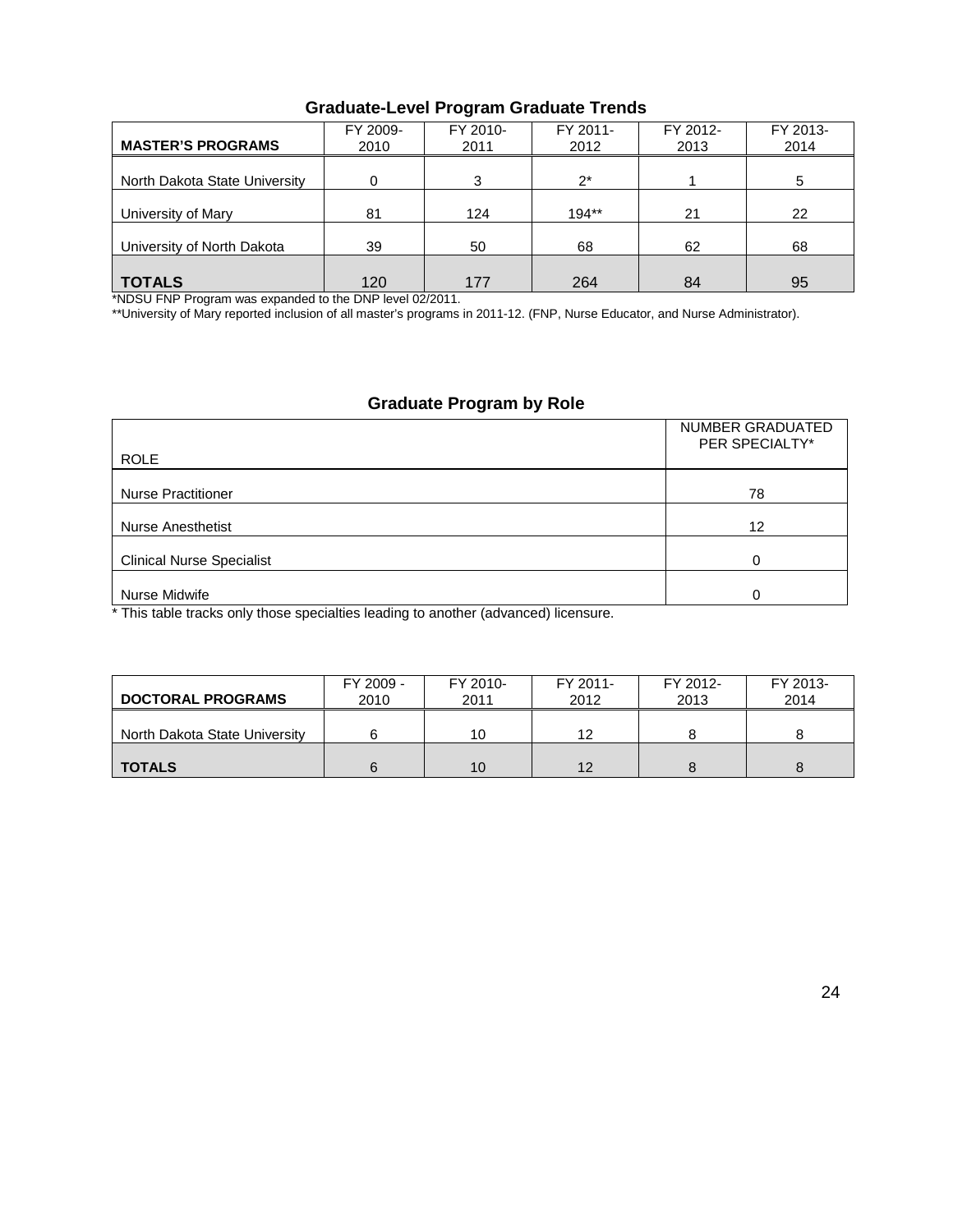| <b>Associate Degree PN Programs</b>                 | 2009-2010 | 2010-2011 | 2011-2012 | 2012-2013 | 2013-2014 |
|-----------------------------------------------------|-----------|-----------|-----------|-----------|-----------|
| Dickinson State University                          | 95.2%     | 91.7%     | 96%       | 87.80%    | 93.33%    |
| ND State College of Science                         | 98%       | 97.8%     | 90.2%     | 87.04%    | 94.44%    |
| Sitting Bull College                                | $*N/A$    | 00.0%     | 100%      | 100%      | 100%      |
| United Tribes Technical College                     | 70%       | 100%      | 92%       | 100%      | 83.33%    |
| <b>Turtle Mountain Community</b><br>College         | N/A       | N/A       | N/A       | 50%       | 60%       |
| <b>Certificate PN Programs</b>                      | 2009-2010 | 2010-2011 | 2011-2012 | 2012-2013 | 2013-2014 |
| Dakota Nursing PN Program (DNP)                     | 90.6%     | 100%      | 97.8%     | 99.31%    | 98.7%     |
| <b>DNP- Williston State</b><br>$\bullet$<br>College | 100%      | 100%      | 100%      | 100%      | 100%      |
| <b>DNP -Bismarck State</b><br>$\bullet$<br>College  | 100%      | 100%      | 100%      | 96.55%    | 100%      |
| DNP - Lake Region State<br>$\bullet$<br>College     | 93.3%     | 100%      | 100%      | 100%      | 100%      |
| DNP-Dakota College<br>$\bullet$<br><b>Bottineau</b> | 93.3%     | 100%      | 88.89%    | 100%      | 100%      |
| DNP - Fort Berthold<br>$\bullet$                    | 66.7%     | 100%      | 100%      | 100%      | 0%        |
| North Dakota Averages                               | 94.3%     | 97.45%    | 95.03%    | 87.36%    | 95.24%    |
| <b>National Averages</b>                            | 86.4%     | 86.77%    | 83.94%    | 84.51%    | 84.16%    |

### **FISCAL YEAR NCLEX-PN ® PROGRAM PASS RATES**

^Program approval withdrawn 6/08

\*No students took NCLEX-PN exam as first-time writers in FY 2009-10; 2010-11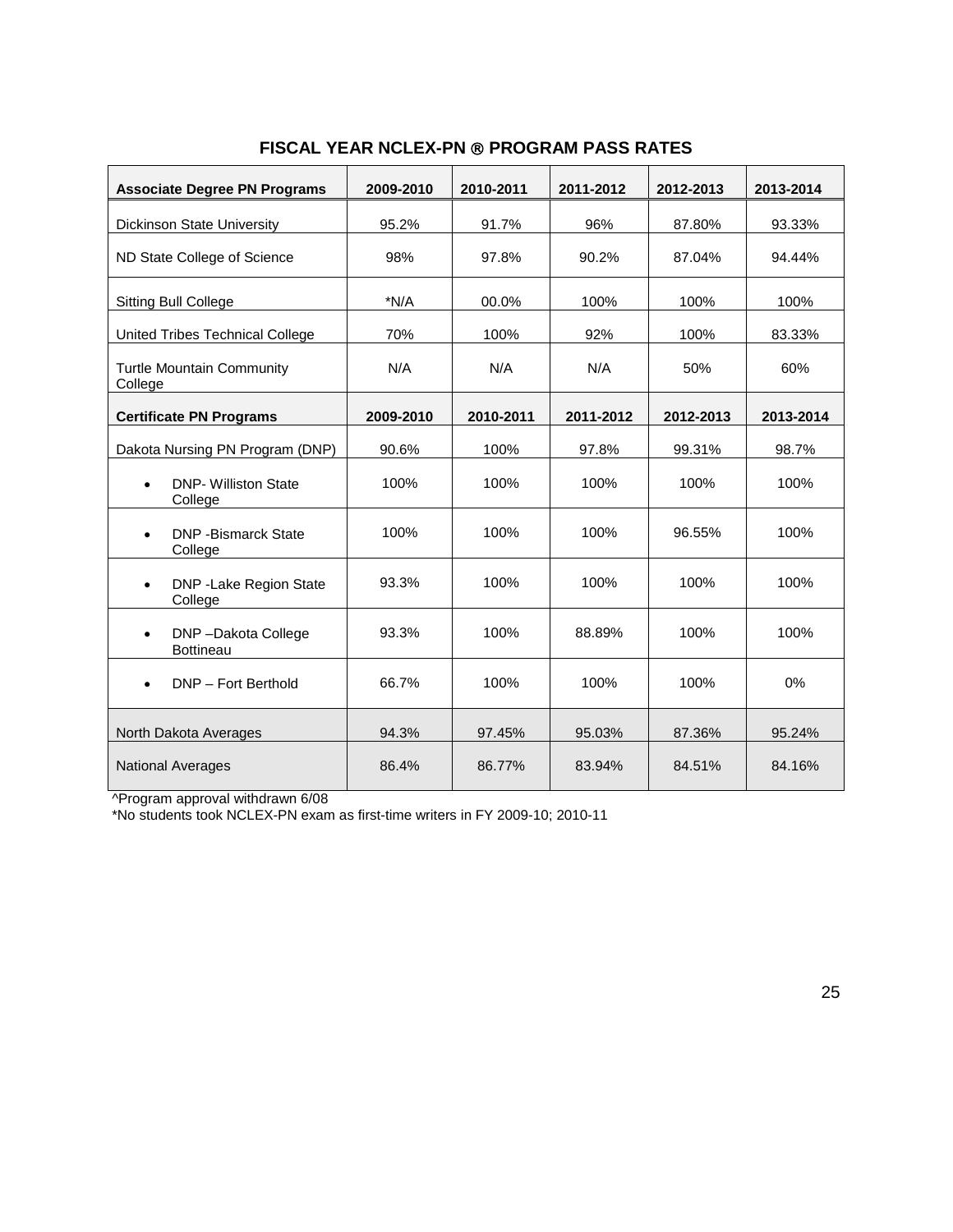| <b>Baccalaureate Degree Programs</b> | 2009-2010                               | 2010-2011                           | 2011-2012                           | 2012-2013                          | 2013-2014                            |
|--------------------------------------|-----------------------------------------|-------------------------------------|-------------------------------------|------------------------------------|--------------------------------------|
| Dickinson State University           | 90.9%                                   | 90.5%                               | 95.8%                               | 92.31%                             | 90.91%                               |
| University of Jamestown              | 82.5%                                   | 90.6%                               | 84.4%                               | 71.88                              | 96.30%                               |
| Sanford College of Nursing           | 90.7%                                   | 93.5%                               | 92.8%                               | 81.40%                             | 92.59%                               |
| <b>Minot State University</b>        | 82.9%                                   | 90.9%                               | 94.9%                               | 96.00%                             | 92.68%                               |
| North Dakota State University        | 91.4%                                   | 97%                                 | 93.9%                               | 95.18%                             | 89.66%                               |
| University of Mary                   | 91.9%                                   | 80.7%                               | 80.33%                              | 81.48%                             | 78.57%                               |
| University of North Dakota           | 88.1%                                   | 90.3%                               | 87.5%                               | 87.83%                             | 84.17%                               |
| Concordia College                    | 97.2%<br>(as reported<br>by MN-<br>BON) | 93.2%<br>(as reported<br>by MN-BON) | 97.6%<br>(as reported<br>by MN-BON) | 100% (as<br>reported by<br>MN-BON) | 93.55% (as<br>reported by<br>MN-BON) |
|                                      |                                         |                                     |                                     |                                    |                                      |
| <b>Associate Degree Programs</b>     | 2009-2010                               | 2010-2011                           | 2011-2012                           | 2012-2013                          | 2013-2014                            |
| Dakota Nursing Program (DNP)         | 91.2%                                   | 89.6%%                              | 90.5%                               | 88.72%                             | 89.39%                               |
| DNP - BSC<br>$\bullet$               | 90.9%                                   | 100%                                | 100%                                | 95.65%                             | 89.47%                               |
| DNP - Dakota College                 | 78.6%                                   | 100%                                | 71.43%                              | 88.89%                             | 100%                                 |
| DNP - LRSC<br>$\bullet$              | 92%                                     | 95.24%                              | 90.48%                              | (73.33%)                           | 100%                                 |
| DNP - WSC                            | 94%                                     | 79.17%                              | 90.63%                              | (85.71%)                           | 88.46%                               |
| DNP - Fort Berthold<br>$\bullet$     | 100%                                    | 66.67%                              | 100%                                | $(100\%)$                          | 33.33%                               |
| <b>NDSCS</b>                         | 95.5%                                   | 100%                                | 100%                                | 85.71%                             | 100%                                 |
| North Dakota Averages                | 89%                                     | 90.71%                              | 89.42%                              | 88.05%                             | 88.41%                               |

### **FISCAL YEAR NCLEX-RN PROGRAM PASS RATES**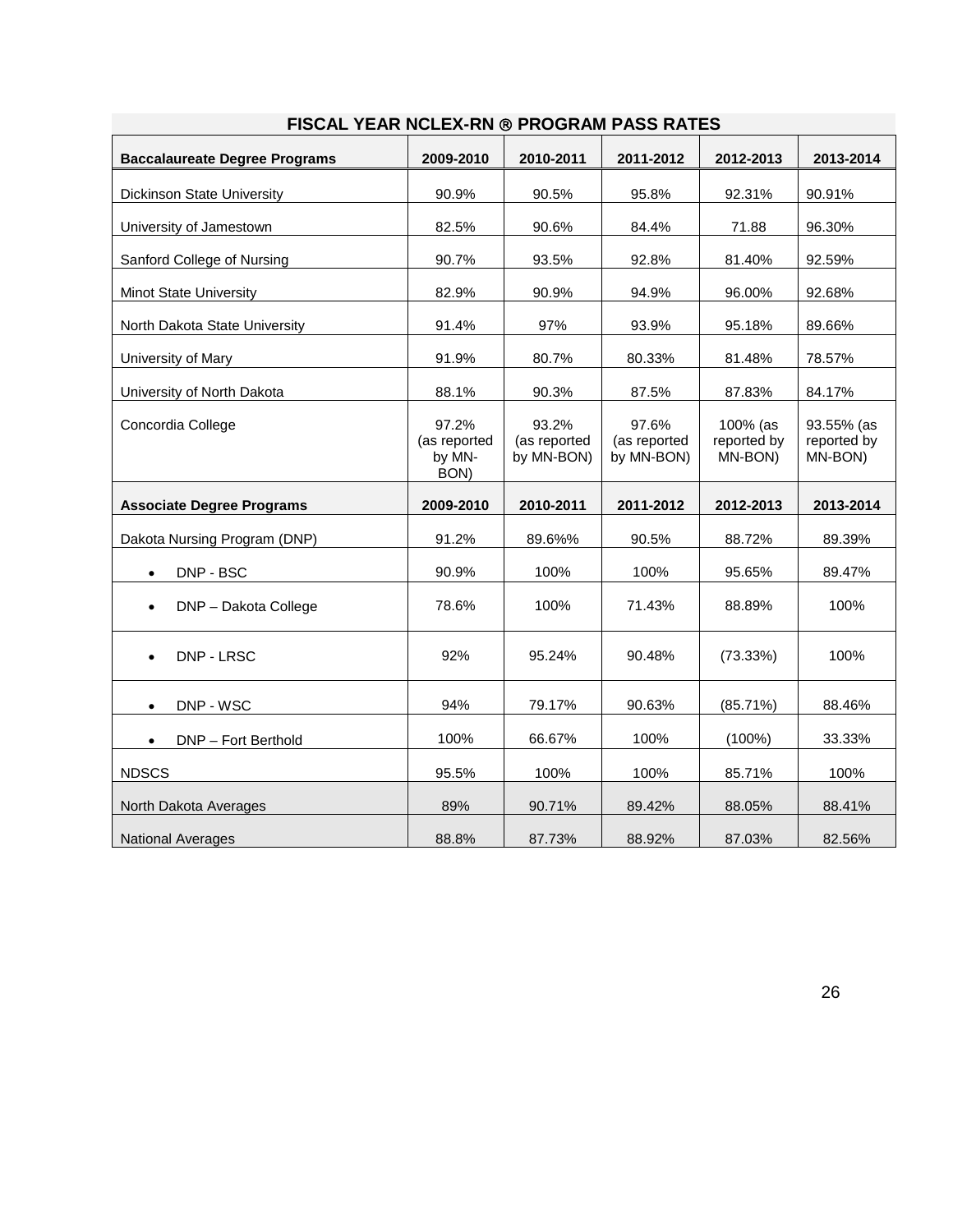### **NURSING FACULTY DATA SUMMARY**

### **HIGHEST LEVEL OF FACULTY PREPARATION**

|                                                |           | <b>TOTAL</b><br><b>FACULTY</b> |            |           | <b>BACHELORS</b> |            |           | <b>MASTERS</b><br><b>NURSING</b> |            |           | <b>MASTERS</b><br><b>NON NSG</b> |                |            | <b>DOCTORAL</b><br><b>NURSING</b> |            |                   | <b>DOCTORAL</b><br><b>NON NSG</b> |            |
|------------------------------------------------|-----------|--------------------------------|------------|-----------|------------------|------------|-----------|----------------------------------|------------|-----------|----------------------------------|----------------|------------|-----------------------------------|------------|-------------------|-----------------------------------|------------|
|                                                | <b>FT</b> | <b>PT</b>                      | <b>FTE</b> | <b>FT</b> | PT               | <b>FTE</b> | <b>FT</b> | PT                               | <b>FTE</b> | <b>FT</b> | PT                               | <b>FT</b><br>E | <b>FT</b>  | PT                                | <b>FTE</b> | <b>FT</b>         | <b>PT</b>                         | <b>FTE</b> |
| Concordia<br>College*                          | 6.00      | 3.00                           | 7.62       | 0.00      | 0.00             | 0.00       | 0.00      | 3.00                             | 1.62       | 0.00      | 0.00                             | 0.00           | 3.00       | 0.00                              | 3.00       | 3.00              | 0.00                              | 3.00       |
| Dakota Nursing<br>Program                      | 21.00     | 16.00                          | 35.59      | 4.00      | 10.00            | 16.59      | 15.00     | 6.00                             | 17.00      | 1.00      | 0.00                             | 1.00           | 0.00       | 0.00                              | 1.00       | 1.00              | 0.00                              | 1.00       |
| <b>Dickinson State</b><br>University           | 7.00      | 4.00                           | 8.09       | 0.00      | 2.00             | 0.67       | 6.00      | 2.00                             | 6.42       | 0.00      | 0.00                             | 0.00           | 0.00       | 0.00                              | 0.00       | $\overline{1.00}$ | 0.00                              | 1.00       |
| Jamestown<br>College                           | 8.00      | 4.00                           | 9.57       | 0.00      | 3.00             | 1.15       | 5.00      | 1.00                             | 5.42       | 0.00      | 0.00                             | 0.00           | 3.00       | 0.00                              | 3.00       | 0.00              | 0.00                              | 0.00       |
| Sanford<br>College of Nsg                      | 14.00     | 4.00                           | 15.50      | 0.00      | 3.00             | 1.10       | 11.00     | 0.00                             | 11.00      | 0.00      | 0.00                             | 0.00           | 1.00       | 0.00                              | 1.00       | 2.00              | 1.00                              | 2.40       |
| <b>Minot State</b><br><b>University</b>        | 13.00     | 3.00                           | 14.50      | 2.00      | 0.00             | 2.00       | 9.00      | 2.00                             | 10.00      | 0.00      | 0.00                             | 0.00           | 1.00       | 1.00                              | 1.50       | 1.00              | 0.00                              | 1.00       |
| <b>ND State</b><br>College of<br>Science       | 7.00      | 13.00                          | 20.00      | 4.00      | 11.00            | 15.00      | 3.00      | 2.00                             | 5.00       | 0.00      | 0.00                             | 0.00           | 0.00       | 0.00                              | 0.00       | 0.00              | 0.00                              | 0.00       |
| North Dakota<br><b>State University</b>        | 11.00     | 17.00                          | 17.60      | 0.00      | 0.00             | 0.00       | 4.00      | 12.00                            | 8.94       | 0.00      | 0.00                             | 0.00           | 6.00       | 3.00                              | 7.16       | 1.00              | 2.00                              | 1.50       |
| <b>Sitting Bull</b><br>College                 | 2.00      | 0.00                           | 2.00       | 0.00      | 0.00             | 0.00       | 1.00      | 0.00                             | 1.00       | 0.00      | 0.00                             | 0.00           | 0.00       | 0.00                              | 0.00       | 1.00              | 0.00                              | 1.00       |
| <b>Turtle Mountain</b><br>Community<br>College | 2.00      | 0.00                           | 2.00       | 1.00      | 0.00             | 1.00       | 1.00      | 0.00                             | 1.00       | 0.00      | 0.00                             | 0.00           | 0.00       | 0.00                              | 0.00       | 0.00              | 0.00                              | 0.00       |
| <b>United Tribes</b><br><b>Tech College</b>    | 5.00      | 1.00                           | 5.75       | 2.00      | .00              | 2.00       | 2.00      | 1.00                             | 2.75       | 0.00      | 0.00                             | 0.00           | 0.00       | 0.00                              | 0.00       | 1.00              | .00                               | 1.00       |
| University of<br>Mary **                       | 18.00     | 18.00                          | 26.20      | 2.00      | .00              | 2.00       | 9.00      | 8.00                             | 12.38      | 0.00      | 0.00                             | 0.00           | 4.00       | 7.00                              | 6.82       | 3.00              | 3.00                              | 5.00       |
| University of<br>North Dakota                  | 31.00     | 45.00                          | 49.00      | 2.00      | 16.00            | 9.00       | 13.00     | 20.00                            | 21.00      | 0.00      | 0.00                             |                | 0.00 11.00 | 4.00                              | 12.00      | 5.00              | 5.00                              | 7.00       |
| <b>TOTAL</b>                                   | 145.00    | 128                            | 213.42     | 17.00     | 45               | 50.51      | 79.00     | 57                               | 103.53     | 1.00      | 0.00                             |                | 1.00 29.00 | 15.00                             | 35.48      | 19.00             | 11.00                             | 23.9       |

\*Also utilizes clinical assistants (licensed registered nurses with a minimum of a BSN/BAN), who are in addition to and assistive to clinical faculty.

These individuals do not participate in curricular delivery or student assessment.

\*\*University of Mary reported inclusion of all master's programs in 2011-12. (FNP, Nurse Educator, and Nurse Administrator)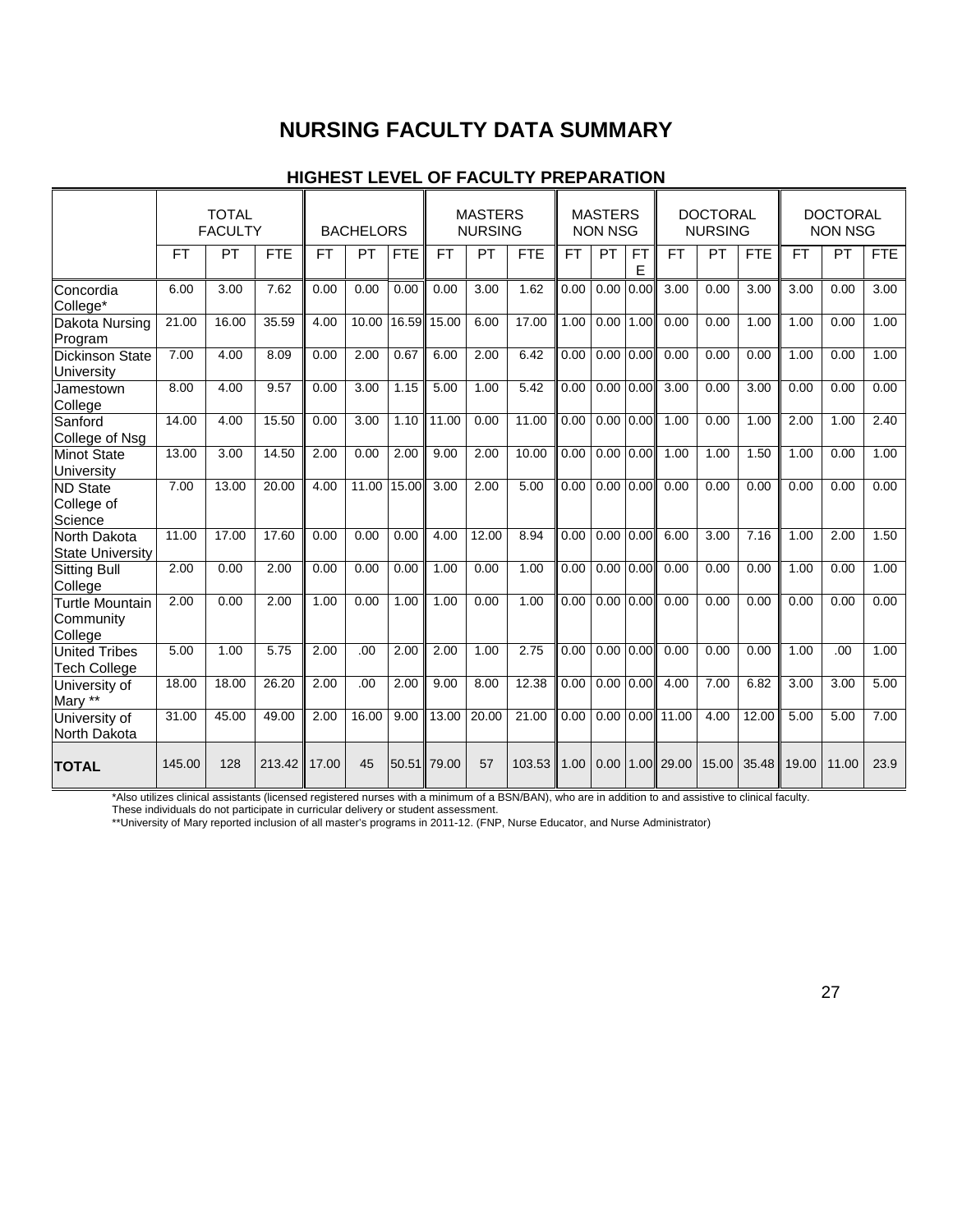### **FACULTY POSITION OPENINGS As of December 2014**

|                                                    | <b>TOTAL</b><br><b>NUMBER</b><br><b>FACULTY</b><br><b>OPENINGS</b><br>2013-2014 | <b>BSN</b><br><b>REQUIRED</b> | <b>MASTERS</b><br><b>REQUIRED</b> | <b>DOCTORATE</b><br><b>REQUIRED</b> | <b>Total vacancies</b><br>being actively<br>recruited as of<br>December 2014 | <b>Total faculty</b><br>positions<br>(FTEs)* filled<br>by unqualified<br>individual in<br>2013-2014 |
|----------------------------------------------------|---------------------------------------------------------------------------------|-------------------------------|-----------------------------------|-------------------------------------|------------------------------------------------------------------------------|-----------------------------------------------------------------------------------------------------|
| Concordia College                                  | 1.00                                                                            | 0.00                          | 1.00                              | 0.00                                | 1.00                                                                         | 0.00                                                                                                |
| Dakota Nursing<br>Program - BSC                    | 0.00                                                                            | 0.00                          | 0.00                              | 0.00                                | 0.00                                                                         | 0.25                                                                                                |
| Dakota Nursing<br>Program - DCB                    | 0.00                                                                            | 0.00                          | 2.00                              | 0.00                                | 0.00                                                                         | 2.00                                                                                                |
| <b>Dakota Nursing</b><br>Program - LRSC            | 0.00                                                                            | 0.00                          | 0.00                              | 0.00                                | 0.00                                                                         | 0.00                                                                                                |
| Dakota Nursing<br>Program - WSC                    | 1.00                                                                            | 0.00                          | 1.00                              | 0.00                                | 1.00                                                                         | 1.00                                                                                                |
| <b>Dickinson State</b><br>University               | 1.33                                                                            | 0.33                          | 1.00                              | 1.00                                | 1.33                                                                         | 0.17                                                                                                |
| University of<br>Jamestown                         | 0.00                                                                            | 0.00                          | 3.00                              | .00                                 | 0.00                                                                         | 3.00                                                                                                |
| Sanford College of<br>Nursing                      | .50                                                                             | 0.50                          | 0.00                              | 0.00                                | .50                                                                          | 1.10                                                                                                |
| <b>Minot State University</b>                      | 1.00                                                                            | 0.00                          | 3.00                              | 0.00                                | 3.00                                                                         | 2.00                                                                                                |
| ND State College of<br>Science                     | 0.00                                                                            | 0.00                          | 0.00                              | 0.00                                | 0.00                                                                         | 0.00                                                                                                |
| North Dakota State<br>University                   | 0.00                                                                            | 0.00                          | 0.00                              | 0.00                                | 0.00                                                                         | 0.00                                                                                                |
| <b>Sitting Bull College</b>                        | 0.00                                                                            | 0.00                          | 0.00                              | 0.00                                | 0.00                                                                         | 0.00                                                                                                |
| <b>Turtle Mountain</b><br><b>Community College</b> | 1.00                                                                            | 1.00                          | 2.00                              | 0.00                                | 1.00                                                                         | 0.00                                                                                                |
| <b>United Tribes</b><br><b>Technical College</b>   | 0.50                                                                            | 0.50                          | 0.00                              | 0.00                                | 1.00                                                                         | 1.00                                                                                                |
| University of Mary                                 | 0.00                                                                            | 0.00                          | 0.00                              | 0.00                                | 0.00                                                                         | 0.00                                                                                                |
| University of North<br>Dakota                      | 11.00                                                                           | 0.00                          | 0.00                              | 4.00                                | 4.00                                                                         | 7.00                                                                                                |
| <b>TOTALS</b>                                      | 17.33                                                                           | 2.33                          | 13                                | $\overline{5}$                      | 12.83                                                                        | 17.52                                                                                               |

\*If not specifically reported by program, PT Faculty estimated at 0.25 FTE

\*\*University of Mary reported inclusion of all master's programs in 2011-12. (FNP, Nurse Educator, and Nurse Administrator)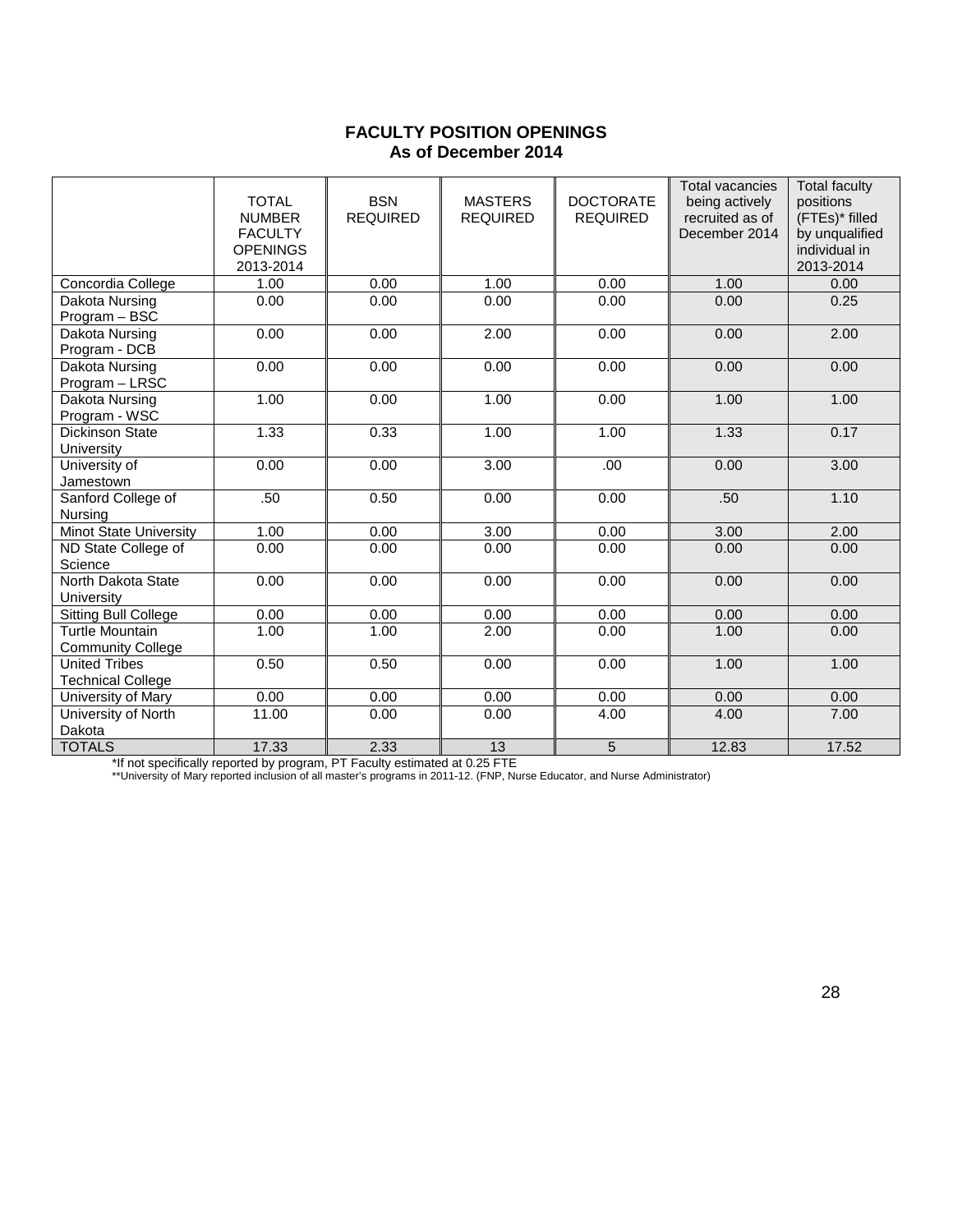### **FACULTY DEMOGRAPHIC INFORMATION**

## **FACULTY AGE GROUPS** FACULTY GENDER FACULTY FACULTY ETHNICITY

| 24 and below | 0  |
|--------------|----|
|              |    |
| 25-30        | 22 |
| $31 - 40$    | 60 |
| 41-50        | 69 |
| $51 - 60$    | 83 |
| 61 & above   | 39 |

|  | Male   |     |  |
|--|--------|-----|--|
|  |        | 260 |  |
|  | Female |     |  |

| <b>African American</b> |     |
|-------------------------|-----|
| Asian                   | ი   |
| Asian Indian            | ი   |
| <b>Other Asian</b>      | ∩   |
| Caucasian               | 266 |
| <b>Hispanic</b>         |     |
| <b>Native American</b>  |     |
| Other                   | 2   |
| <b>Pacific Islander</b> |     |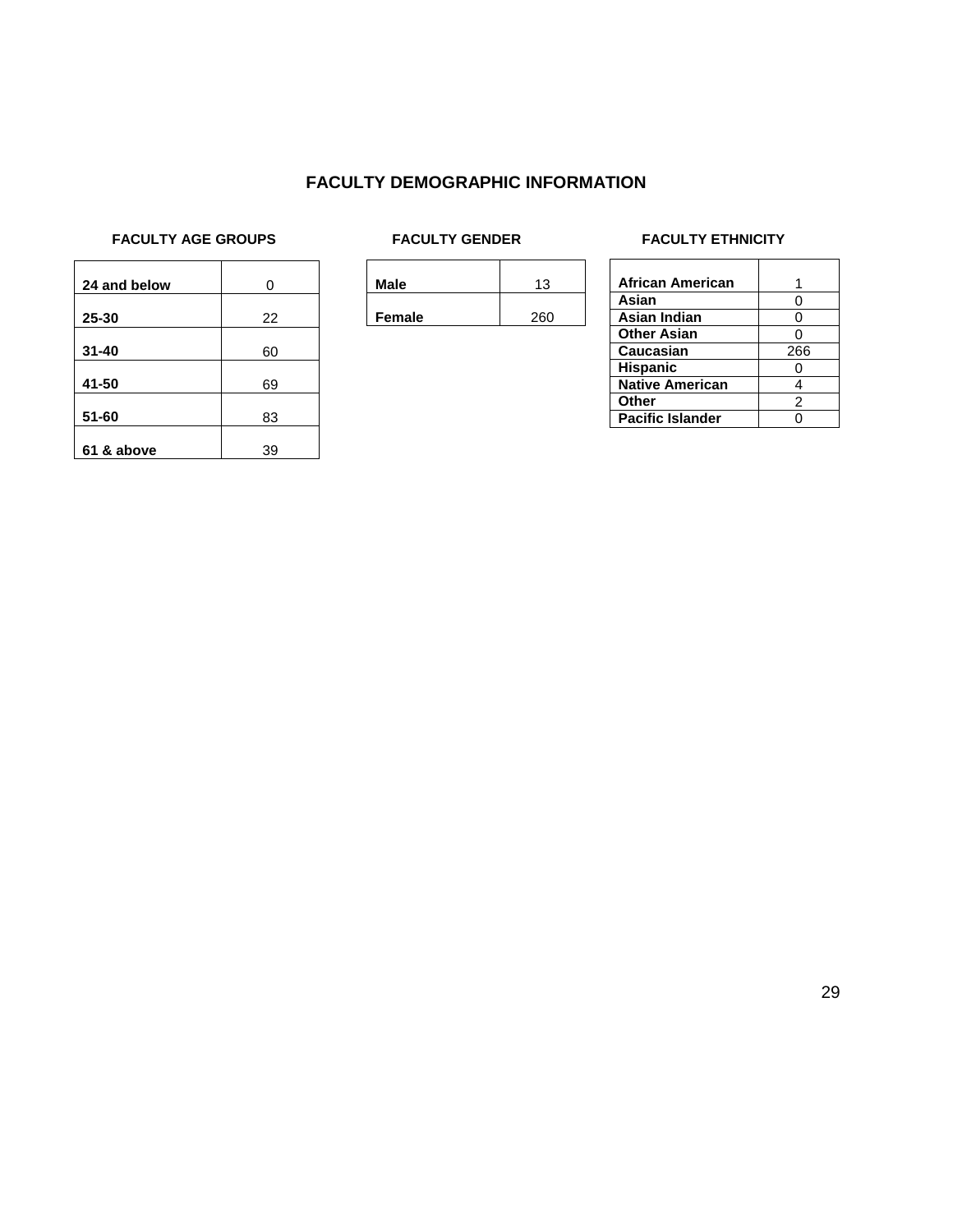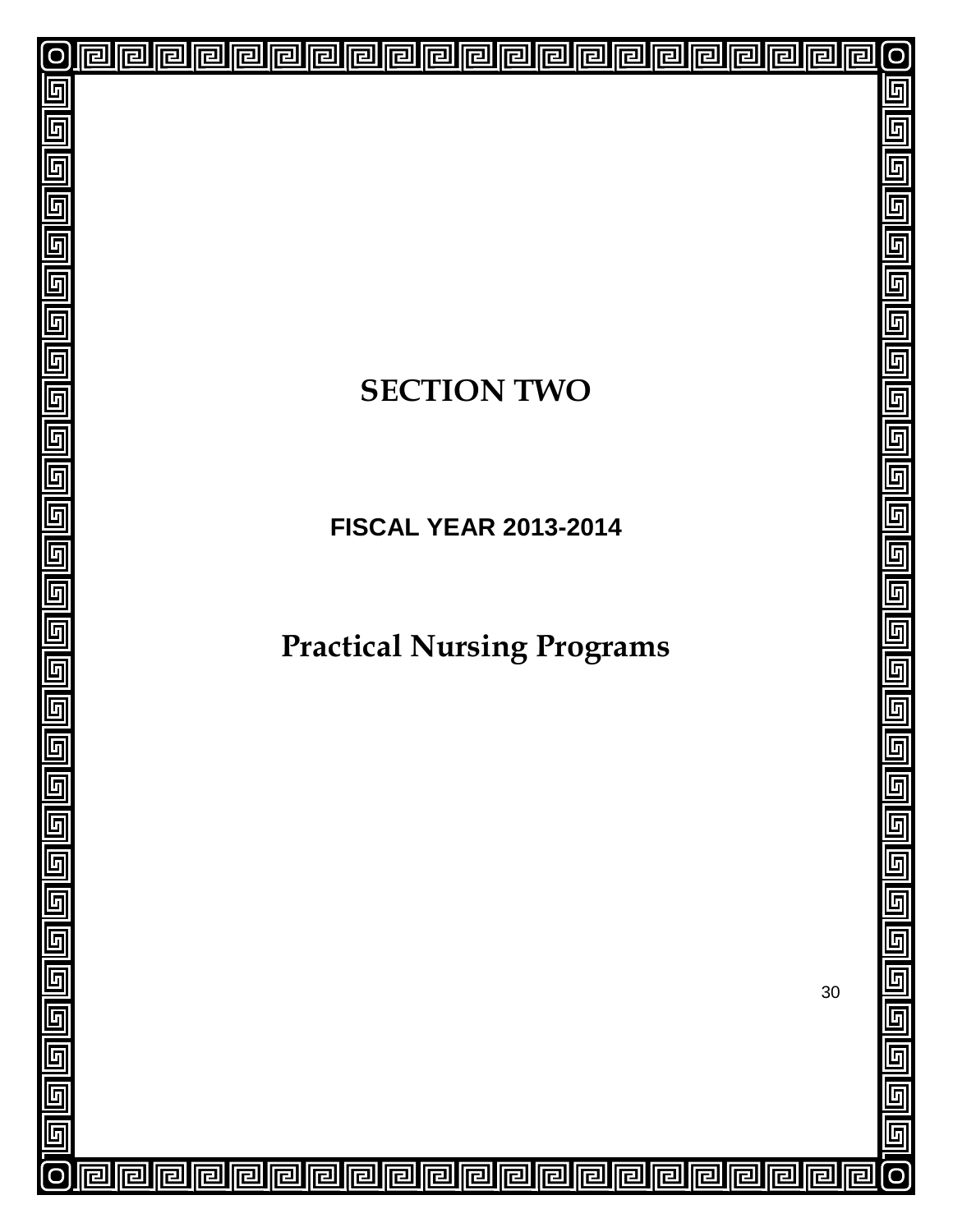### **DAKOTA NURSING PROGRAM (PN Certificate) Bismarck State College, Lake Region State College, Dakota College at Bottineau, Williston State College, and Fort Berthold Community College**

### **Summary of Faculty/Student Ratio**

The program reported clinical faculty/student ratios of 1:8 or less for beginning students involved in direct client care. The majority offer 1:1-1:5 ratios in clinical settings. The program reported that preceptors are not used in the DNP PN program.

### **Summary of Major Practice Facilities**

The Dakota Nursing PN Program listed clinical facilities utilized by each institution and representative of each geographical location. The clinical agencies/entities represented acute care, long-term care, and clinic facilities; providing evidence of student opportunity for client care across the lifespan.

### **Faculty Development Program**

Reflective of all DNP programs and sites, FY 2013-14 routine submissions of academically unqualified faculty employed demonstrated academic progression. Program reported one December 2014 graduate, one May 2015 graduate, and one December 2015 graduate. Two faculty are expected to graduate in 2016. The program meets **NDAC 54-03.2-04-08. Employment of academically unqualified faculty.**

### **Major Programmatic Changes**

During FY 2013-14, the following changes were Board-approved:

- Dakota Nursing Program at Williston State College major programmatic change request to modify general education requirements effective Fall 2013, as the program has full approval from the NDBON and the programmatic changes are in full compliance with NDAC 54-03.2-06-02.
- Dakota Nursing Program at Ft. Berthold Community College request for voluntary closure of their nursing program due to Higher Learning Commission (HLC) probationary status effective upon HLC approval (NDAC 54-03.2-09-01).
- Dakota Nursing Program request for change in delivery of the Ft. Berthold Community College nursing program to become a satellite of DNP at Williston State College effective July 21, 2013 (NDAC 54-03.2-07-03.1).
- Dakota Nursing Program request to extend the LRSC practical nursing program to Grand Forks, ND in fall 2014, admitting no more than 16 students, as the program has full approval from the NDBON and the programmatic changes are in compliance with NDAC 54-03.2-06-02.

#### **Program Survey**

The NDBON completed onsite surveys of the DNP program February 10-27, 2014 for continued full approval. The Board approved the following motions during the March 2014 convened meeting:

• Granted full approval of the Dakota Nurse Program (DNP) practical nurse program until March 2019, as the onsite survey completed February 10-27, 2014 for the four sites found the DNP in substantial compliance with the NDAC 54-03.2. Standards of nursing education programs.

### **Student Policies (Selection, Progression, Graduation, Health/Safety)**

Materials reviewed: most recent BSC, DCB, LRSC, WSC College Catalogs, DNP Nursing Student Handbook 2014-2015, DNP website

• Academic Policies in handbook and on website for PN and ADN [\(http://www.dakotanursing.org/pdf/adn-pn-handbook.pdf\)](http://www.dakotanursing.org/pdf/adn-pn-handbook.pdf) including background check policy (pp. 40-43). Clinical policies (pp. 83-100) included immunization, health policies, liability insurance coverage, and BLS/CPR requirements.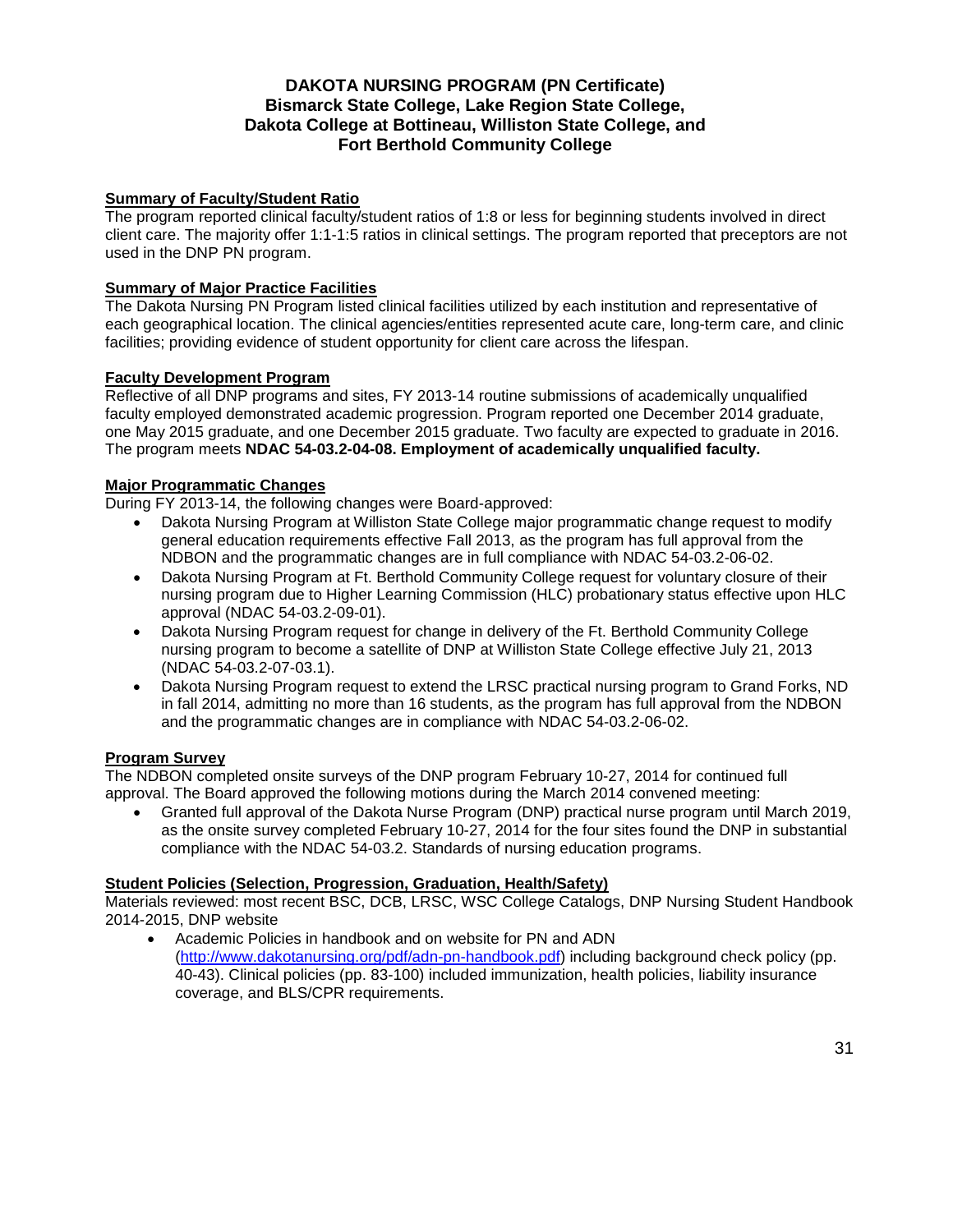- PN Application process (handbook pp. 12-14) and progression (handbook p. 21)
- PN Graduation requirements for each college campus handbook pp. 22-25.
- Each college catalog addressed the information related to campus offerings such as admissions and library resources.

### **Budget Statement**

Budgets are prepared by the separate campuses and reflect the combined figures for the respective PN & ADN programs. The numbers below will be the same in both the PN & ADN budget statements. The following reflects budgetary information delineated for each campus (PN & ADN programs combined):

BSC-*Overall Total PN & ADN: \$431,213.* Salary comprised \$337,919 of the total and Operations accounted for \$85,795. Capital expenditures reported at 7,499.

LRSC-*Overall Total PN & ADN: \$716,313.* Salary comprised \$580,274 of the total and Operations accounted for \$98,441. Capital expenditures reported at \$37,598.

DCB-*Overall Total PN & ADN: \$431,702.* Salary comprised \$309,024 of the total and Operations accounted for \$122,678. There were no capital expenditures reported.

WSC (including FBCC)-*Overall Total PN & ADN: \$770,841.54.* Salary comprised \$597,910 of the total and Operations accounted for \$172,931.54. There were no capital expenditures reported.

### **Program Evaluation Summary**

The DNP colleges are currently in candidacy status for ACEN accreditation. The program submitted a summary of evaluation plan which is ongoing. Based upon the information submitted the program meets the requirements set forth in **NDAC 54-3.2-02-05 Program evaluation.**

**Curriculum Designs:** Refer to websites: [http://www.dakotanursing.org](http://www.dakotanursing.org/)

The DNP Nursing Student Handbook 2013-14:<http://www.dakotanursing.org/pdf/adn-pn-handbook.pdf> Links to each site:

[http://www.fortbertholdcc.edu](http://www.fortbertholdcc.edu/) [http://www.bismarckstate.edu](http://www.bismarckstate.edu/) [http://www.willistonstate.edu](http://www.willistonstate.edu/)  [http://www.dakotacollege.edu](http://www.dakotacollege.edu/) [http://www.lrsc.edu](http://www.lrsc.edu/)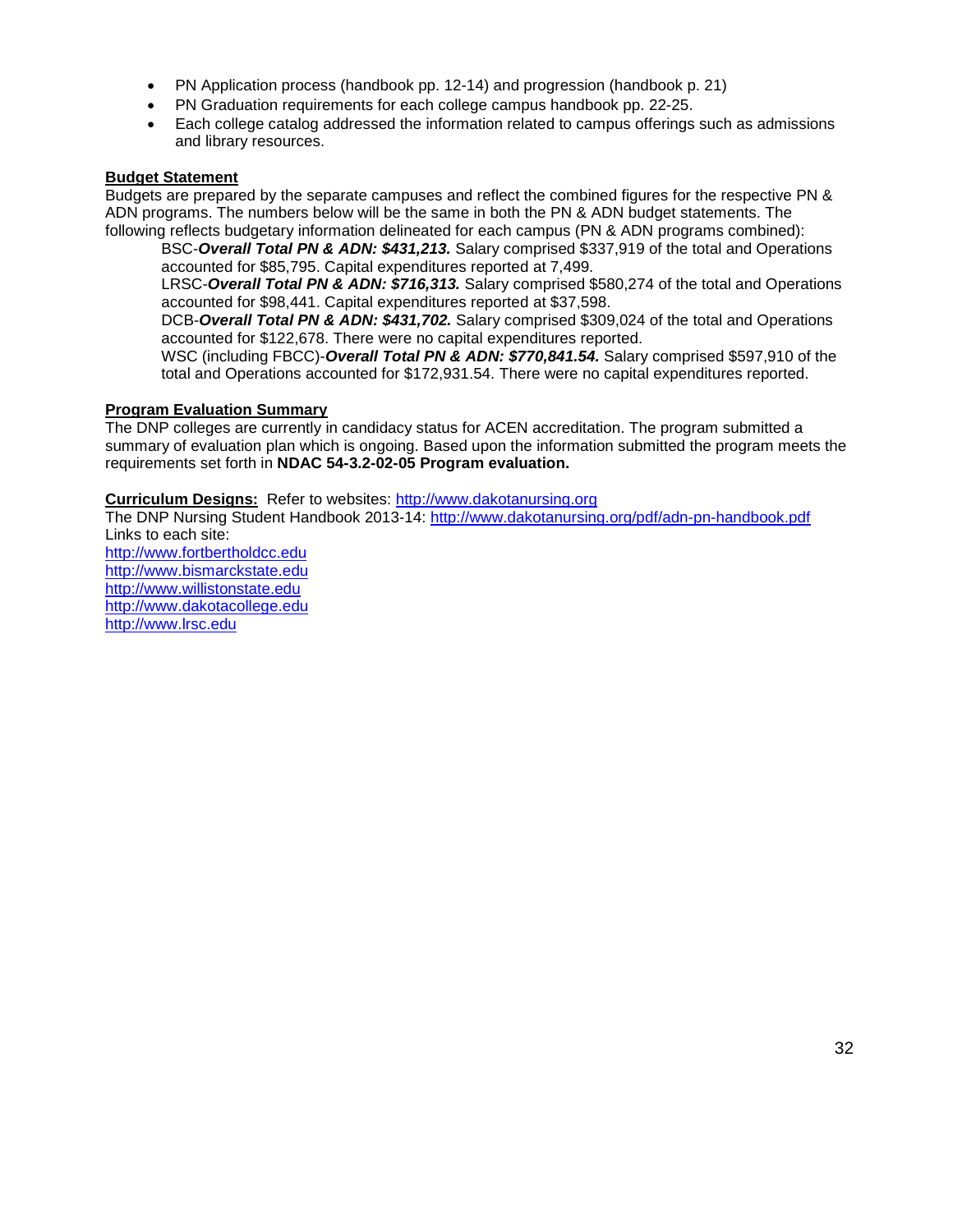### **DICKINSON STATE UNIVERSITY (AASPN)**

### **Summary of Faculty/Student Ratio**

The program reported a campus laboratory ratio of 3:29. The faculty/student ratios at clinical agencies ranged from 1:4 to 1:8. In cases of precepted experiences, a ratio of 1:1 was maintained.

#### **Summary of Major Practice Facilities**

The program reported use of facilities within the Dickinson area for acute and long-term care and at the ND State Hospital for psych/mental health clinical experiences. Facilities were chosen for the particular course objectives and represented client care across the lifespan, in various clinical settings.

### **Faculty Development Program**

During FY 2013-14, the program reported one unqualified faculty expected to graduate May 2015 with progression verified, which is reflective of all programs. The program meets **NDAC 54-03.2-04-08. Employment of academically unqualified faculty.**

### **Major Programmatic Change**

During FY 2013-14, the following changes were Board-approved:

• Dickinson State University's major programmatic change requests for the AASPN and BSN completion program, including curriculum changes and overall increase of AASPN credits from 67- 68 and BSN completion credits from 131-134 effective Fall 2014, as the programs have full approval from the NDBON and the programmatic changes are in compliance with NDAC 54-03.2-06-02.

### **Student Policies (Selection, Progression, Graduation, Health/Safety)**

Materials reviewed: 2014-16 Academic Catalog, 2014-2016 Policy Handbook, website

- Student Policy & Procedures available at [http://www.dickinsonstate.edu/Assets/Division-Student-](http://www.dickinsonstate.edu/Assets/Division-Student-Development/Student-Handbook/DSU%20Student%20Guide%202014_2015%20FINAL.pdf)[Development/Student-Handbook/DSU%20Student%20Guide%202014\\_2015%20FINAL.pdf](http://www.dickinsonstate.edu/Assets/Division-Student-Development/Student-Handbook/DSU%20Student%20Guide%202014_2015%20FINAL.pdf)
- Academic Success Center, Wellness Programs, and Catalogs (with Policy & Procedures) available at<http://dickinsonstate.smartcatalogiq.com/2014-2016/Catalog>
- Admissions, progression, and graduation detailed in catalog pp. 121 and website, including criminal background check policy.
- Personal and health status requirements outlined in Policy Handbook.
- Self-assessment for students related to "Functional Abilities for Nursing Students." In Policy Handbook.

### **Program Evaluation Summary:**

The program submitted evidence of comprehensive ongoing program evaluation with action and follow through, thus meeting the requirements outlined in **NDAC 54-3.2-02-05 Program evaluation.**

#### **Budget Statement:**

The budget figures submitted were inclusive of both the AASPN and BSN nursing programs and does not include the class/program fee account. The budget information provided is as follows: *Overall Total: \$***834,000***.* Salary comprised \$810,673 of the total and Operations accounted for \$23,211. Capital Expenditures were reported at \$116.

### **Curriculum Design:** Refer to websites:

[http://www.dickinsonstate.edu/divisions/academic\\_affairs/collegeofeducationbusinessandappliedsciences/nu](http://www.dickinsonstate.edu/divisions/academic_affairs/collegeofeducationbusinessandappliedsciences/nursing/index.aspx) [rsing/index.aspx](http://www.dickinsonstate.edu/divisions/academic_affairs/collegeofeducationbusinessandappliedsciences/nursing/index.aspx)

[http://www.dickinsonstate.edu/Assets/Division-Academic-Affairs/College-of-Education-Business-and-](http://www.dickinsonstate.edu/Assets/Division-Academic-Affairs/College-of-Education-Business-and-Applied-Sciences/Nursing/Curriculum%20Plan%20Portrait%20-%20Updated%2008-21-2014.pdf)[Applied-Sciences/Nursing/Curriculum%20Plan%20Portrait%20-%20Updated%2008-21-2014.pdf](http://www.dickinsonstate.edu/Assets/Division-Academic-Affairs/College-of-Education-Business-and-Applied-Sciences/Nursing/Curriculum%20Plan%20Portrait%20-%20Updated%2008-21-2014.pdf)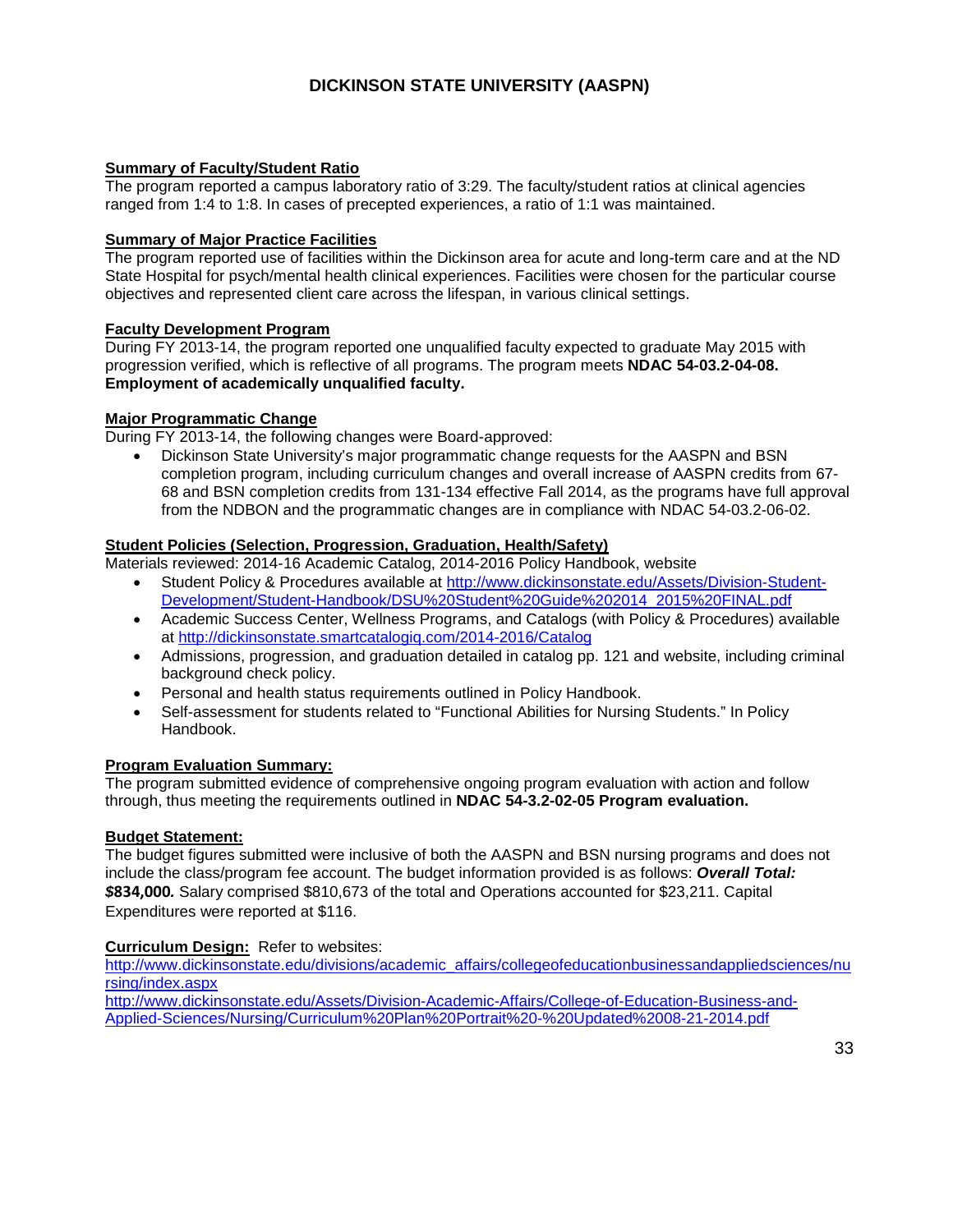### **NORTH DAKOTA STATE COLLEGE OF SCIENCE (AASPN)**

#### **Summary of Faculty/Student Ratio**

The program reported clinical faculty/student ratios of 1:8 and less in clinical courses involving direct client care.

### **Summary of Major Practice Facilities**

The program reported use of several clinical facilities in eastern ND and in MN. Facilities were chosen for the related experiences based upon the specific course objectives. The sites represented experiences of client care across the lifespan in acute, long-term, and clinic settings, which were situated in both rural and more populated areas and geographically located in reasonable proximity for each distance clinical agency.

#### **Faculty Development Program**

During FY 2013-14, the program reported three unqualified faculty with progression verified and expected graduation months of October and December 2014 and one in spring 2016, which is reflective of all programs. The program meets **NDAC 54-03.2-04-08. Employment of academically unqualified faculty.**

### **Major Programmatic Change**

No programmatic changes in FY 2013-14.

### **Student Policies (Selection, Progression, Graduation, Health/Safety)**

Materials reviewed: 2013 Student Handbook, 2014-15 Catalog, website

- Academic Service Center, Student Rights & Responsibilities, Wellness & Safety, and Graduation information available online:<https://www.ndscs.edu/current-students/>
- Requirement of medical report with proof of immunizations and criminal background check (catalog p.8-10, 116-117 and website). Opt out waiver required for Hepatitis B series.
- Clinical student policies outlined on p. 53 of student handbook.
- Chemical impairment policy and civility addressed in student handbook (pp. 66, 79).

#### **Program Evaluation Summary:**

The program evaluation summary provided evidence of systematic assessment endeavors based upon ACEN criteria, thus meeting **NDAC 54-3.2-02-05 Program evaluation**. The summary described evaluation, actions, and utilization related to the evaluative data.

#### **Budget Statement:**

The budget figures submitted were inclusive of both of the AASPN and ASN nursing programs, and the budget information provided is as follows: *Overall Total: \$909,202.* Salary comprised \$824,379 of the total and Operations accounted for \$84,823. There were no capital expenditures.

#### **Curriculum Design:** Refer to websites:

[https://www.ndscs.edu/images/uploads/academic\\_option\\_pdf/Practical\\_Nursing.pdf](https://www.ndscs.edu/images/uploads/academic_option_pdf/Practical_Nursing.pdf) <https://www.ndscs.edu/campus-life/resources-and-services-for-students/health-counseling-services-overview/>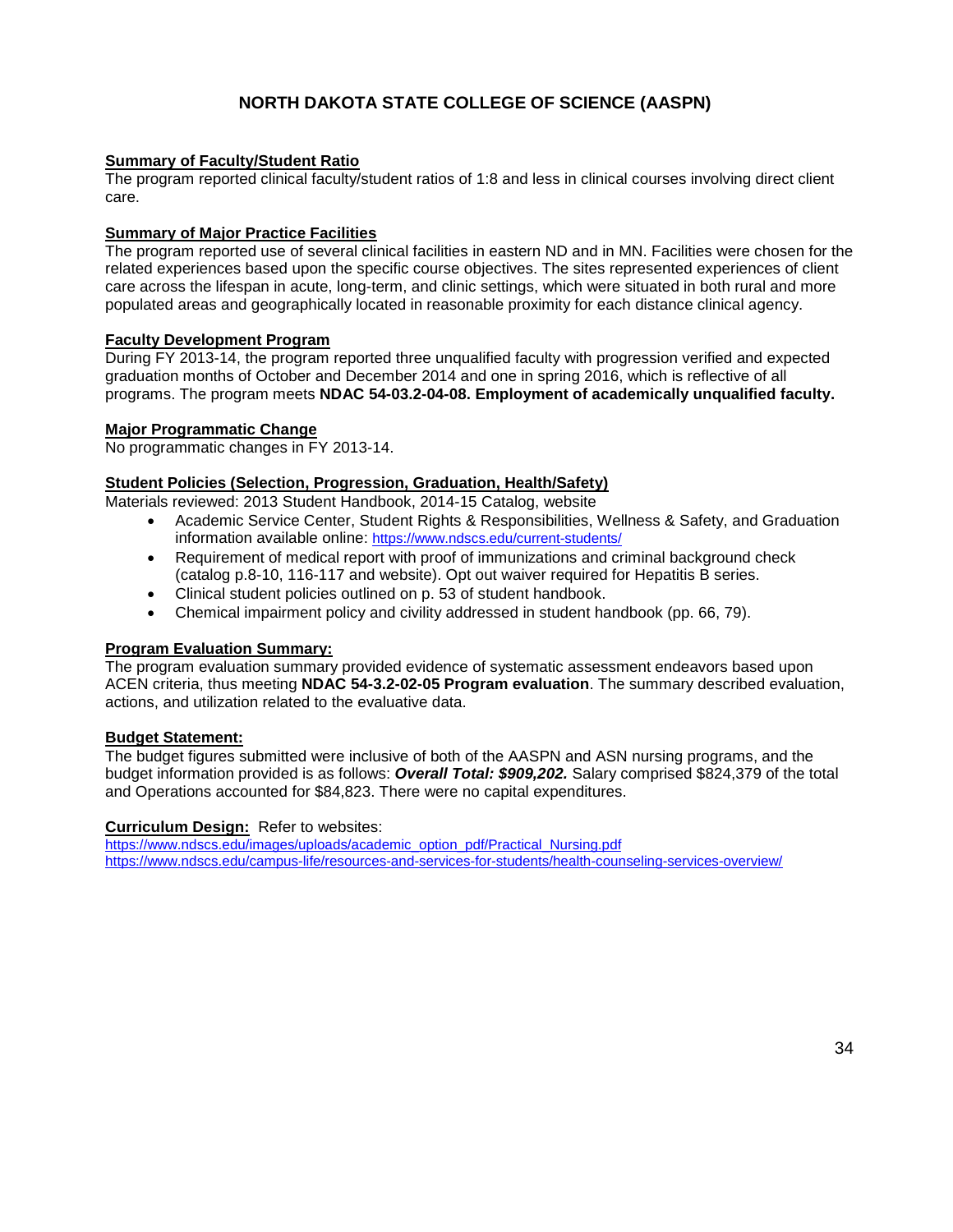### **SITTING BULL COLLEGE (ASPN)**

### **Summary Of Faculty/Student Ratio**

The program reported clinical faculty/student ratios ranging from 1:1 to 1:5. The capstone course (N297) involved a clinical experience at a 1:1 preceptor/student ratio with a faculty member providing oversight.

### **Summary Of Major Practice Facilities**

The program utilized contracted facilities including a long-term care center, a major medical center, a public health unit, a school district, and Indian Health Services. The program provided opportunities for students to experience care of clients across the lifespan.

#### **Faculty Development Program**

No unqualified nursing faculty utilized during the FY 2013-14.

### **Major programmatic Changes**

No programmatic changes in FY 2013-14.

### **Student Policies (Selection, Progression, Graduation, Health/Safety)**

Materials reviewed: 2012-2014 Bulletin, Nursing Student Handbook, website

- Student policies and procedures available online:<http://www.sittingbull.edu/students/policies.asp>
- Health requirements and immunization criteria in student handbook, pp.8-9. Hepatitis B vaccination policy required students to sign waiver to opting out of series (p.10).
- Application and admissions required Federal Criminal checks. Facilities may require Tribal Background check (student handbook p.6). Drug use and criminal history guidelines p.7.
- Nursing student's standards of practice included in student handbook pp. 30-32, which detailed safe and responsible activities in classroom and clinical facilities.
- Student resources and services to included free tutoring services on p. 20 of student handbook.

### **Program Evaluation Summary**

The program submitted evidence of ongoing program evaluation with action and follow through on six program outcomes, thus meeting the requirements outlined in **NDAC 54-3.2-02-05 Program evaluation.**

### **Budget Statement:**

The following is budget information submitted by the program: *Overall Total: \$147,768.* Salary comprised \$125,390 of the total and Operations accounted for \$22,378. There were no capital expenditures. The program continues to be grant funded (primarily the Native American Career and Technical Education Grant). Additional funding comes from Title III, general funds, academics, student fees, and the state of ND.

**Curriculum Design:** Refer to websites:<http://www.sittingbull.edu/> (general site) <http://www.sittingbull.edu/programs/list/DegreePlans.pdf> (degree plans)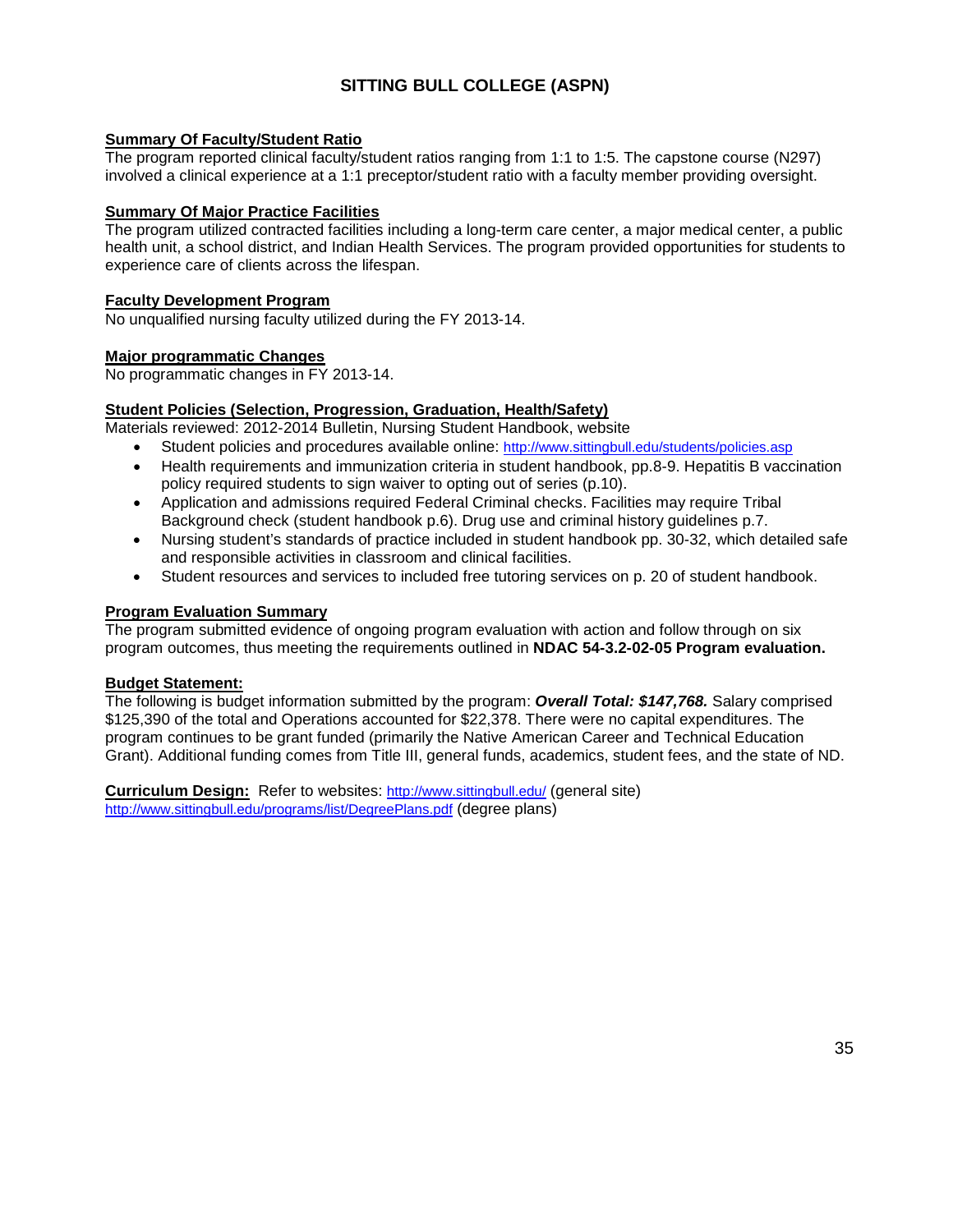### **TURTLE MOUNTAIN COMMUNITY COLLEGE (AASPN)**

### **Summary of Faculty/Student Ratio**

The program reports one clinical instructor and one program director with teaching duties and currently has 7 students in the program. The faculty/student ratio reported by the program for all sites indicates no more than 1:4 ratio for beginning students involved in direct client care.

### **Summary of Major Practice Facilities**

Turtle Mountain Community College listed facilities within the Belcourt and Rollette areas in which students participate in clinical practice. The facilities represented care of clients across the lifespan, inclusive of longterm care, acute care, and Indian Health Service Centers.

### **Faculty Development Program**

No unqualified nursing faculty utilized during the FY 2013-14.

### **Major Programmatic Change**

During FY 2013-14, the following changes were Board-approved:

• Turtle Mountain Community College (TMCC) AASPN request to admit students for fall 2013 (NDAC 54-03.2-07-04). In May 2013, board motioned that the TMCC AASPN program may not admit a new cohort of students until the program achieved substantial compliance. The TMCC administration presented at the July 2013 meeting with evidence of substantial gains and the materials were submitted and reviewed by the board. The board approved the request for fall enrollment based on the evidence presented.

### **Program Survey**

As a follow up to the continued partial compliance findings from onsite visit April 2013, the NDBON completed a focused onsite survey of the Turtle Mountain Community College (TMCC) AASPN program April 17, 2014. The Board approved the following motions during the May 2014 convened meeting:

- **1.** Find Turtle Mountain Community College Associate of Applied Science Practical Nurse (AASPN) program in substantial compliance with ND Administrative Code 54-03.2; and
- **2.** Place Turtle Mountain Community College AASPN program on full approval status May 2014 through May 2016; and
- **3.** Turtle Mountain Community College AASPN program may not admit more than 12 students per cohort. Program may request to the board to expand enrollment if faculty resource requirements are met and evaluation plan is in place.
- **4.** The Turtle Mountain Community College AASPN program administrator must submit the 2013-2014 Annual Report by October 15, 2014. In addition, a compliance report will be submitted by May of 2015 addressing the deficiencies of the "non-compliance" 54-03.2-02-05 Nursing Program evaluation and "partial-compliance" 54-03.2-04-01 Faculty Responsibilities standards for Nursing Program Approval as cited in this for nursing program approval as cited in this survey report.

#### **Student Policies (Selection, Progression, Graduation, Health/Safety)**

Materials reviewed: 2013-14 Catalog, Student Nurse Policy and Procedure Manual 2013-14; website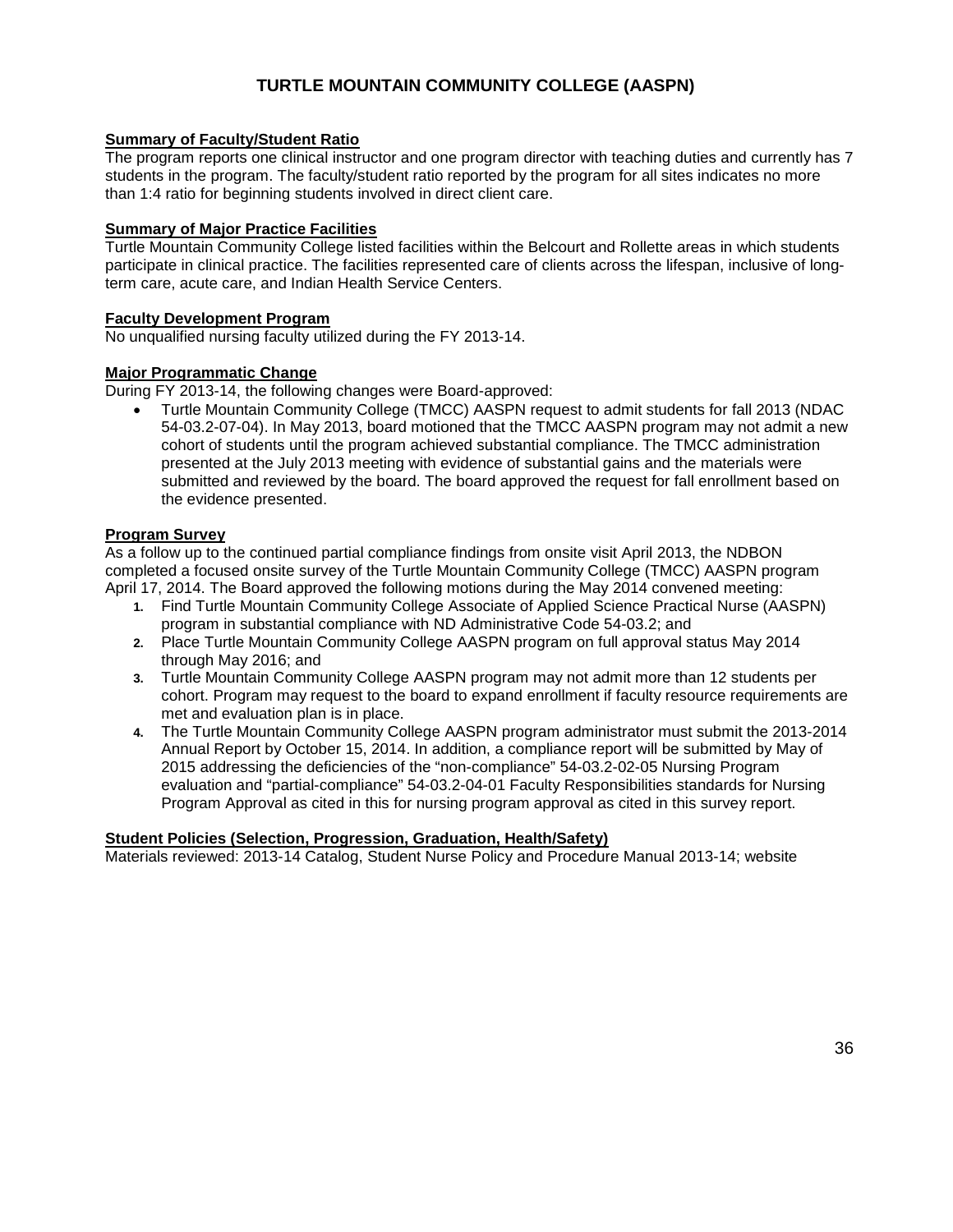- Admissions requirements online at [http://my.tm.edu/ICS/Admissions/Admission\\_Requirements.jnz](http://my.tm.edu/ICS/Admissions/Admission_Requirements.jnz) and in catalog pp. 10-12.
- Progression, retention and graduation on website [\(http://www.tm.edu/current\\_students/graduation\\_requirements.aspx\)](http://www.tm.edu/current_students/graduation_requirements.aspx), catalog pp. 31-40, manual pp. 12-13, 15, 16, 21.
- Policies for student health are delineated in manual pp. 24-29, including CPR and immunization.
- Background check and drug screening detailed in manual p. 15. Catalog referred requirement to programs (p. 10).
- Student services outlined in catalog pp. 42-43.

### **Program Evaluation Summary:**

According to the focused on-site survey conducted April 2014, the overall evaluation plan continues to be a developmental focus. For the annual education report, the program submitted a brief summary of assessment/evaluative activities and key components. The program is required to submit a compliance report to address the issues of non-compliance with **NDAC 54-03.2-02-05. Nursing Program Evaluation**, which is due May 2015.

### **Budget Statement:**

The following is budget information submitted by the program: *Overall Total: \$386,912.* Salary comprised \$343,798 of the total and Operations accounted for \$11,000. Capital expenditures reported at \$32,114. Estimated budget reflective of Project Choice and TMCC.

### **Curriculum Design:** Refer to the website:

[http://www.tm.edu/academics/majors/career\\_technical\\_education/associate\\_of\\_applied\\_science/licensed\\_pr](http://www.tm.edu/academics/majors/career_technical_education/associate_of_applied_science/licensed_practical_nursing_program.aspx) [actical\\_nursing\\_program.aspx](http://www.tm.edu/academics/majors/career_technical_education/associate_of_applied_science/licensed_practical_nursing_program.aspx)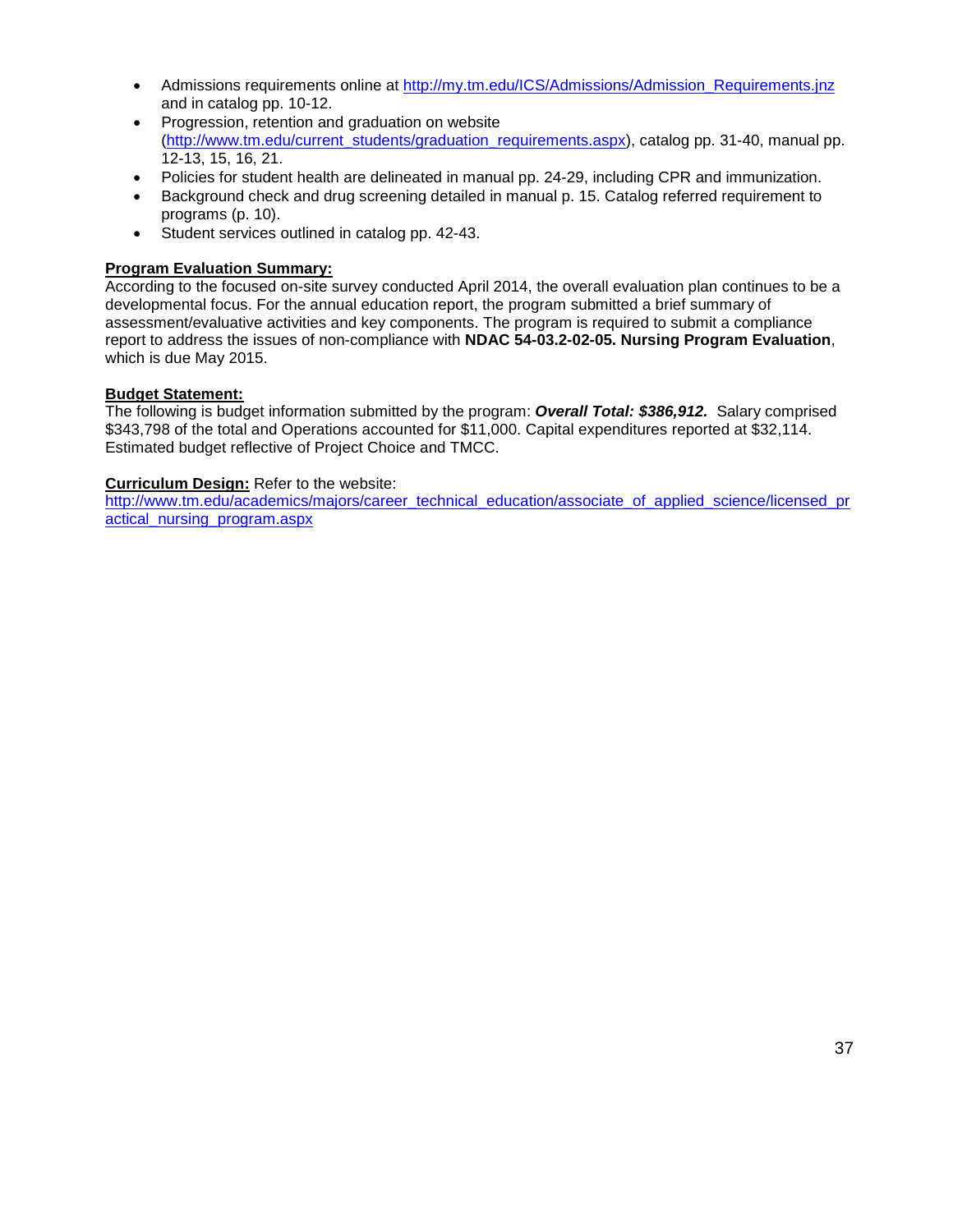### **UNITED TRIBES TECHNICAL COLLEGE (AASPN)**

### **Summary Of Faculty/Student Ratio**

The program reported clinical faculty/student ratios ranging from 1:2 to 1:5. In cases of precepted experiences in the long-term care settings, a ratio of 1:1 was maintained.

### **Summary Of Major Practice Facilities**

The program listed a variety of facilities within the Bismarck/Mandan area in which students participated in clinical practice. The facilities represented care of clients across the lifespan, inclusive of long-term care, acute care, wellness activities, observational experiences, and leadership opportunities.

#### **Faculty Development Program**

During FY 2013-14, the program reported one unqualified faculty expected to graduate May 2016 with progression verified. The program meets **NDAC 54-03.2-04-08. Employment of academically unqualified faculty.**

### **Major Programmatic Change**

No programmatic changes in FY 2013-14.

### **Student Policies (Selection, Progression, Graduation, Health/Safety)**

Materials reviewed: 2014-15 College Catalog, Nursing Student Handbook Fall 2014, website

- Admissions requirements online at<http://www.uttc.edu/academics/practicalnursing/>
- Program admission, progression, and retention in Handbook pp.11-15 and Catalog pp. 8-10.
- Resources, facilities and services in Handbook p. 10 and Catalog pp. 90-91.
- Graduation information in Catalog p. 104.
- Clinical experience requirements in Handbook p. 33-40, including immunizations and CPR.
- Criminal background checks outlined in Handbook pp. 11-12, is required. Catalog p. 8 states that students with felony record will be subject to a background check for college admission.

#### **Program Evaluation Summary:**

The program submitted evidence of comprehensive ongoing program evaluation with action and follow through, thus meeting the requirements outlined in **NDAC 54-3.2-02-05 Program evaluation.**

#### **Budget Statement:**

The following is budget information submitted by the program: *Overall Total: \$458,481.* Salary comprised \$427,698 of the total and Operations accounted for \$30,783. There were no capital expenditures.

**Curriculum Design:** Refer to website: [http://www.uttc.edu](http://www.uttc.edu/) Catalog with degree plan and course descriptions: [http://www.uttc.edu/academics/catalog/catalog\\_2013\\_2014.pdf](http://www.uttc.edu/academics/catalog/catalog_2013_2014.pdf)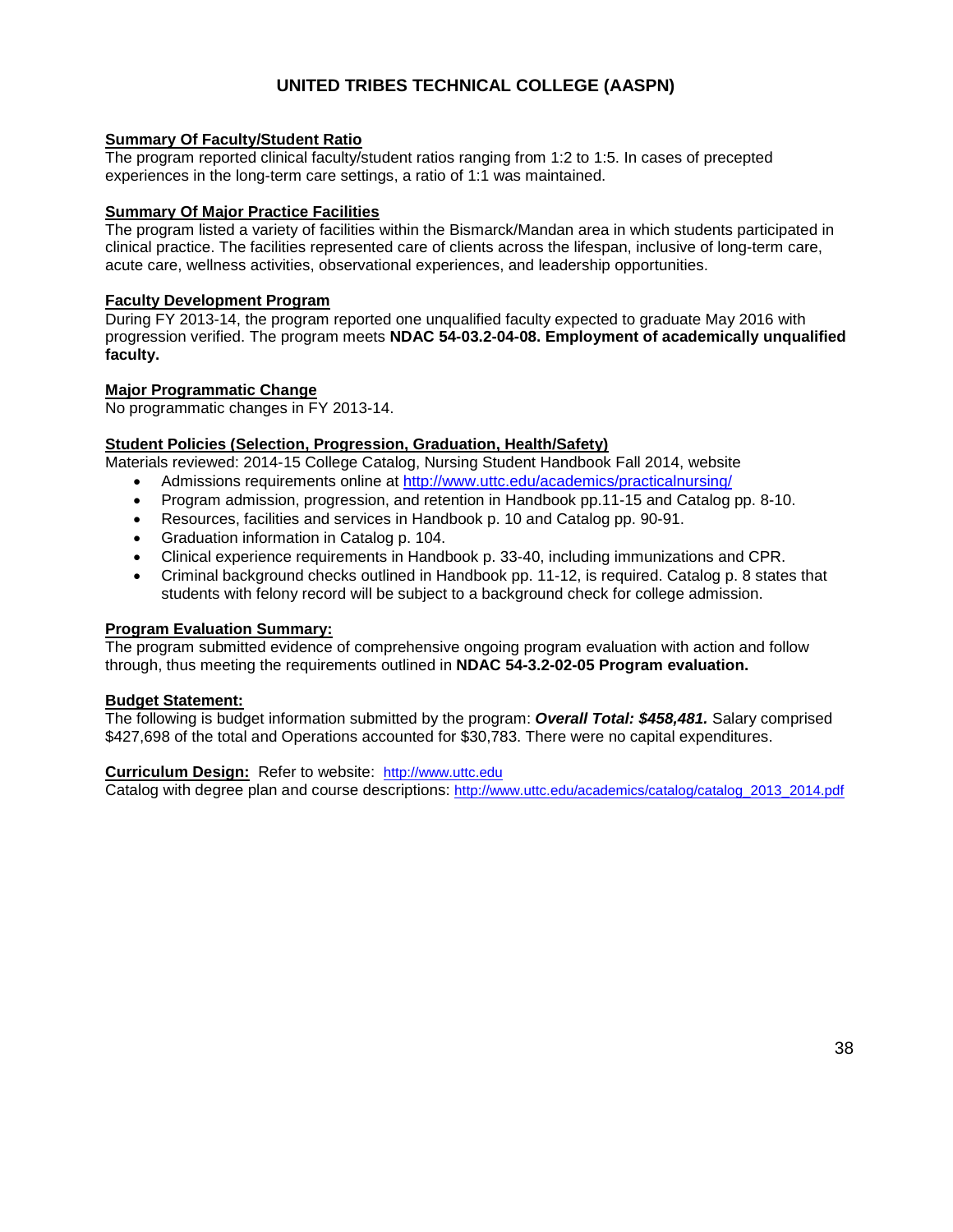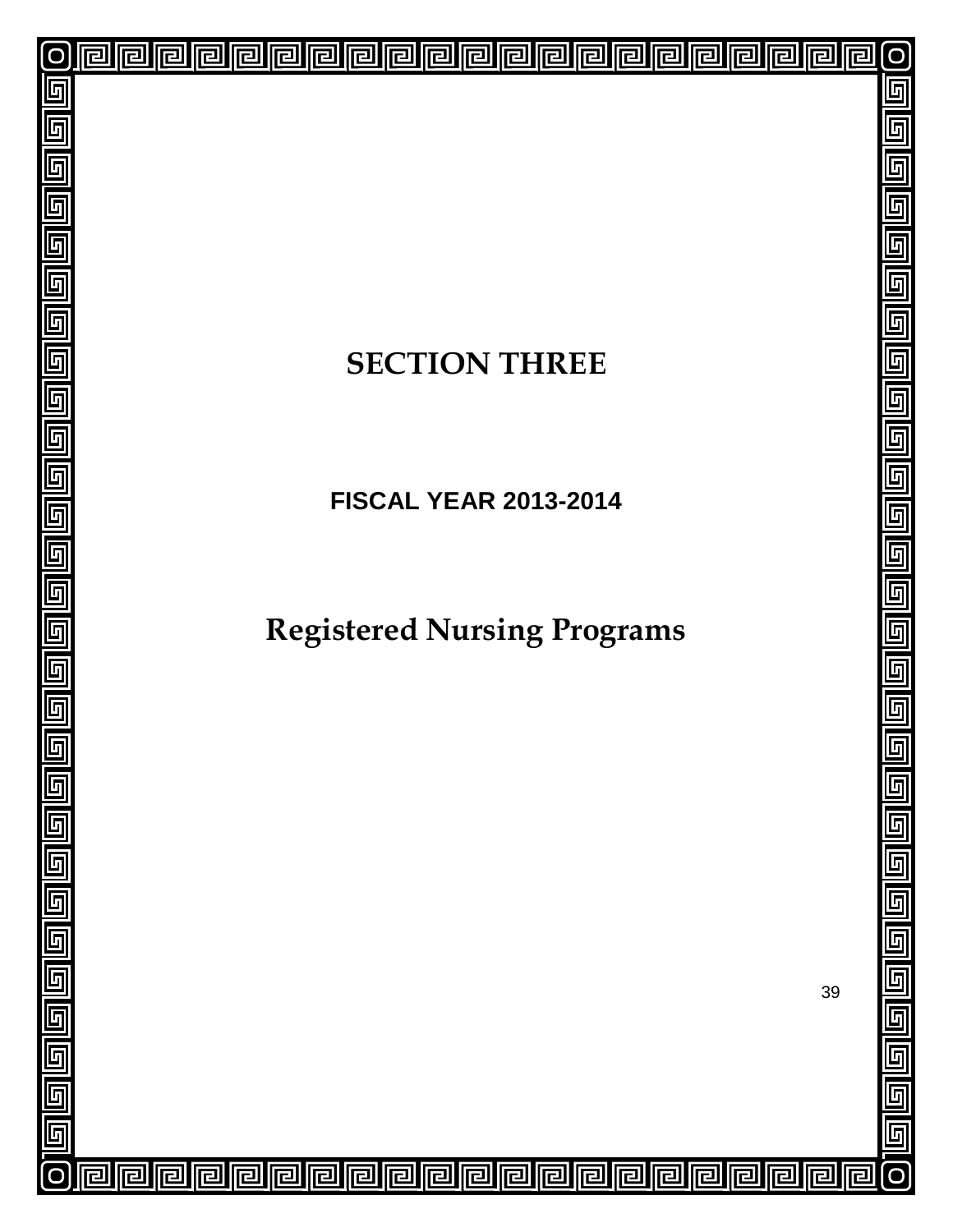### **Concordia College (BAN)**

### **Summary of Faculty/Student Ratio**

The program reported clinical faculty/student ratios ranging from 1:1 to 1:7. Precepted experiences maintain a 1:1 ratio. Interdisciplinary precepted experiences have ratios ranging from 1:1 to 1:3.

### **Summary of Major Practice Facilities**

The program utilized the following facilities: long-term care, major medical centers, public health, home health, and specialty care. The program provided opportunities for students to experience care of clients across the lifespan. The majority of undergraduate clinical facilities utilized are located primarily in the Fargo/West Fargo/Moorhead area. Interdisciplinary preceptors are utilized for role development courses.

### **Faculty Development Program**

No unqualified nursing faculty utilized during the FY 2013-14.

### **Major Programmatic Change**

No programmatic changes in FY 2013-14.

### **Student Policies (Selection, Progression, Graduation, Health/Safety)**

Materials reviewed: 2014-15 Academic Catalog, Nursing Program Student Handbook 2014, website

- Admissions requirements for nursing programs in Catalog (pp. 123-125). Application and admission information available at<https://www.concordiacollege.edu/admission-aid/> , which included departmental requirement of annual criminal background checks, liability insurance, physical health requirements and records, and CPR requirements (items also available in Handbook pp. 9-13, 16-17). Clinical experience requirements in Handbook pp. 9-19.
- Resources, facilities and services available at [http://www.concordiacollege.edu/student](http://www.concordiacollege.edu/student-life/student-services-resources/)[life/student-services-resources/](http://www.concordiacollege.edu/student-life/student-services-resources/) and in Catalog pp. 34-39.
- Graduation information at [http://www.concordiacollege.edu/directories/offices](http://www.concordiacollege.edu/directories/offices-services/registrar/for-students/commencement/)[services/registrar/for-students/commencement/.](http://www.concordiacollege.edu/directories/offices-services/registrar/for-students/commencement/) In catalog pp. 22, 162.

### **Program Evaluation Summary:**

The program submitted a summary of evaluative activity which addressed the AACN Essentials for Baccalaureate Education. The report provides evidence that the Concordia program continues to meet criteria for **NDAC 54-3.2-02-05 Program Evaluation.**

#### **Budget Statement:**

The following is budget information submitted by the program: *Overall Total: \$713,149.* Salary comprised \$663,286 of the total. Operations accounted for \$49,863. There were no capital expenditures.

**Curriculum Designs:** Refer to website: [http://www.concordiacollege.edu/academics/departments](http://www.concordiacollege.edu/academics/departments-programs/nursing/)[programs/nursing/](http://www.concordiacollege.edu/academics/departments-programs/nursing/) Catalog with degree plan and course descriptions: [http://issuu.com/cordmn/docs/adm\\_catalog\\_2013-14\\_complete/127](http://issuu.com/cordmn/docs/adm_catalog_2013-14_complete/127)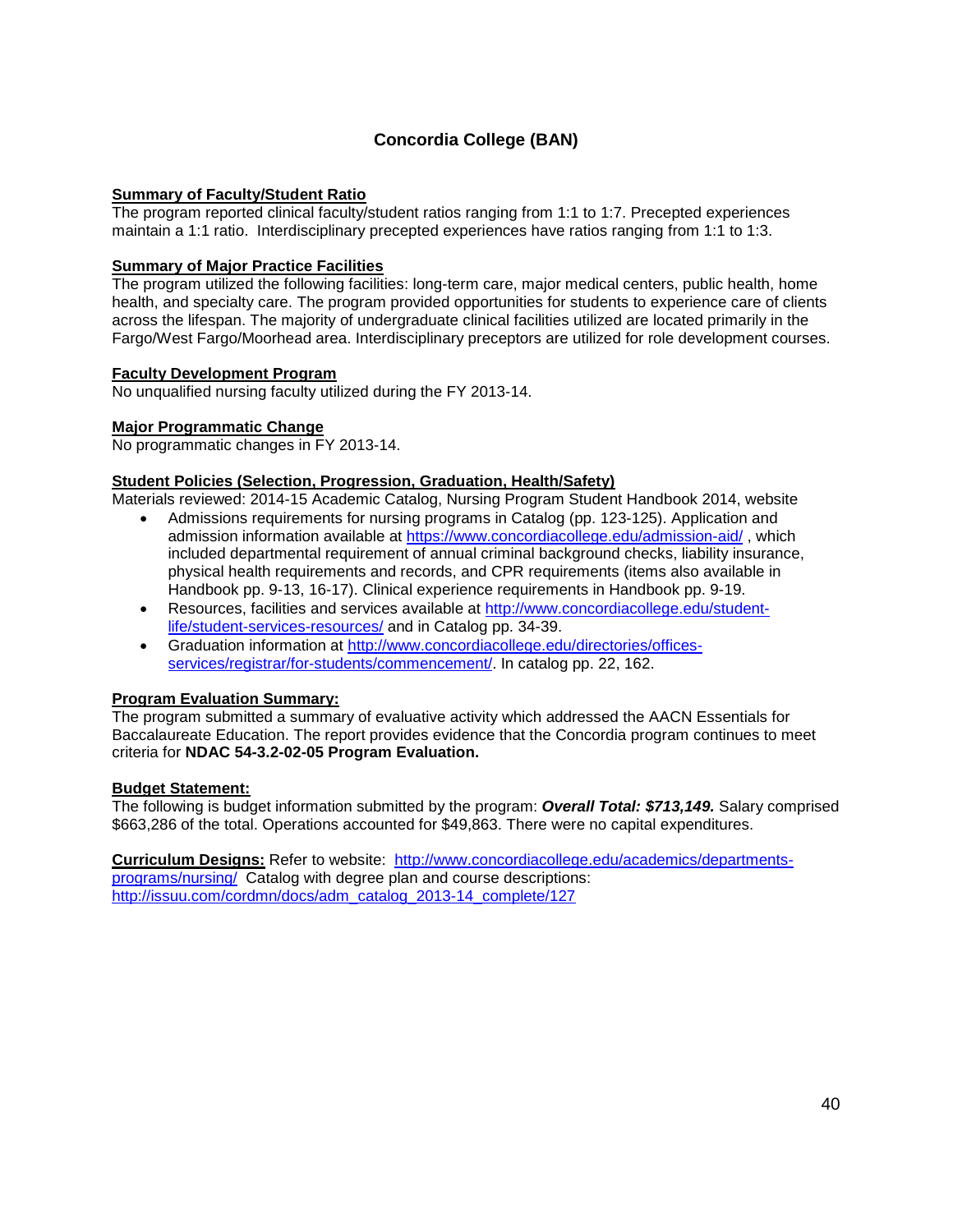### **DAKOTA NURSING PROGRAM (AAS)**

### **Summary of Faculty/Student Ratio**

The program reported clinical faculty/student ratios ranging from 1:1 to 1:8, with the majority 1:1 to 1:6. The majority of students advancing through this program are licensed practical nurses. Observation and precepted experiences were 1:1.

### **Summary of Major Practice Facilities**

Most major clinical experiences are provided in facilities in the general area of each campus. The facilities include those that deliver experiences in acute care, long-term care, community care and other types of specialty care and provide students the opportunity for client care across the lifespan, as well as the opportunity for leadership development as appropriate.

### **Faculty Development Program**

Reflective of all DNP programs and sites, FY 2013-14 routine submissions of academically unqualified faculty employed demonstrated academic progression. Program reported one December 2014 graduate, one May 2015 graduate, and one December 2015 graduate. Two faculty are expected to graduate in 2016. The program meets **NDAC 54-03.2-04-08. Employment of academically unqualified faculty.**

### **Major Programmatic Changes**

During FY 2013-14, the following changes were Board-approved:

- Dakota Nursing Program at Williston State College major programmatic change request to modify general education requirements effective Fall 2013, as the program has full approval from the NDBON and the programmatic changes are in full compliance with NDAC 54-03.2-06-02.
- Dakota Nursing Program at Ft. Berthold Community College request for voluntary closure of their nursing program due to Higher Learning Commission (HLC) probationary status effective upon HLC approval (NDAC 54-03.2-09-01).
- Dakota Nursing Program request for change in delivery of the Ft. Berthold Community College nursing program to become a satellite of DNP at Williston State College effective July 21, 2013 (NDAC 54-03.2-07-03.1).
- Dakota Nursing Program request to extend the LRSC practical nursing program to Grand Forks, ND in fall 2014, admitting no more than 16 students, as the program has full approval from the NDBON and the programmatic changes are in compliance with NDAC 54-03.2-06-02.

### **Program Survey**

The NDBON completed onsite surveys of the DNP program February 10-27, 2014 for continued full approval. The Board approved the following motions during the March 2014 convened meeting:

• Granted full approval of the Dakota Nurse Program (DNP) associate degree nurse program until March 2019, as the onsite survey completed February 10-27, 2014 for the four sites found the DNP in substantial compliance with the NDAC 54-03.2. Standards of nursing education programs.

### **Student Policies (Selection, Progression, Graduation, Health/Safety)**

Materials reviewed: most recent BSC, DCB, LRSC, WSC College Catalogs, DNP Nursing Student Handbook 2014-2015, DNP website

- Academic Policies in handbook and on website for PN and ADN [\(http://www.dakotanursing.org/pdf/adn-pn-handbook.pdf\)](http://www.dakotanursing.org/pdf/adn-pn-handbook.pdf) including background check policy (pp. 40-43). Clinical policies (pp. 83-100) included immunization, health policies, liability insurance coverage, and BLS/CPR requirements.
- RN Application process (handbook pp. 28-29) and progression (handbook p. 36)
- RN Graduation requirements for each college campus handbook pp. 37-40.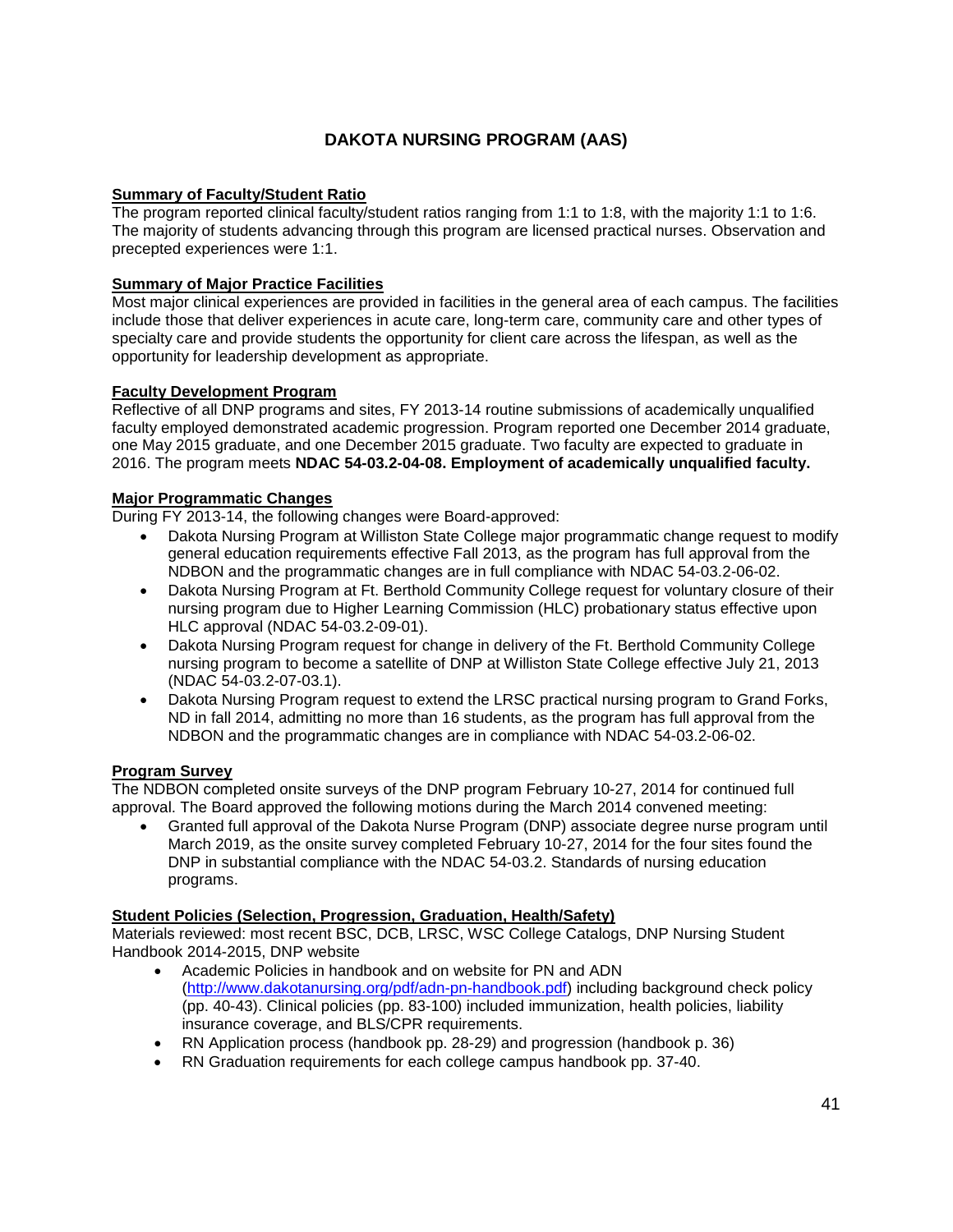• Each college catalog addressed the information related to campus offerings such as admissions and library resources.

### **Budget Statement**

Budgets are prepared by the separate campuses and reflect the combined figures for the respective PN & ADN programs. The numbers below will be the same in both the PN & ADN budget statements. The following reflects budgetary information delineated for each campus (PN & ADN programs combined):

BSC-*Overall Total PN & ADN: \$431,213.* Salary comprised \$337,919 of the total and Operations accounted for \$85,795. Capital expenditures reported at 7,499.

LRSC-*Overall Total PN & ADN: \$716,313.* Salary comprised \$580,274 of the total and Operations accounted for \$98,441. Capital expenditures reported at \$37,598.

DCB-*Overall Total PN & ADN: \$431,702.* Salary comprised \$309,024 of the total and Operations accounted for \$122,678. There were no capital expenditures reported.

WSC (including FBCC)-*Overall Total PN & ADN: \$770,841.54.* Salary comprised \$597,910 of the total and Operations accounted for \$172,931.54. There were no capital expenditures reported.

#### **Program Evaluation Summary**

The DNP colleges are currently in candidacy status for ACEN accreditation. The program submitted a summary of evaluation plan which is ongoing. Based upon the information submitted the program meets the requirements set forth in **NDAC 54-3.2-02-05 Program evaluation.**

**Curriculum Designs:** Refer to websites: [http://www.dakotanursing.org](http://www.dakotanursing.org/)

The DNP Nursing Student Handbook 2013-14:<http://www.dakotanursing.org/pdf/adn-pn-handbook.pdf> Links to each site:

[http://www.fortbertholdcc.edu](http://www.fortbertholdcc.edu/) [http://www.bismarckstate.edu](http://www.bismarckstate.edu/) [http://www.willistonstate.edu](http://www.willistonstate.edu/)  [http://www.dakotacollege.edu](http://www.dakotacollege.edu/) [http://www.lrsc.edu](http://www.lrsc.edu/)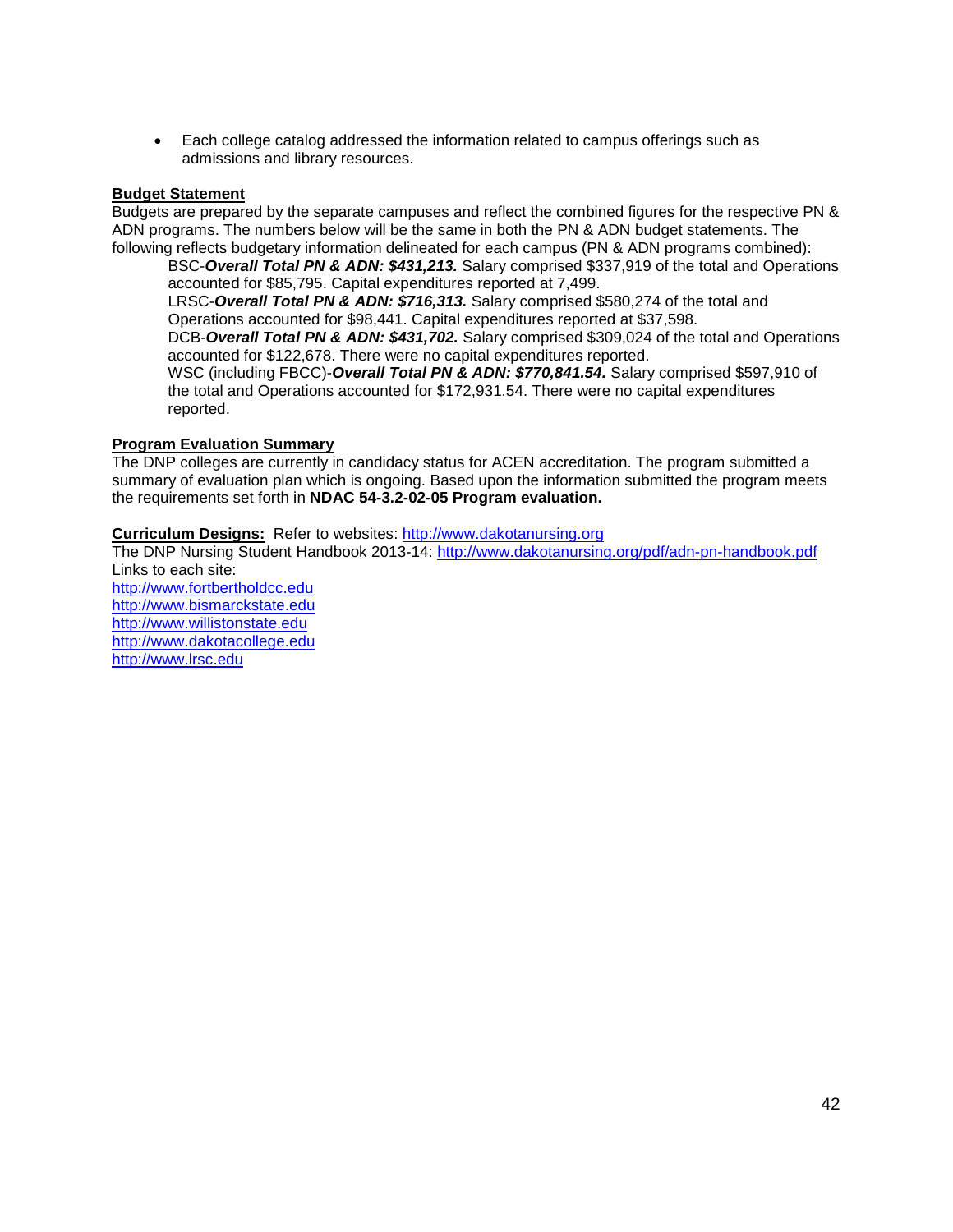### **DICKINSON STATE UNIVERSITY (BSN Completion)**

### **Summary of Faculty/Student Ratio**

All students in this program are licensed practical nurses. Campus laboratory faculty/student ratios reported 1:7-8 for 300 level labs (3:15 for N398B Clinical concepts in which students are grouped). Clinical ratios range from 1:2 to 1:8-9 in upper level clinical courses. Precepted experiences are 1:1 ratio.

### **Summary of Major Practice Facilities**

The program reported using healthcare facilities within Dickinson, Bismarck, and Hettinger. The facilities utilized are selected to match the particular course objectives and represent client care across the lifespan that includes acute care, community healthcare (children's day care, public schools, public health), long-term care facilities, and clinics.

### **Faculty Development Program**

During FY 2013-14, the program reported one unqualified faculty expected to graduate May 2016 with progression verified. The program meets **NDAC 54-03.2-04-08. Employment of academically unqualified faculty.**

### **Major Programmatic Change**

During FY 2013-14, the following changes were Board-approved:

• Dickinson State University's major programmatic change requests for the AASPN and BSN completion program, including curriculum changes and overall increase of AASPN credits from 67-68 and BSN completion credits from 131-134 effective Fall 2014, as the programs have full approval from the NDBON and the programmatic changes are in compliance with NDAC 54-03.2- 06-02.

### **Student Policies (Selection, Progression, Graduation, Health/Safety)**

Materials reviewed: 2014-16 Academic Catalog, Nursing Policy Handbook 2014-16, website

- Admissions, progression, graduation (Handbook pp. 12-19, 21-24; Catalog pp. 117-121). Nursing application form with requirements available at website and included annual criminal background check and functional ability assessment**.** Criminal background check in Handbook pp. 26-27.
- Resources and facilities services, included security, library, tutoring, wellness program and health services available at [http://www.dickinsonstate.edu/current\\_students/index.aspx\)](http://www.dickinsonstate.edu/current_students/index.aspx)
- Clinical experience requirements in Handbook p. 26-36, included immunizations, CPR, health reports, and clinical policies/documents.

#### **Program Evaluation Summary:**

The program submitted evidence of comprehensive ongoing program evaluation with action and follow through based upon evaluation findings. The DSU program meets the requirements outlined in **NDAC 54-3.2-02-05 Program evaluation.**

#### **Budget Statement:**

The budget figures submitted were inclusive of both the AASPN and BSN nursing programs and does not include the class/program fee account. The budget information provided is as follows: *Overall Total: \$***834,000***.* Salary comprised \$810,673 of the total and Operations accounted for \$23,211. Capital Expenditures were reported at \$116.

**Curriculum Design:** Refer to websites:

[http://www.dickinsonstate.edu/divisions/academic\\_affairs/collegeofeducationbusinessandappliedsciences](http://www.dickinsonstate.edu/divisions/academic_affairs/collegeofeducationbusinessandappliedsciences/nursing/index.aspx) [/nursing/index.aspx](http://www.dickinsonstate.edu/divisions/academic_affairs/collegeofeducationbusinessandappliedsciences/nursing/index.aspx)

[http://www.dickinsonstate.edu/Assets/Division-Academic-Affairs/College-of-Education-Business-and-](http://www.dickinsonstate.edu/Assets/Division-Academic-Affairs/College-of-Education-Business-and-Applied-Sciences/Nursing/Curriculum%20Plan%20Portrait%20-%20Updated%2008-21-2014.pdf)[Applied-Sciences/Nursing/Curriculum%20Plan%20Portrait%20-%20Updated%2008-21-2014.pdf](http://www.dickinsonstate.edu/Assets/Division-Academic-Affairs/College-of-Education-Business-and-Applied-Sciences/Nursing/Curriculum%20Plan%20Portrait%20-%20Updated%2008-21-2014.pdf)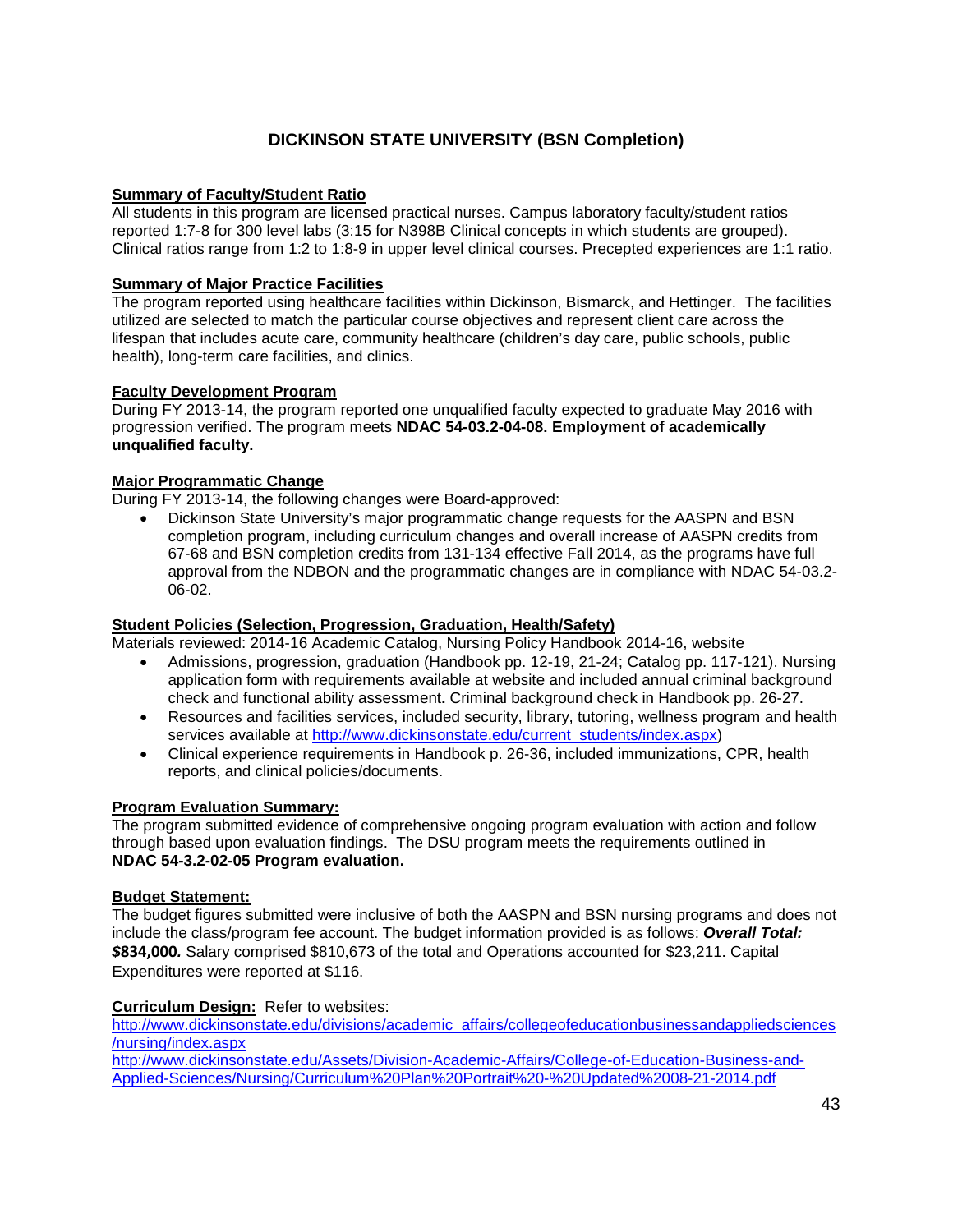### **University of Jamestown (BSN)**

### **Summary of Faculty/Student Ratio**

The program reported clinical faculty/student ratio ranging from 1:33 to 1:6 for courses involving direct client care. N426 reported 1 preceptor to 1 student experience.

#### **Summary of Major Practice Facilities**

Most major clinical experiences are located in facilities in the Jamestown and Fargo areas. The facilities listed represented acute care, long-term care, mental health care, community health, and other types of specialty care. The facilities identified provide students with the opportunity to experience client care across the lifespan. The precepted experiences for Nursing Leadership and Management occur throughout the country and internationally (Kenya, Malawi, and Vietnam).

### **Faculty Development Program**

During FY 2013-14, the program reported three unqualified faculty with verified academic progression. One faculty expected to graduate December 2014 and two expected to graduate May, December 2015. The program meets **NDAC 54-03.2-04-08. Employment of academically unqualified faculty.**

### **Major Programmatic Change**

During FY 2013-14, the following changes were Board-approved:

- Notification of name change of Jamestown College to University of Jamestown under the requirements of NDAC 54-03.2-02. Organization and administration.
- University of Jamestown BSN program request for major programmatic change to add a 2 credit NCLEX Success course with no change in overall credits effective Spring 2014, as the program has full approval from the NDBON and the programmatic changes are in compliance with NDAC 54-03.2-06-02.

### **Student Policies (Selection, Progression, Graduation, Health/Safety)**

Materials reviewed: 2014-15 Catalog, Nursing Student Handbook 2014, website

- Program admission and progression/retention in Handbook pp. 11-12, 23 (available at [http://www.uj.edu/wp-content/uploads/2013/08/Nursing-Student-Handbook-2013-PDF.pdf\)](http://www.uj.edu/wp-content/uploads/2013/08/Nursing-Student-Handbook-2013-PDF.pdf); Catalog pp. 20-23, 119-204.
- Student participation within department outlined in Handbook p. 37.
- Graduation requirements in Handbook p. 20, 38 (and throughout); catalog p. 44.
- Criminal background check requirements noted in Handbook pp. 15-16.
- Resources, facilities and services in Catalog p. 25-27.
- Clinical experience requirements in Handbook p. 18-20; 23-25, including immunizations, CPR, essential functional abilities, liability insurance.

#### **Program Evaluation Summary:**

The program submitted evidence of cyclical, comprehensive program evaluation with action and follow through based upon evaluation findings. Assessment included faculty and student outcomes evaluation. The program meets the requirements outlined in **NDAC 54-3.2-02-05 Program evaluation.**

#### **Budget Statement:**

The following is budget information submitted by the program, inclusive of new building and laboratories: *Overall Total: \$9,512,942.* Salary comprised \$482,881 of the total. Operations accounted for \$30,061. Capital Expenditures were reported at \$9,000,000.

**Curriculum Design:** Refer to website:<http://www.uj.edu/academics/nursing> Catalog: <http://www.uj.edu/wp-content/uploads/2013/08/Nursing.pdf> Handbook: <http://www.uj.edu/wp-content/uploads/2014/01/Nursing-Student-Handbook-2014-PDF.pdf>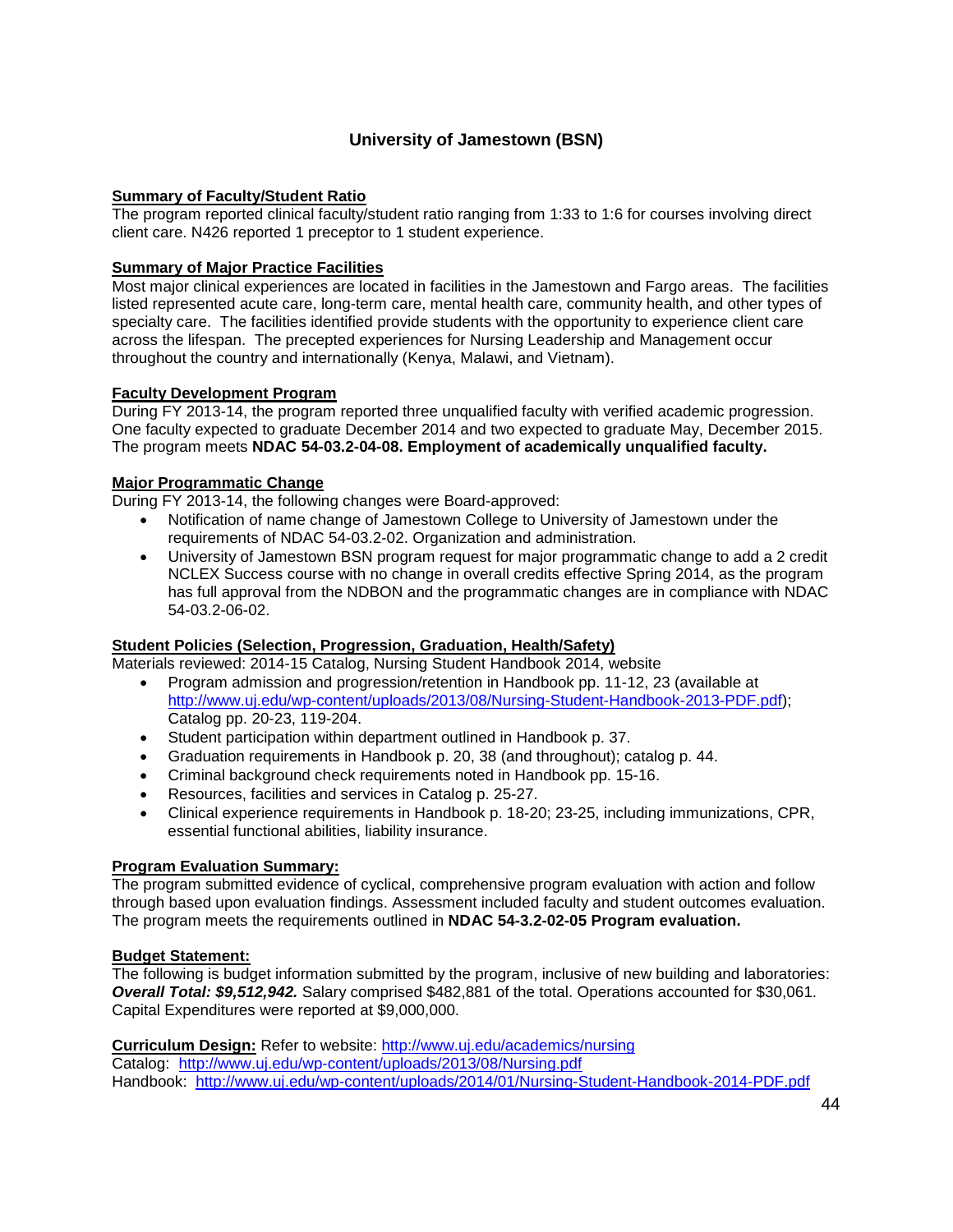### **MINOT STATE UNIVERSITY (BSN)**

### **Summary of Faculty/Student Ratio**

The program reported clinical faculty/student ratios ranging from 1:1 to 1:10. Ratios extended to 1:10 in Public Health settings and experiences in which there is supervision and coordination of faculty and agency staff.

### **Summary of Major Practice Facilities**

The program utilized facilities offering experiences in acute and long-term care, community, and mental health programs. Facilities located in Minot and surrounding communities. The program provided opportunities for students to experience care of clients across the lifespan. In addition, a variety of instate healthcare facilities are utilized for nursing practicum, in which students work with clinical preceptors under faculty supervision and coordination.

#### **Faculty Development Program**

The program reported two academically unqualified faculty in FY 2013-14, both expected to graduate with MSN November 28, 2014.The program meets **NDAC 54-03.2-04-08. Employment of academically unqualified faculty.**

### **Major Programmatic Change**

During FY 2013-14, the following changes were Board-approved:

• Minot State University's major programmatic change requests for the BSN program, including curriculum changes and decrease from 128 to 122 overall credits to commence Fall 2014, as the program has full compliance with NDAC 54-03.2-06-02.

#### **Student Policies (Selection, Progression, Graduation, Health/Safety)**

Materials reviewed: Undergraduate Catalog 2014-15, Nursing Handbook 2013-15, website

- Admission, progression, and graduation information available at [http://www.minotstateu.edu/catalog\\_u/cat\\_33.shtml#01](http://www.minotstateu.edu/catalog_u/cat_33.shtml%2301) and [http://www.minotstateu.edu/nursing/bsn.shtml.](http://www.minotstateu.edu/nursing/bsn.shtml) Information outlined in the Catalog pp. 14-16, 39-41 and Handbook pp. 24-32. Information included criminal background check requirement requirements, admission policy and procedure, and progression.
- Resources, facilities and services in Catalog pp. 236-239 and Handbook pp. 54-67, included student safety, tutoring, development center, scholarships, library services, and health center.
- Clinical experience requirements in Handbook p. 32-51, including health records, immunizations, CPR, and clinical policy and procedures.

#### **Program Evaluation Summary:**

The report provided evidence covering 5 major categories that the program assesses for programmatic effectiveness.The program meets the requirements outlined in **NDAC 54-3.2-02-05. Program evaluation.**

#### **Budget Statement:**

The following is budget information submitted by the program: *Overall Total: \$1,228,782.* Salary comprised \$1,193,715 of the total. Operations accounted for \$35,067. There were no Capital expenditures.

#### **Curriculum Design:** Refer to website:<http://www.minotstateu.edu/>

Catalog with degree plan and course descriptions: [http://www.minotstateu.edu/catalog\\_u/cat\\_33.shtml](http://www.minotstateu.edu/catalog_u/cat_33.shtml) Department of Nursing Handbook: [http://www.minotstateu.edu/nursing/pdf/dept\\_handbook.pdf](http://www.minotstateu.edu/nursing/pdf/dept_handbook.pdf)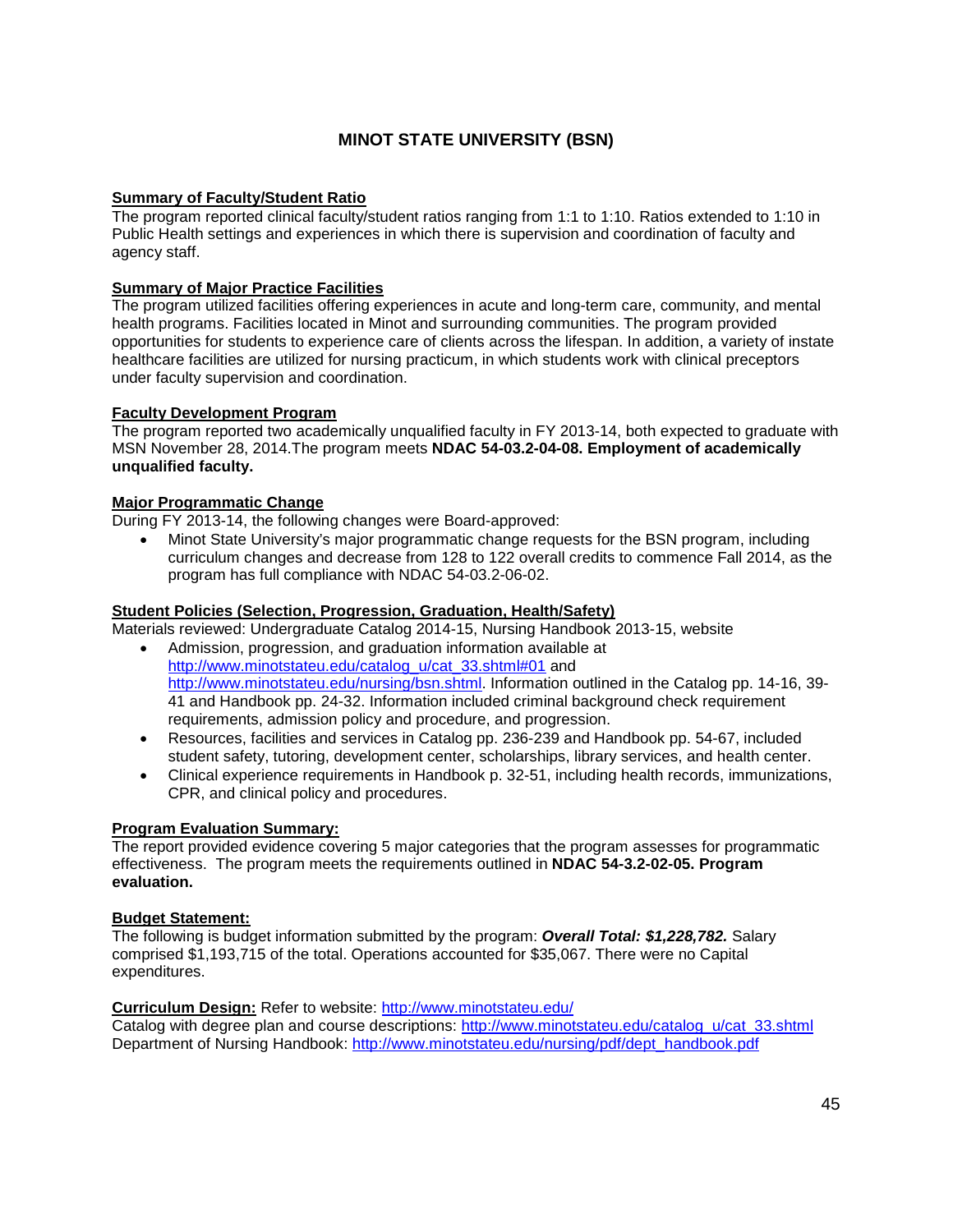### **NORTH DAKOTA STATE COLLEGE OF SCIENCE (ASN)**

### **Summary of Faculty/Student Ratio**

The students in this program are licensed practical nurses. The program reported clinical faculty/student ratio ranged from 1:1 to 1:5. Courses offering precepted experiences are listed as 1:1 ratios.

### **Summary of Major Practice Facilities**

Clinical experiences are presented in facilities in ND, MN, and SD. This wide array of agencies serves to deliver experiences in acute care, long-term care, community care and other types of specialty care and provide the students with opportunity to care for clients across the lifespan. Students are also engaged in leadership opportunities with assigned preceptor.

### **Faculty Development Program**

During FY 2013-14, the program reported three unqualified faculty with progression verified and expected graduation months of October and December 2014 and one in spring 2016. The program meets **NDAC 54-03.2-04-08. Employment of academically unqualified faculty.**

### **Major Programmatic Change**

No programmatic changes in FY 2013-14.

### **Student Policies (Selection, Progression, Graduation, Health/Safety)**

Materials reviewed: 2013 Student Handbook; 2014-15 Catalog; website

- Academic Service Center, Student Rights & Responsibilities, Wellness & Safety, and Graduation information available online:<https://www.ndscs.edu/current-students/>
- Requirement of medical report with proof of immunizations and criminal background check (catalog p.8-10, 116-117 and website). Opt out waiver required for Hepatitis B series.
- Clinical student policies outlined on p. 53 of student handbook.
- Chemical impairment policy and civility addressed in student handbook (pp. 66, 79).

### **Program Evaluation Summary:**

The program reported the use of Systematic Program Evaluation Plan (SPEP), reflective of the six ACEN standards. The program meets the requirements outlined in **NDAC 54-3.2-02-05 Program evaluation.**

#### **Budget Statement:**

The budget figures submitted were inclusive of both of the AASPN and ASN nursing programs, and the budget information provided is as follows: *Overall Total: \$909,202.* Salary comprised \$824,379 of the total and Operations accounted for \$84,823. There were no capital expenditures.

### **Curriculum Design:** Refer to websites:

[https://www.ndscs.edu/images/uploads/academic\\_option\\_pdf/Associate\\_in\\_Science\\_in\\_Nursing.pdf](https://www.ndscs.edu/images/uploads/academic_option_pdf/Associate_in_Science_in_Nursing.pdf) <https://www.ndscs.edu/campus-life/resources-and-services-for-students/health-counseling-services-overview/>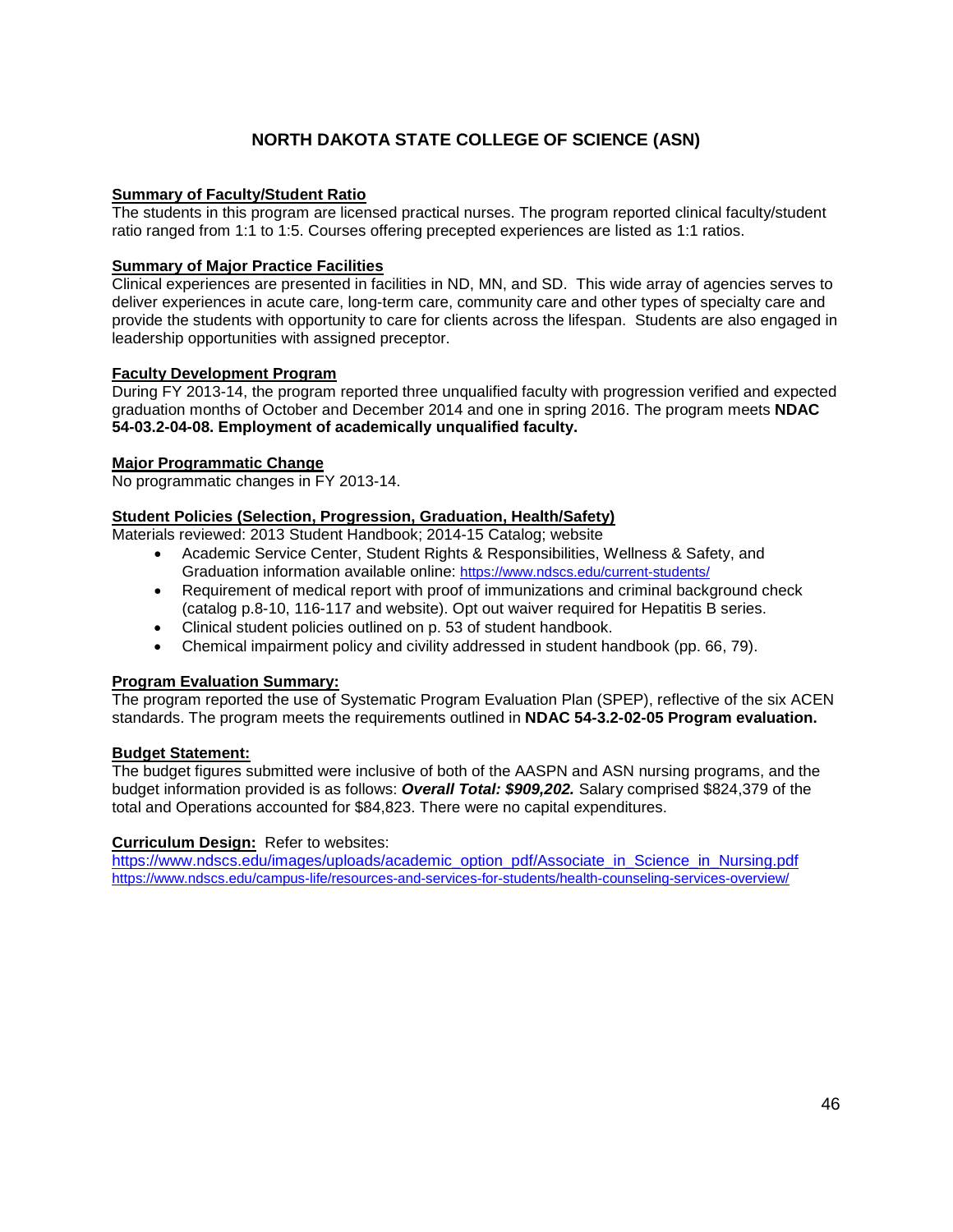### **North Dakota State University (BSN)**

### **Summary of Faculty/Student Ratio**

The program reported clinical faculty/student ratios of 1:8. The Nursing Synthesis/Practicum course (N450) involved preceptorships and a 1:1 ratio was maintained.

### **Summary of Major Practice Facilities**

The program contracted with clinical facilities that provided students with client care experiences across the lifespan. The listed facilities included acute care, long-term care, public health, home care, and specialty care. The majority of undergraduate facilities utilized were located in the Fargo/West and Fargo/Moorhead area with additional sites in MN as needed to meet course objectives.

### **Faculty Development Program**

The program employed academically unqualified faculty members during the FY 2013-14. The program did have anticipated graduation dates for completion of these individuals' graduate studies range from December 2013 to May 2015. The program meets **NDAC 54-03.2-04-08. Employment of academically unqualified faculty.**

### **Major Programmatic Change**

During the FY 2013-14, the following changes were Board-approved:

- ND State University major programmatic changes of the BSN program related to the acquisition/merger with Sanford College of Nursing as the program has full approval from the NDBON and the programmatic changes are in compliance with NDAC 54-03.2-06-02.
- ND State University Fargo campus major programmatic changes for the BSN program, including increase in enrollment from 64 students annually to 48 students each semester for a total of 96 students annually to commence Fall 2014, as the program has full approval from the NDBON and the programmatic changes are in compliance with the NDAC 54-03.2-06-02.

### **Student Policies (Selection, Progression, Graduation, Health/Safety)**

Materials reviewed: NDSU Undergraduate Handbook 2013-14, website

- Admission information available at <http://www.ndsu.edu/admission/academic/> including admission and selection requirements. The handbook outlines admission and progression pp. 22- 30; 44-45.
- Criminal background check instruction in handbook p. 2 and in the 2013-2014 Application for Admission, which refers student to the following website for background check information: <http://www.ndus.nodak.edu/makers/procedures/ndus/default.asp?PID=331&SID=57>
- Academic progress and graduation information available at <http://www.ndsu.edu/bisonconnection/registration/progress/>
- Student safety related policies and academic/student resources available at [http://www.ndsu.edu/undergraduate](http://www.ndsu.edu/undergraduate/)**/** including counseling center, library resources, tutoring.
- Student clinical policies, health and immunization requirements, and certification requirements in handbook pp. 40-43.

### **Program Evaluation Summary:**

The program reported assessment/evaluative activities and key components, including program outcomes and curricular component evaluations which demonstrated that formal evaluative process was an ongoing activity in the program. The evaluation plan is designated according to CCNE's BSN Essentials tracking maps. Based upon the information submitted, the program meets the requirements of **NDAC 54-3.2-02-05 Program Evaluation.**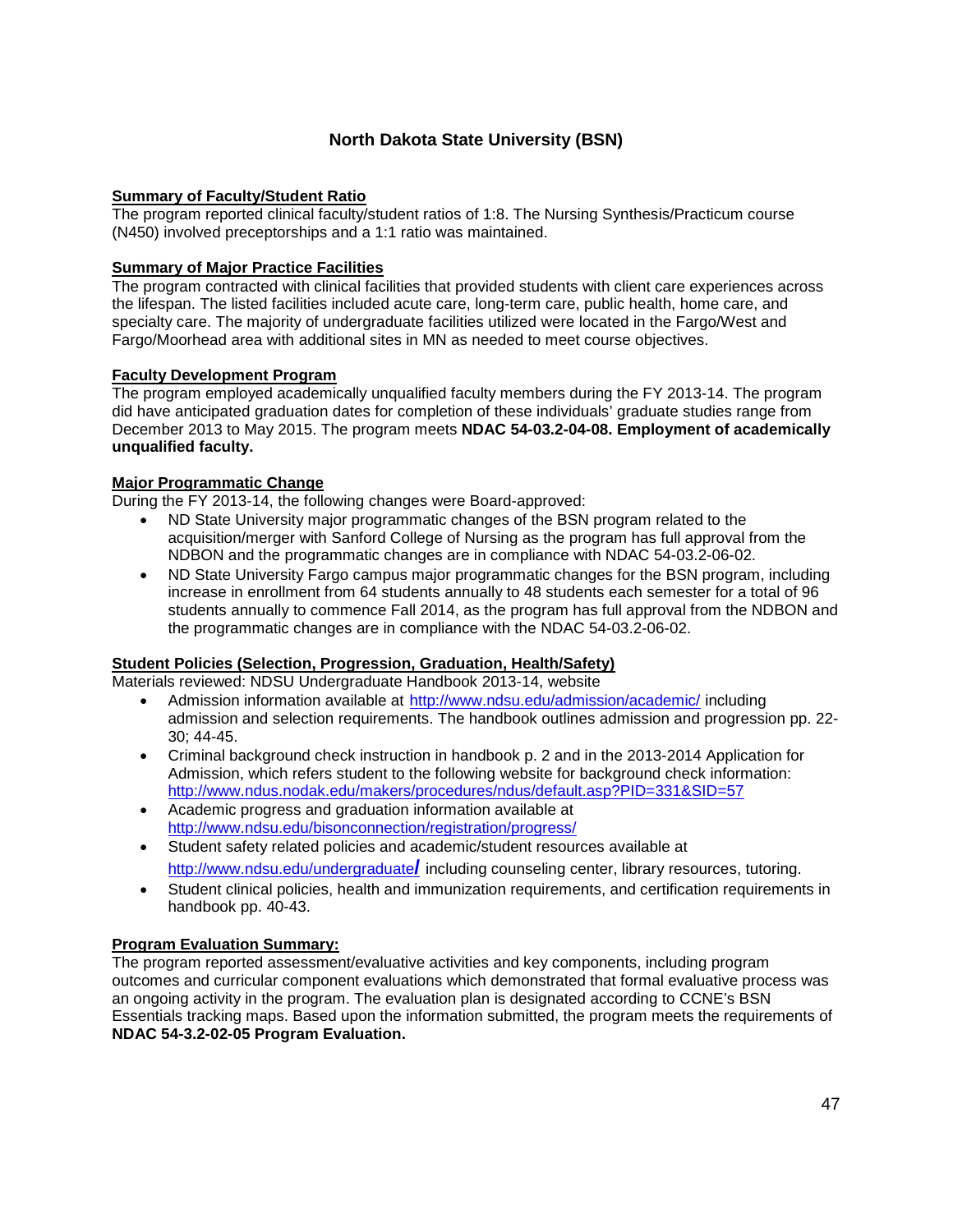### **Budget Statement:**

The following is budget information submitted by the program (inclusive of all undergraduate and graduate nursing programs). The budget does not include student differential tuition or DCE funding for development funds. *Overall Total: \$1,687,087.* Salary comprised \$1,467,219 of the total and Operations accounted for \$45,668. Capital expenditures reported were 174,200.

**Curriculum Designs:** Refer to websites:<http://www.ndsu.edu/majors/nursing/> and handbook for 2014 [http://www.ndsu.edu/fileadmin/nursing/documents/2014-2015\\_DON\\_Undergraduate\\_Handbook\\_\\_2\\_.pdf](http://www.ndsu.edu/fileadmin/nursing/documents/2014-2015_DON_Undergraduate_Handbook__2_.pdf)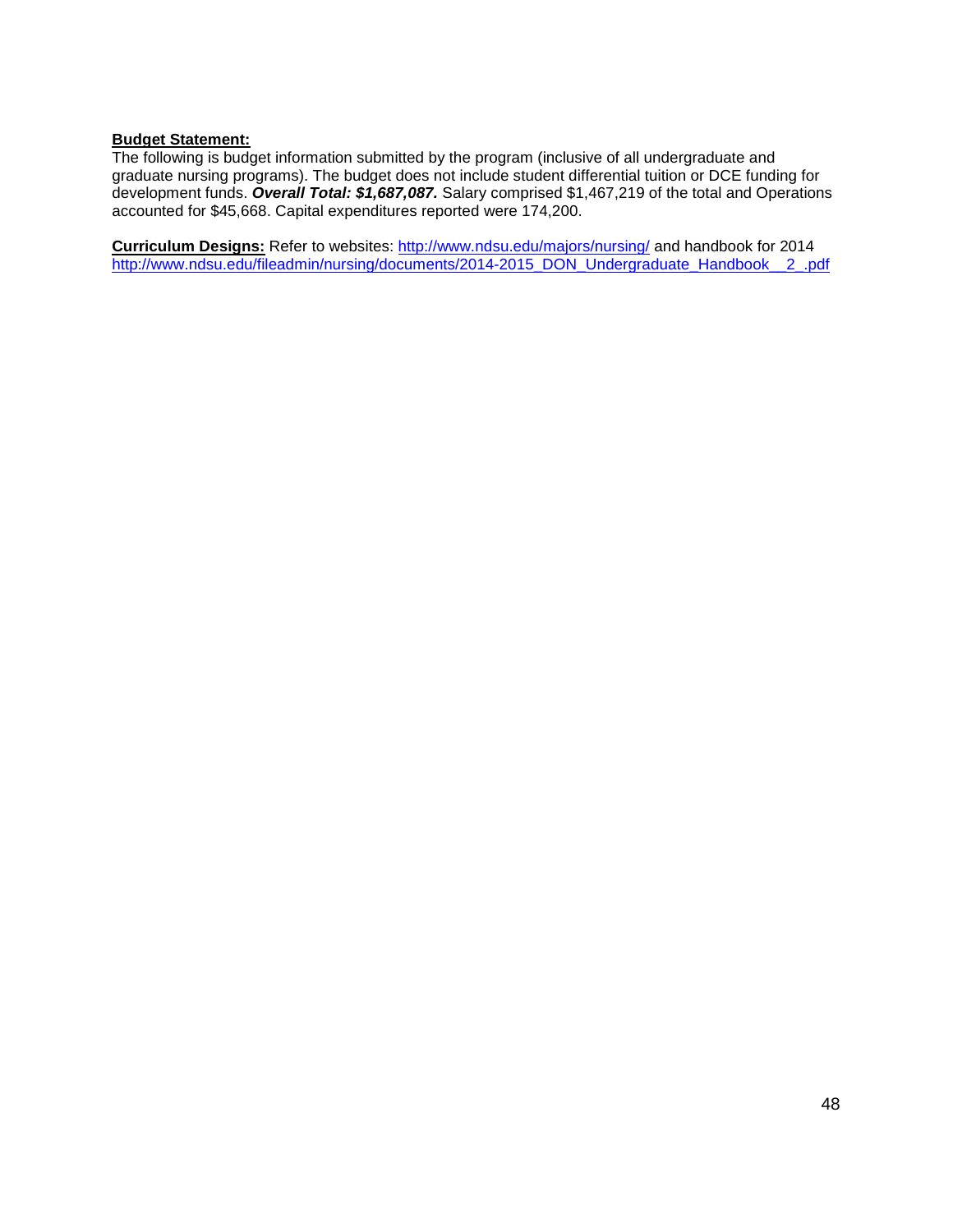### **SANFORD COLLEGE of NURSING (BSN)**

### **Summary of Faculty/Student Ratio**

The program reported clinical faculty /student ratios of 1:7 or 1:8 in early clinical courses involving direct client care. Upper level clinical ratios ranged from 1:11 to 1:12 for observed counseling session, group therapy, and public health sites. The upper level courses also included 1:1 to 1:4 precepted experiences.

### **Summary of Major Practice Facilities**

The program utilized facilities offering experiences in acute and long-term care, community, school, correctional/rehabilitation, mental health, and other specialties. The program provided opportunities for students to experience care of clients across the lifespan. Facilities located in Bismarck/Mandan area.

### **Faculty Development Program**

The program reported three unqualified faculty for the FY 2013-14, one expected graduation December 2014, two expected graduations May 2015.The program meets **NDAC 54-03.2-04-08. Employment of academically unqualified faculty.**

### **Major Programmatic Change**

During the FY 2013-14, the following changes were Board-approved:

- Sanford College of Nursing BSN program request for voluntary closure effective June 30, 2014 as they have met the requirements according to NDAC 54-03.2-09-02 pending successful acquisition by ND State University June 30, 2014.
- Notification of the name change of Sanford College of Nursing to the ND State University Nursing at Sanford Health; and the report on the storage of the academic records according to 54-03.2- 01-04 upon successful acquisition June 30, 2014.

### **Student Policies (Selection, Progression, Graduation, Health/Safety)**

Materials reviewed: Sanford College Catalog 2013-15; NDSU Nursing at Sanford Health website

- Admission information available at website and catalog pp. 18-21, including admission and selection requirements. Criminal background check instruction in catalog p. 25.
- Academic progress and graduation information available at <http://www.ndsu.edu/bisonconnection/registration/progress/> and in catalog 47-54, 97.
- Student safety related policies and academic/student resources available at [http://www.ndsu.edu/undergraduate](http://www.ndsu.edu/undergraduate/)**/** including counseling center, library resources, tutoring.
- Student clinical policies, health and immunization requirements, and certification requirements in catalog pp. 27-29, 56.

### **Program Evaluation Summary:**

The program reported use of assessment tools to provide evidence of student achievements of clinical competency, critical thinking, communication, professional values and leadership. The program submitted evidence of comprehensive ongoing program evaluation with action and follow through based upon findings. The program meets the requirements outlined in **NDAC 54-3.2-02-05 Program evaluation.**

### **Budget Statement:**

The following is budget information submitted by the program: *Overall Total: \$2,752,488.* Salary comprised \$1,987,586 of the total. Operations accounted for \$764,902. There were no Capital expenditures.

**Curriculum Design:** Refer to website: <http://www.bismarck.sanfordhealth.org/collegeofnursing/> <http://www.ndsu.edu/nursing/>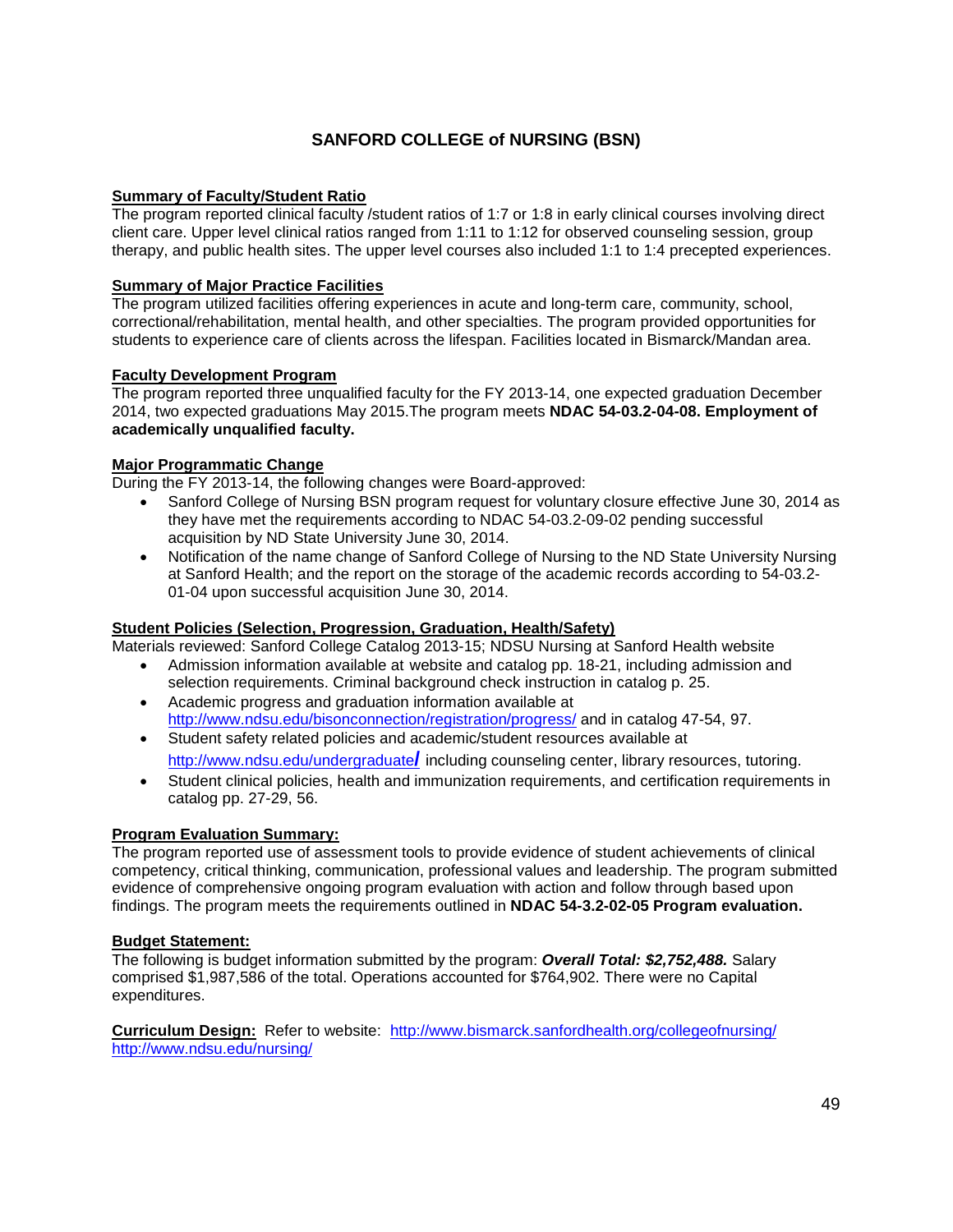### **UNIVERSITY OF MARY (BSN or BAN)**

### **Summary of Faculty/Student Ratio**

The program reported clinical faculty/student ratios predominately 1:6 with precepted experiences at both junior and senior levels.

### **Summary of Major Practice Facilities**

The program utilized facilities offering experiences in acute and long-term care, clinic settings, and a variety of community programs including mental health. The program provided opportunities for students to experience care of clients across the lifespan. Facilities located mostly in the Bismarck/Mandan area with one clinical experience in Jamestown at Ann Carlson.

### **Faculty Development Program**

The program reported employment of two unqualified faculty for the FY 2013-14. Expected graduation dates December 2014 and May 2015.The program meets **NDAC 54-03.2-04-08. Employment of academically unqualified faculty.**

### **Major Programmatic Change**

During the FY 2013-14, the following changes were Board-approved:

• University of Mary's major programmatic change request for the LPN to BSN program, including curriculum revisions and overall decrease in credits from 57 to 55 to commence Fall 2014, as the program has full approval from the NDBON and the programmatic changes are in compliance with NDAC 54-03.2-06-02.

### **Student Policies (Selection, Progression, Graduation, Health/Safety)**

Materials reviewed: Undergraduate & Graduate Catalog 2014-15, website

- Admission information available at [www.umary.edu/admissions/](http://www.umary.edu/admissions/) and in catalog pp. 19-26, including immunization policy. Specific nursing admission requirements and progression available at [http://www.umary.edu/templates/template\\_degrees.php?degree=Nursing](http://www.umary.edu/templates/template_degrees.php?degree=Nursing) and catalog pp. 137- 143, included background check, immunization, health, and BLS certification requirements. Graduation requirements located in the catalog p. 14.
- Student security and services, including counseling, health clinic, and bookstore described in catalog pp. 190-194.

#### **Program Evaluation Summary:**

The program reported annual assessment days to determine effectiveness of changes implemented from prior year. Evaluative data included student satisfaction and success, along with program specific benchmarks. The comprehensive Assessment Plan is under construction to coincide with implementation of the revised curriculum during the FY. The program meets the requirements outlined in **NDAC 54-3.2- 02-05 Program evaluation.**

#### **Budget Statement:**

The following is budget information submitted by the program (inclusive of all undergraduate and graduate nursing programs): *Overall Total: \$2,161,000.* Salary comprised \$2,018,000 of the total. Operations accounted for \$143,000. There were no Capital expenditures. The program reported \$158,781 in simulation grant monies from the ND Education Consortium were used for simulation technician, electronic patient records, and simulation equipment.

#### **Curricular Designs:** Refer to website:

[http://www.umary.edu/templates/template\\_degrees.php?degree=Nursing](http://www.umary.edu/templates/template_degrees.php?degree=Nursing)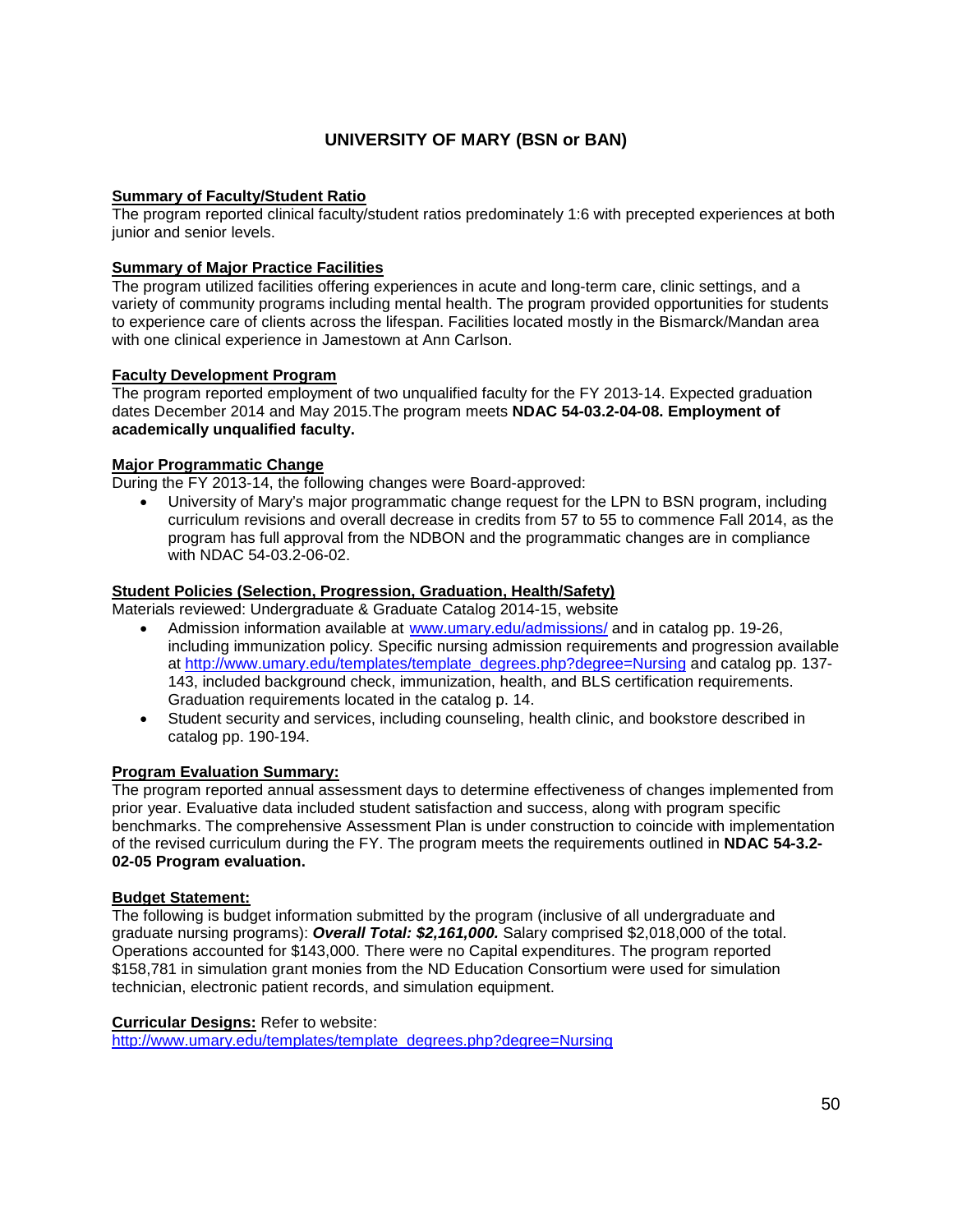### **UNIVERSITY OF NORTH DAKOTA (BSN)**

### **Summary Of Faculty/Student Ratio**

The program reported clinical faculty/student ratios ranging from 1:6 to 1:25. The clinical experiences with a 1:25 ratio included 1:1 experiences with preceptors. Nursing practicum experiences held a 1:1 ration. The program reported 2:16/18 ratios for N303L Assessment across the lifespan lab.

### **Summary Of Major Practice Facilities**

The program utilized facilities offering experiences in acute and long-term care. Facilities with focus on community programs, such as public and mental health, were included in experiences. The program provided opportunities for students to experience care of clients across the lifespan. Facilities located in areas throughout the US, including ND, WA, TN, MN, and ID.

### **Faculty Development Program**

The program reported 20 academically unqualified faculty in FY 2013-14 with verified academic progression. Three faculty graduated December 2014. The expected graduation dates for faculty ranged from December 2014-May 2016. The program meets **NDAC 54-03.2-04-08. Employment of academically unqualified faculty.**

### **Major Programmatic Changes**

During the FY 2013-14, the Board approved the following motions:

- Cited University of ND College of Nursing and Professional Disciplines for the following violations: 1. Implementation of programmatic change prior to approval (NDAC 54-03.2-06-02. Programmatic change). 2. Program/school name changes without prior approval (NDAC 54-03.2- 02. Organization and administration). 3. Employment of unqualified administrator (NDAC 54-03.2- 03 Baccalaureate or graduate nurse program administrator). Board motioned to require a compliance report by November 21, 2013 addressing the noncompliance NDAC 54-03.2-03 Baccalaureate or graduate nurse program administrator.
- Notification of name change of University of ND College of Nursing to the UND College of Nursing and Professional Disciplines (CNPD) effective November 15, 2012 according to the NDAC 54-03.2-02 Organization and administration.
- University of ND College of Nursing and Professional Disciplines major programmatic change request for the BSN program, including discontinuation of admission requirement of Certified Nurse Assistant Certification to commence fall 2013, as the program has full approval from the NDBON and the programmatic change is in compliance with the NDAC 54-03.2-06-02.
- Accepted the University of ND College of Nursing and Professional disciplines progress report toward compliance of NDAC 54-03.2-02 and NDAC 54-03.2-03 as fully met and request notification of final appointment of nurse administrator.

#### **Student Policies (Selection, Progression, Graduation, Health/Safety)**

Materials reviewed: UND Academic Catalog 2013-15, Undergraduate Nursing Programs Student Handbook 2013-2014, website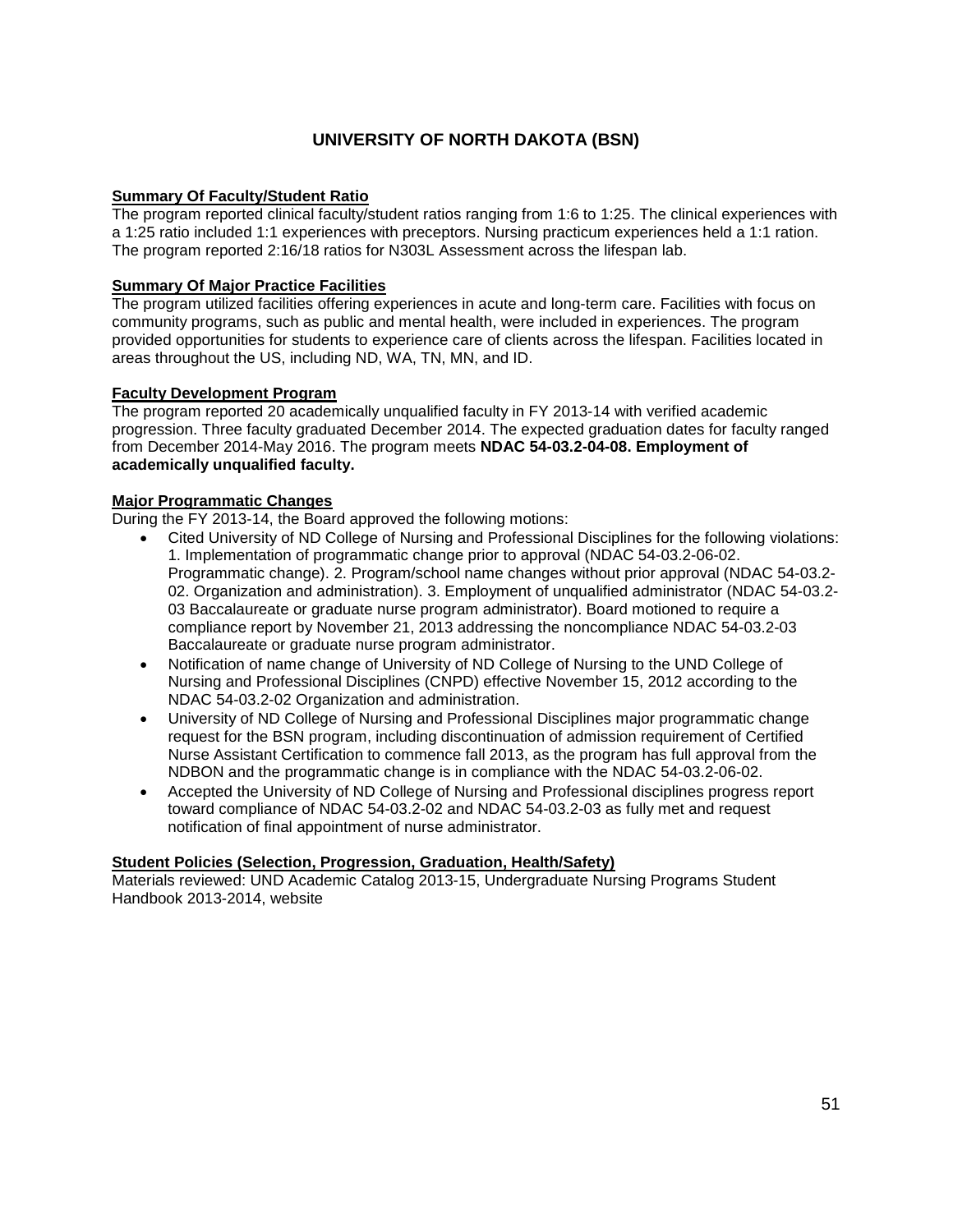- Nursing program admission information available at [http://www.nursing.und.edu/programs/bsn](http://www.nursing.und.edu/programs/bsn-on-campus/admission.cfm)[on-campus/admission.cfm](http://www.nursing.und.edu/programs/bsn-on-campus/admission.cfm) including application criteria, admission acceptance, and functional ability. The handbook outlines admission, progression, and graduation pp. 26-31.
- Criminal background check policy and rationale in handbook p. 13-16. Verification and immunization policy, CPR requirements, and liability insurance in handbook pp. 16-17.
- Campus security policies available at [http://und.edu/finance-operations/university-police/policies](http://und.edu/finance-operations/university-police/policies-act.cfm)[act.cfm](http://und.edu/finance-operations/university-police/policies-act.cfm) and catalog pp. vi-vii. Student services, including Wellness Center, bookstore, counseling and tutoring centers available at<http://und.edu/student-life/>
- Clinical policies located in handbook pp. 53-63.

### **Program Evaluation Summary:**

The program incorporates an assessment committee composed of faculty and students and reflects the AACN's Baccalaureate Essentials. The program submitted evidence of comprehensive ongoing program evaluation with action and follow through based upon evaluation findings. The program reported focus on recent change in NCLEX RN pass standards through enhanced use of ATI for student preparation. The program meets the requirements outlined in **NDAC 54-3.2-02-05 Program evaluation.**

### **Budget Statement:**

The following is budget information submitted by the program (inclusive of all undergraduate and graduate nursing programs): *Overall Total: \$8,506,024.36.* Salary comprised \$5,974,566.23 of the total. Operations accounted for \$2,422,435.13. Capital expenditures were reported at \$109,023.

**Curriculum Designs:** Please refer to the following website: [www.und.edu](http://www.und.edu/) **[http://www.nursing.und.edu/student-services/handbooks/undergraduate-program/14-15](http://www.nursing.und.edu/student-services/handbooks/undergraduate-program/14-15-handbook.pdf) [handbook.pdf](http://www.nursing.und.edu/student-services/handbooks/undergraduate-program/14-15-handbook.pdf)**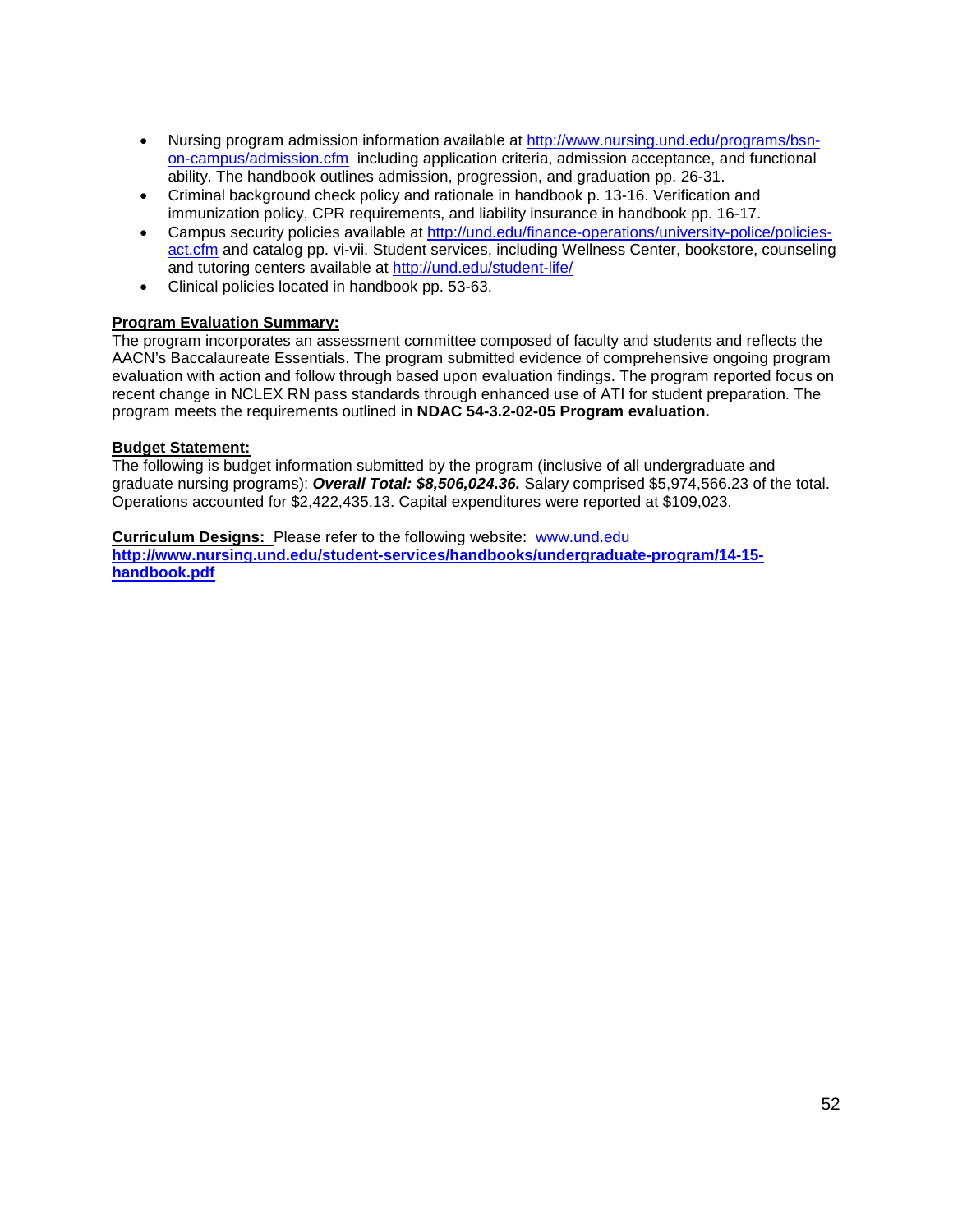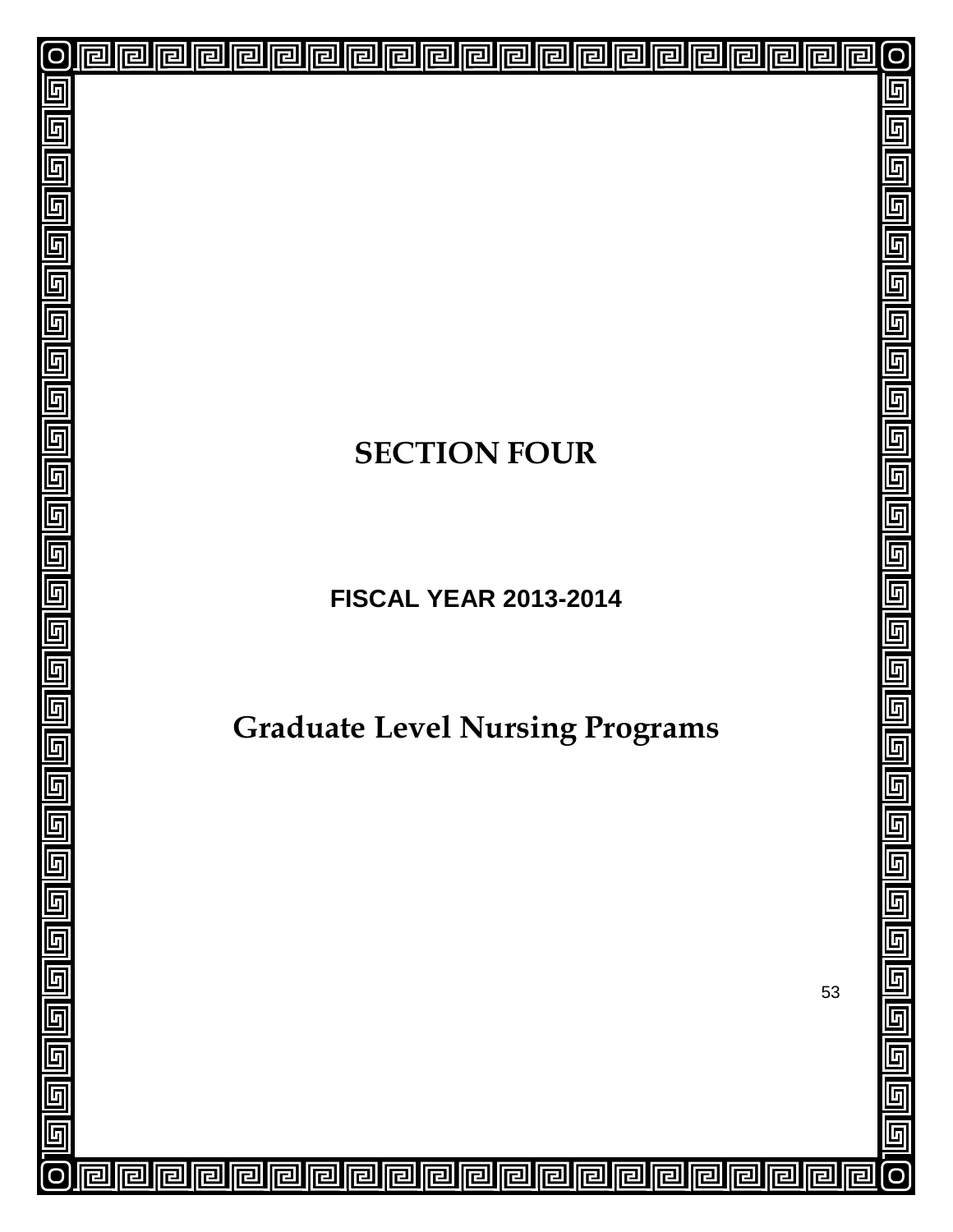### **NORTH DAKOTA STATE UNIVERSITY**

### **GRADUATE PROGRAM INFORMATION (MS and DNP)**

| <b>LIST SPECIALTY BELOW</b>      | NUMBER GRADUATED/<br><b>SPECIALTY</b> |
|----------------------------------|---------------------------------------|
| <b>Nurse Practitioner</b>        | 0                                     |
| <b>Nurse Anesthetist</b>         | 0                                     |
| <b>Clinical Nurse Specialist</b> | ∩                                     |
| Nurse Midwife                    |                                       |
| <b>Total</b>                     | 0                                     |

#### **TREND OF MASTERS GRADUATES**

|                                | FY      | FY      | FΥ      | EV      | FΥ      |
|--------------------------------|---------|---------|---------|---------|---------|
| <b>YEARS</b>                   | 2009-10 | 2010-11 | 2011-12 | 2012-13 | 2013-14 |
| <b>TOTAL</b><br><b>MASTERS</b> |         |         |         |         |         |
| <b>GRADUATES</b>               |         | 10      |         |         |         |

### **DOCTORATE OF NURSING PROGRAM GRADUATE INFORMATION**

| DOCTORATE OF NURSING PRACTICE (DNP) | NUMBER GRADUATED |
|-------------------------------------|------------------|
| Total                               |                  |

### **TREND OF DNP GRADUATES**

| <b>YEARS</b>                                   | <b>FY</b> | F۷      | FΥ      | FΥ      | FΥ      |
|------------------------------------------------|-----------|---------|---------|---------|---------|
|                                                | 2009-10   | 2010-11 | 2011-12 | 2012-13 | 2013-14 |
| <b>TOTAL</b><br><b>DNP</b><br><b>GRADUATES</b> |           | 14      | 12      |         |         |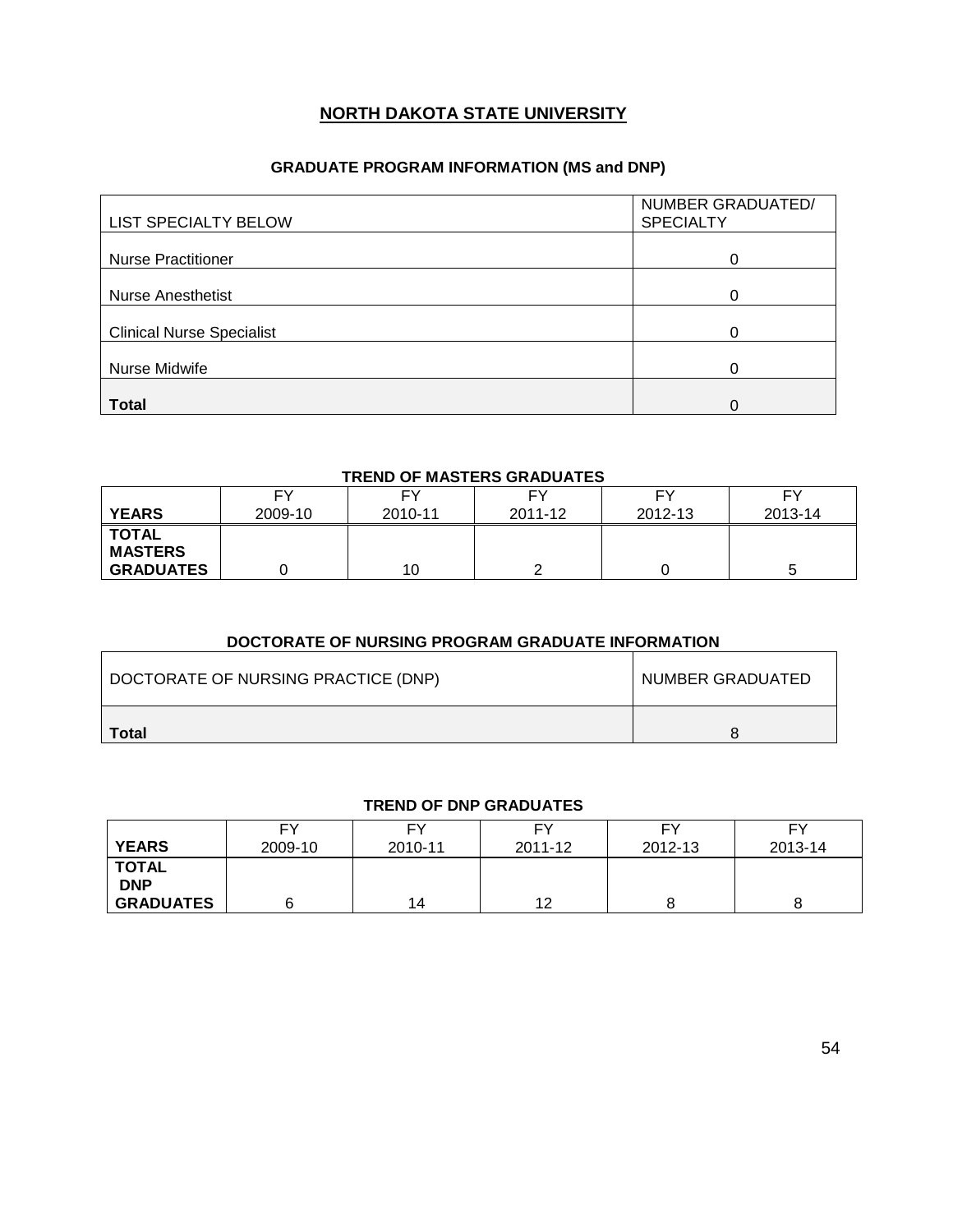### **NORTH DAKOTA STATE UNIVERSITY (MS and DNP)**

### **Summary Of Faculty/Student Ratio**

The program reported 1:1 ratios for student precepted experiences in practicums 728P and 729P for the Master's program and 1:1 preceptor ratios for the six doctoral clinical practicums.

#### **Summary Of Major Practice Facilities**

The program utilized facilities offering experiences in areas specific to program of study for Master's and DNP. Facilities located in ND, and MN.

### **Major Programmatic Changes**

No programmatic changes in FY 2013-14.

### **Student Policies (Selection, Progression, Graduation, Health/Safety)**

Materials reviewed: Graduate Nursing Student Handbook 2013-14, website

- Graduate admission information available on website
- The handbook outlines admissions and progression pp. 14-17, included health requirements.
- Governance and serviced for graduate students in handbook pp. 19-21.

### **Program Evaluation Summary (MS and DNP):**

The program described a graduate evaluation plan designed according to CCNE's Master's Essentials and the DNP Essentials. Program evaluative data at the graduate level includes SROI surveys, student portfolios, exit surveys, and employer/alumni surveys. The program will be implementing a new method of obtaining data in the spring 2015, as response rates have been low for alumni. The program created a Community of Interest board to provide input from stakeholders on programmatic issues. The program meets the requirements outlined in **NDAC 54-3.2-02-05 Program evaluation.**

### **Budget Statement:**

The following is budget information submitted by the program (inclusive of all undergraduate and graduate nursing programs). The budget does not include student differential tuition or DCE funding for development funds. *Overall Total: \$1,687,087.* Salary comprised \$1,467,219 of the total and Operations accounted for \$45,668. Capital expenditures reported were 174,200.

**Curriculum Designs:** Refer to websites: <http://www.ndsu.edu/nursing/> and <http://bulletin.ndsu.edu/graduate/programs/nursing/>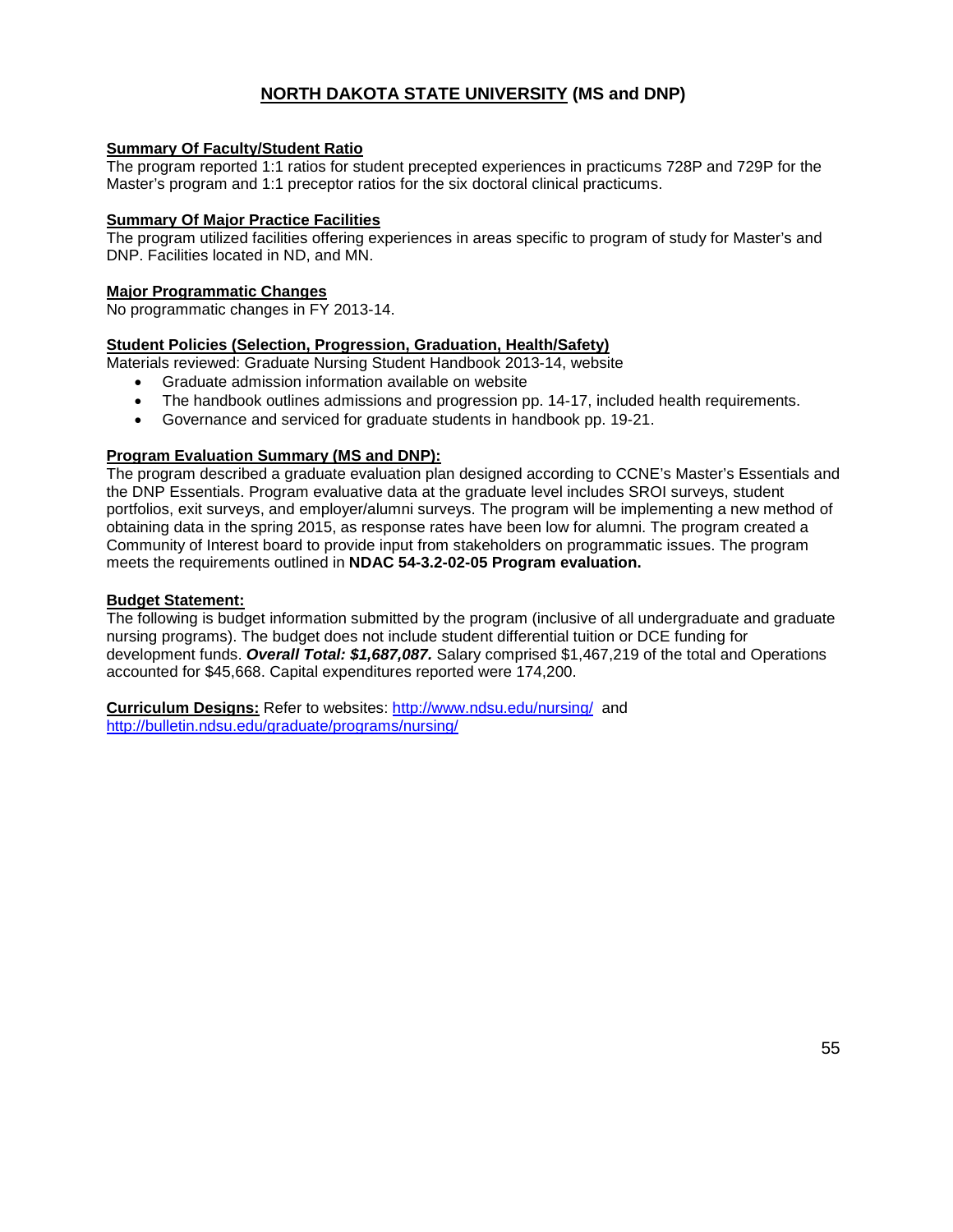### **UNIVERSITY OF MARY**

### **GRADUATE PROGRAM INFORMATION (MSN)**

| <b>LIST ROLE BELOW</b>           | NUMBER GRADUATED/<br><b>SPECIALTY</b> |
|----------------------------------|---------------------------------------|
| <b>Nurse Practitioner</b>        | 22                                    |
| <b>Nurse Anesthetist</b>         | 0                                     |
| <b>Clinical Nurse Specialist</b> | 0                                     |
| Nurse Midwife                    | 0                                     |
| <b>Total Master's Graduates</b>  | 22                                    |

### **TREND OF MASTERS GRADUATES**

| <b>YEARS</b>                                        | FΥ      | FΥ      | FV.     | FΥ      | FY      |
|-----------------------------------------------------|---------|---------|---------|---------|---------|
|                                                     | 2009-10 | 2010-11 | 2011-12 | 2012-13 | 2013-14 |
| <b>TOTAL</b><br><b>MASTER'S</b><br><b>GRADUATES</b> | 81      | 124     | 194     | 21      | 22      |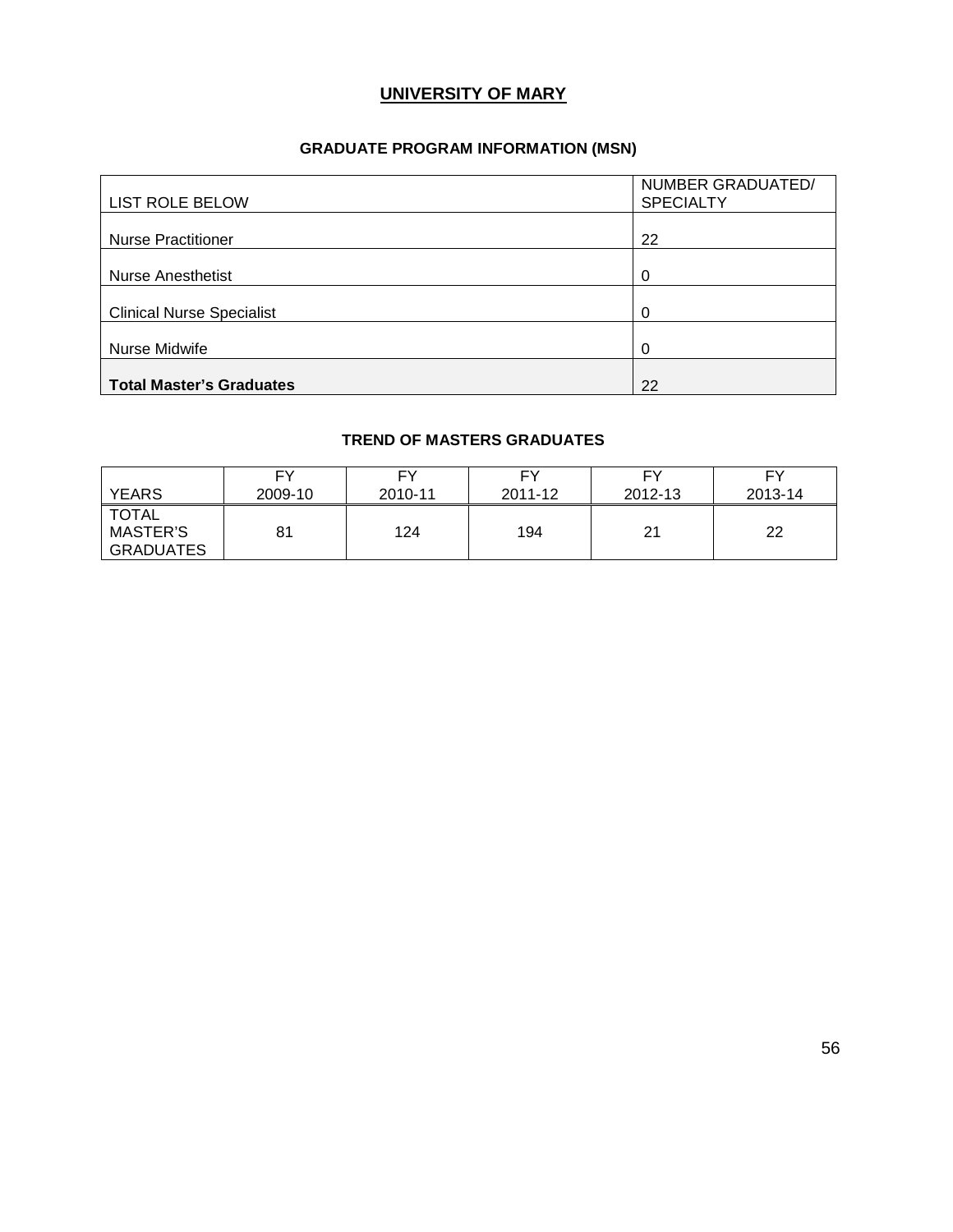### **UNIVERSITY OF MARY (MSN)**

### **Distance or Online Graduate Programs**

During FY 2013-14, board-approved graduate programs were delivered online and to specific satellite locations in Fargo, ND, and Kansas City, MO.

#### **Summary of Faculty/Student Ratio**

The program reported clinical faculty/student ratio of 1:6 for evaluation of clinical work. All clinical experiences are precepted at a 1:1 ratio.

#### **Summary of Major Practice Facilities**

The program utilized facilities offering experiences in acute and long-term care, clinic setting (rural and urban), and specialty focuses which provided opportunities for care of clients across the lifespan. Facilities located in areas throughout the US dependent upon student community and request.

#### **Major Programmatic Change**

During the FY 2013-14, the Board approved the following motion:

• Found University of Mary graduate family nurse practitioner program in substantial compliance with NDAC 54-03.2. Standards of nursing education; and require notification on the status of Higher Learning Commission accreditation to offer a doctoral degree in nursing prior to July 1, 2014 to show evidence of meeting NDAC 54-03.2-02-01. Accreditation requirements. Required notification on the status of meeting NDAC 54-03.2-02-01. Baccalaureate or graduate nurse program faculty qualifications prior to July 1, 2014. There must be sufficient faculty with graduate preparation and nursing expertise to achieve the purpose of the program.

#### **Student Policies (Selection, Progression, Graduation, Health/Safety)**

Materials reviewed: Undergraduate/Graduate Catalog 2014-15; Graduate Nursing Student Handbook 2014-2015; website

- Graduate admission information available at [http://www.umary.edu/admissions/graduate/requirements.php/](http://www.umary.edu/admissions/) and in catalog pp. 27-28; 202-211, including immunization policy. Specific nursing admission requirements and progression available at http://www.umary.edu/templates/template degrees.php?degree=Nursing and catalog pp. 143-145, included background check, immunization, health, and certification requirements. Graduation requirements located in the catalog p. 14. Clinical policies in handbook pp. 33-43.
- Student security and services, including counseling, health clinic, and bookstore described in catalog pp. 190-194.

#### **Program Evaluation Summary:**

The program reported annual assessment and strategic planning with evaluation data from students and faculty addressing graduate competencies, program outcomes, ANCC Essentials, and National Organization of Nurse Practitioner Specialty standards. The program described curricular revisions related to the move from MSN to DNP degree for the FNP program. The program meets the requirements outlined in **NDAC 54-3.2-02-05 Program evaluation.**

#### **Budget Statement:**

The following is budget information submitted by the program (inclusive of undergraduate and graduate nursing programs): *Overall Total: \$2,161,000.* Salary comprised \$2,018,000 of the total. Operations accounted for \$143,000. There were no Capital expenditures. The program reported \$158,781 in simulation grant monies from the ND Education Consortium were used for simulation technician, electronic patient records, and simulation equipment.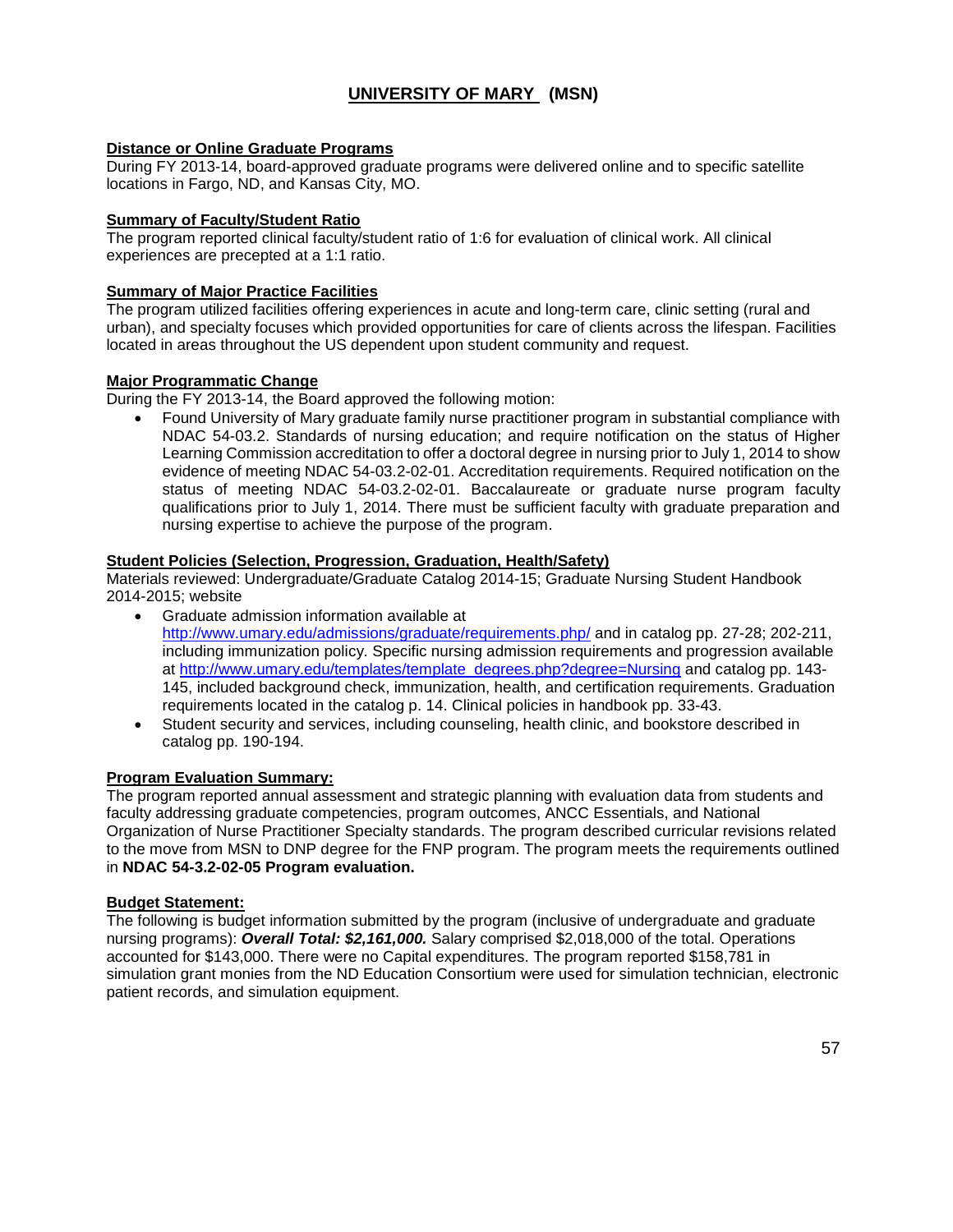**Curricular Designs:** Refer to website: and<http://www.umary.edu/pdflibrary/nursinggradhandbook.pdf> and university catalog 2014-2015 <u>http://www.umary.edu/pdflibrary/catalog.pdf</u> and http://www.umary.edu/templates/template\_degrees.php?degree=Doctor of Nursing Practice: FNP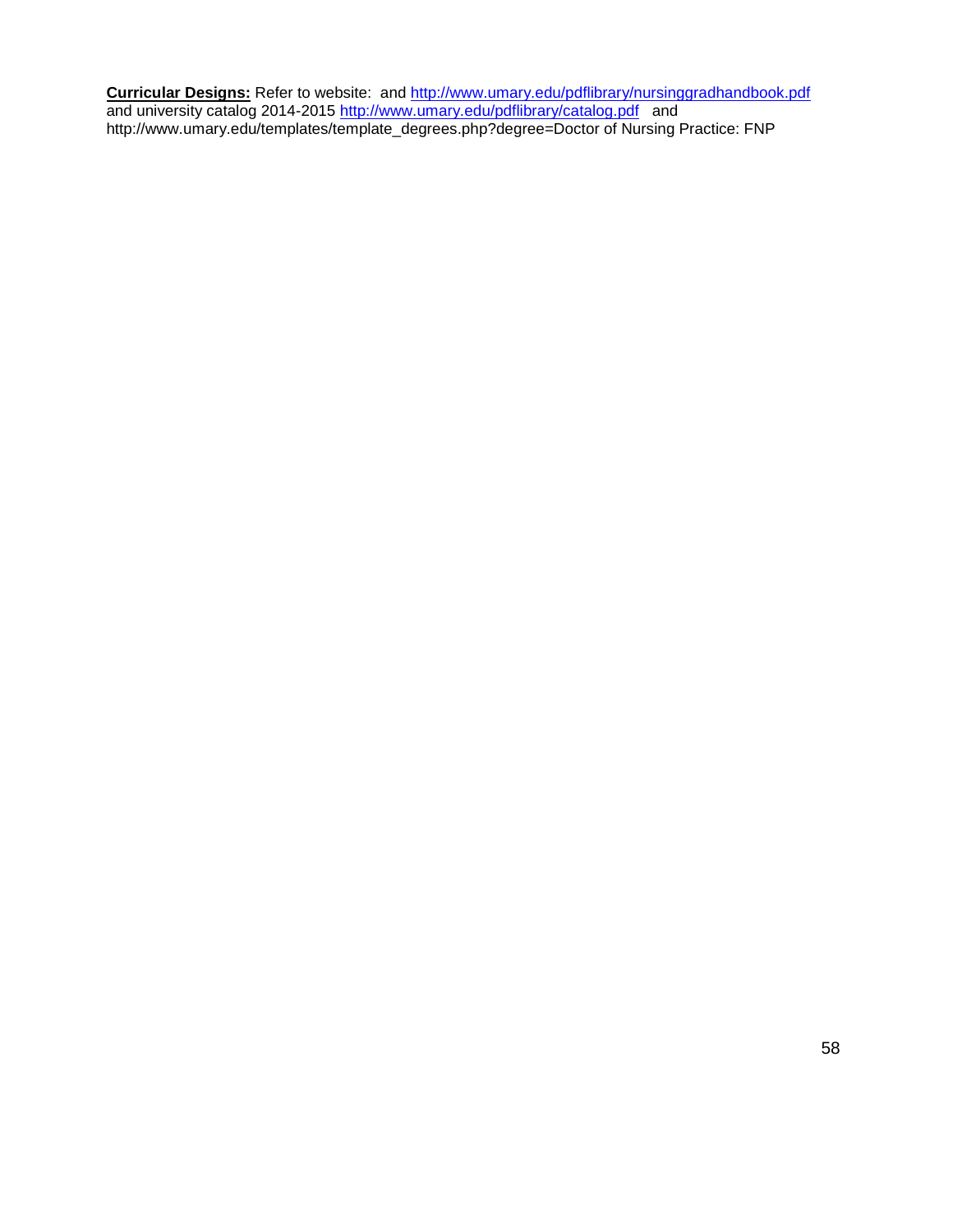### **UNIVERSITY OF NORTH DAKOTA**

### **GRADUATE PROGRAM INFORMATION (MS)**

### **MASTERS PROGRAM GRADUATE INFORMATION**

|                                  | NUMBER GRADUATED/ |
|----------------------------------|-------------------|
| <b>LIST ROLE BELOW</b>           | <b>SPECIALTY</b>  |
|                                  |                   |
| <b>Nurse Practitioner</b>        | 56                |
|                                  |                   |
| <b>Nurse Anesthetist</b>         | 12                |
|                                  |                   |
| <b>Clinical Nurse Specialist</b> | 0                 |
|                                  |                   |
| Nurse Midwife                    | 0                 |
|                                  |                   |
| <b>Total Master's Graduates</b>  | 68                |

### **TREND OF MASTERS GRADUATES**

| <b>YEARS</b>                                        | FΥ      | F۲        | EV        | FΥ        | F٧        |
|-----------------------------------------------------|---------|-----------|-----------|-----------|-----------|
|                                                     | 2009-10 | 2010-2011 | 2011-2012 | 2012-2013 | 2013-2014 |
| <b>TOTAL</b><br><b>MASTER'S</b><br><b>GRADUATES</b> | 37      | 50        | 68        | 62        | 68        |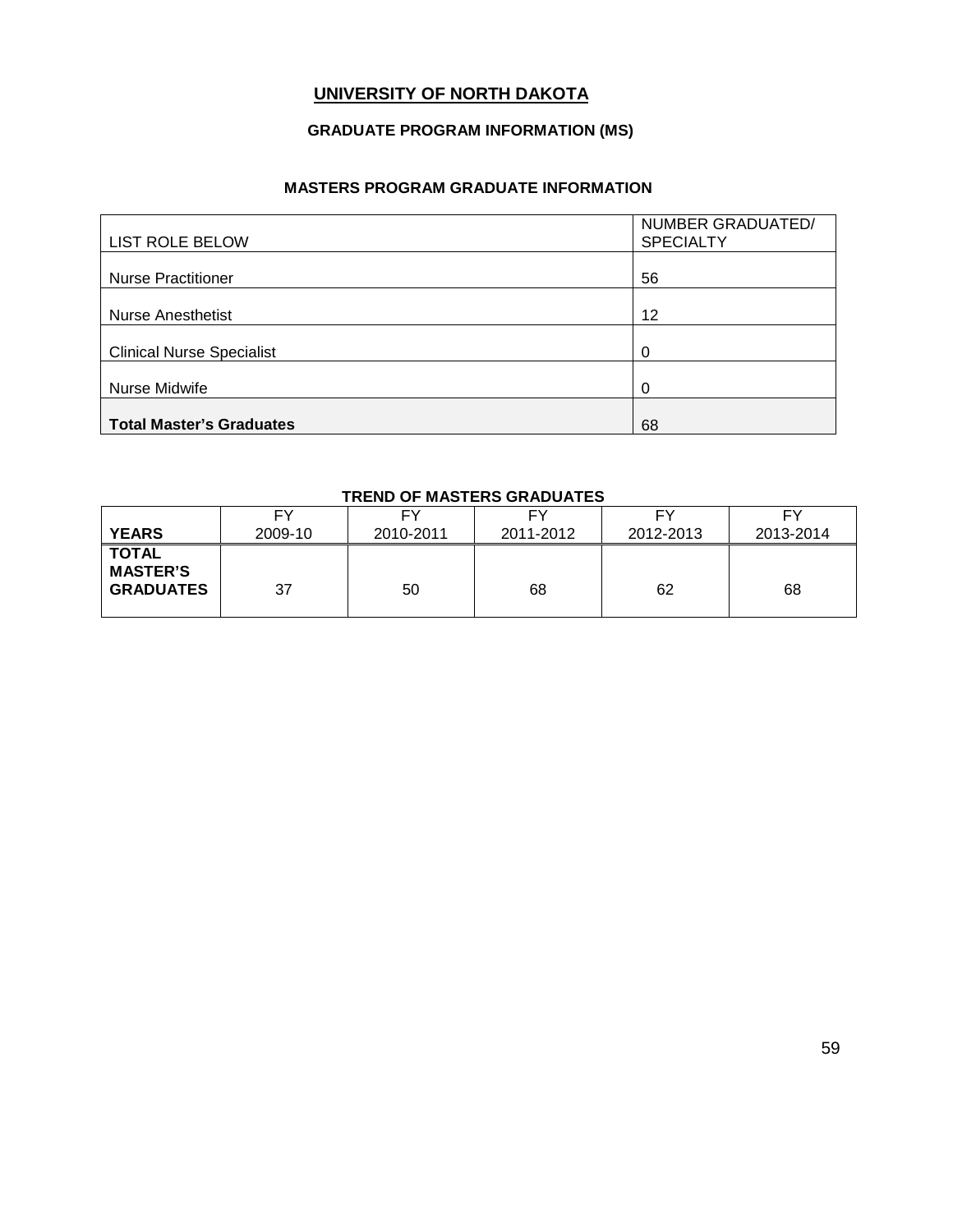### **UNIVERSITY OF NORTH DAKOTA (MS)**

### **Distance or Online Graduate Programs**

During FY 2013-14, board-approved graduate programs were offered via online delivery for the following specialties: Psychiatric and Mental Health CNS; Psychiatric and Mental Health NP; Gerontologic Nurse CNS; Gerontological NP; and Family Nurse Practitioner

### **Summary of Faculty/Student Ratio**

The program reported clinical faculty/student ratios of 1:6 with 1:1 precepted experiences in N597 (NP) and N517 (CRNA) practicum for the Master's program and 1:1 ratios for the five doctoral clinical practicums.

### **Summary of Major Practice Facilities**

The program utilized facilities offering experiences in areas specific to program of study for Master's and DNP. Facilities located in ND, MN, and Michigan.

### **Major Programmatic Change**

During the FY 2013-14, the Board approved the following motions:

- Cited University of ND College of Nursing and Professional Disciplines for the following violations: 1. Implementation of programmatic change prior to approval (NDAC 54-03.2-06-02. Programmatic change). 2. Program/school name changes without prior approval (NDAC 54-03.2-02. Organization and administration). 3. Employment of unqualified administrator (NDAC 54-03.2-03 Baccalaureate or graduate nurse program administrator). Board motioned to require a compliance report by November 21, 2013 addressing the noncompliance NDAC 54-03.2-03 Baccalaureate or graduate nurse program administrator.
- Notification of name change of University of ND College of Nursing to the UND College of Nursing and Professional Disciplines (CNPD) effective November 15, 2012 according to the NDAC 54- 03.2-02 Organization and administration.
- Accepted the University of ND College of Nursing and Professional disciplines progress report toward compliance of NDAC 54-03.2-02 and NDAC 54-03.2-03 as fully met and request notification of final appointment of nurse administrator.

### **Student Policies (Selection, Progression, Graduation, Health/Safety)**

Materials reviewed: UND Academic Catalog 2013-15, Master's and DNP Nursing Programs Student Handbook 2013-2014, website

- Nursing graduate program admission information available at <http://www.nursing.und.edu/programs/> and included links to the various Master's and Doctorate programs offered.
- Criminal background check policy and clinical policies in each handbook
- Campus security policies available at [http://und.edu/finance-operations/university-police/policies](http://und.edu/finance-operations/university-police/policies-act.cfm)[act.cfm](http://und.edu/finance-operations/university-police/policies-act.cfm) and catalog pp. vi-vii. Student services, including Wellness Center, bookstore, counseling and tutoring centers available at<http://und.edu/student-life/>

### **Program Evaluation Summary:**

The program reported three graduate program objectives reflective of the Master's Essential. The program submitted evidence of comprehensive ongoing program evaluation with action and follow through based upon evaluation findings. Evaluative data included program related benchmarks, national examination pass rates, and alumni surveys. The program meets the requirements outlined in **NDAC 54-3.2-02-05 Program evaluation.**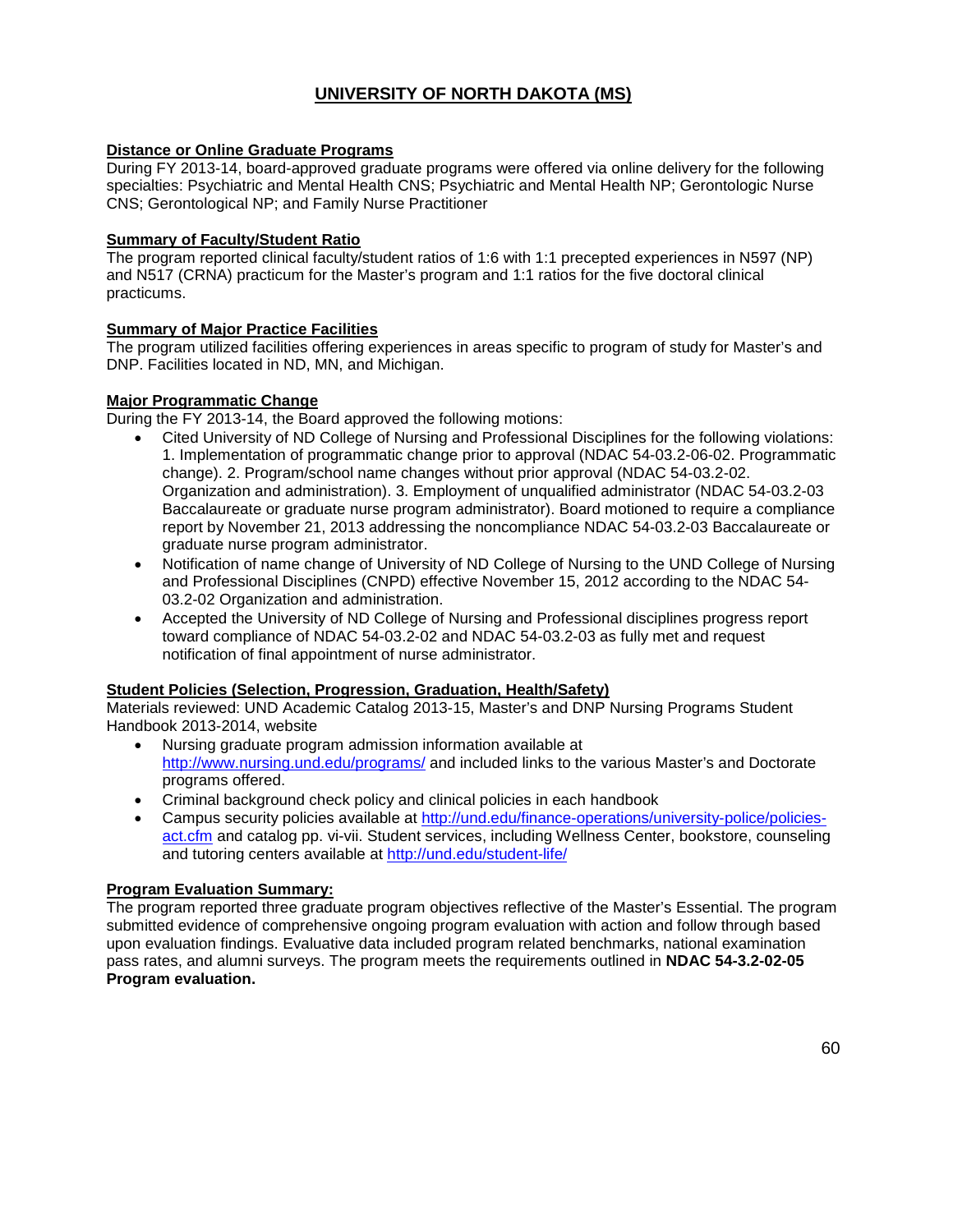#### **Budget Statement:**

The following is budget information submitted by the program (inclusive of all undergraduate and graduate nursing programs): *Overall Total: \$8,506,024.36.* Salary comprised \$5,974,566.23 of the total. Operations accounted for \$2,422,435.13. Capital expenditures were reported at \$109,023.

**Curriculum Designs:** Refer to websites: [http://www.nursing.und.edu/student](http://www.nursing.und.edu/student-services/handbooks/graduate-program/14-15-graduate-handbook.pdf)[services/handbooks/graduate-program/14-15-graduate-handbook.pdf](http://www.nursing.und.edu/student-services/handbooks/graduate-program/14-15-graduate-handbook.pdf) and <http://www.nursing.und.edu/student-services/handbooks/graduate-program/14-15-dnp-handbook.pdf>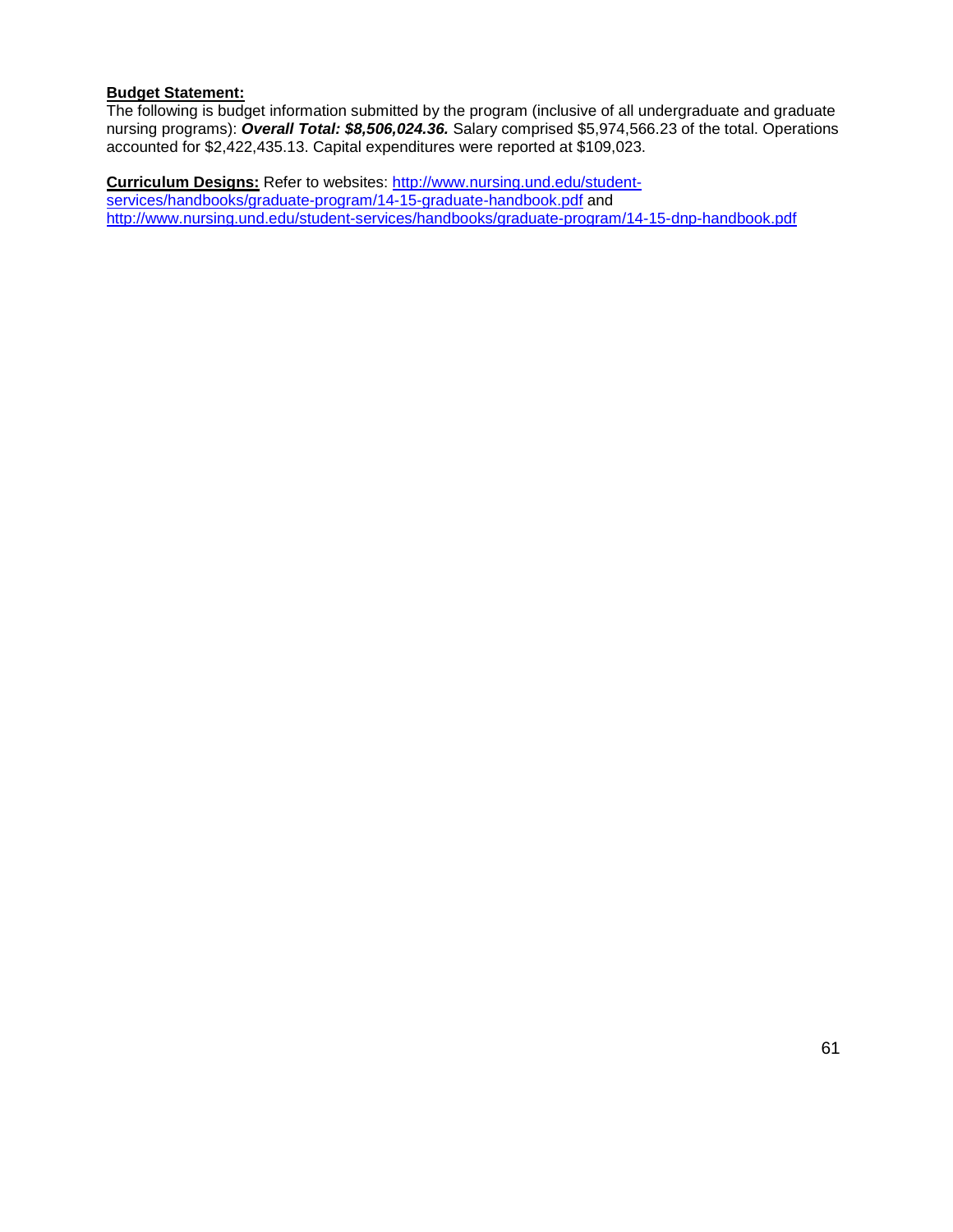# **SECTION FIVE**

回

<mark>ㄹ</mark>

已

囘

린

戸

戸

冋

囘

囘

囘

同

囘

 $\overline{\mathbf{r}}$ 

囘

冋

lr

冋

厄

冋

囘

己

互

5

 $\overline{\mathfrak{h}}$ 

 $\overline{\mathbb{F}}$ 

5

 $\overline{\mathsf{F}}$ 

5

 $\overline{\mathbb{F}}$ 

 $\overline{\mathfrak{h}}$ 

 $\overline{\mathbb{F}}$ 

 $\overline{\overline{\mathbb{F}}}% \left[ \begin{array}{cc} \overline{\mathbb{F}}% & \overline{\mathbb{F}}% & \overline{\mathbb{F}}% & \overline{\mathbb{F}}% & \overline{\mathbb{F}}% & \overline{\mathbb{F}}% & \overline{\mathbb{F}}% & \overline{\mathbb{F}}% & \overline{\mathbb{F}}% & \overline{\mathbb{F}}% & \overline{\mathbb{F}}% & \overline{\mathbb{F}}% & \overline{\mathbb{F}}% & \overline{\mathbb{F}}% & \overline{\mathbb{F}}% & \overline{\mathbb{F}}% & \overline{\mathbb{F}}% & \overline{\mathbb{F}}%$ 

 $\overline{\mathsf{F}}$ 

6

 $\overline{\mathsf{L}}$ 

 $\overline{\mathsf{F}}$ 

5

6

回

回

回

囘

厄

戸

**FISCAL YEAR 2013-2014**

# **Distance Nursing Education Program Recognition**

62

 $\overline{\mathsf{L}}$ 

互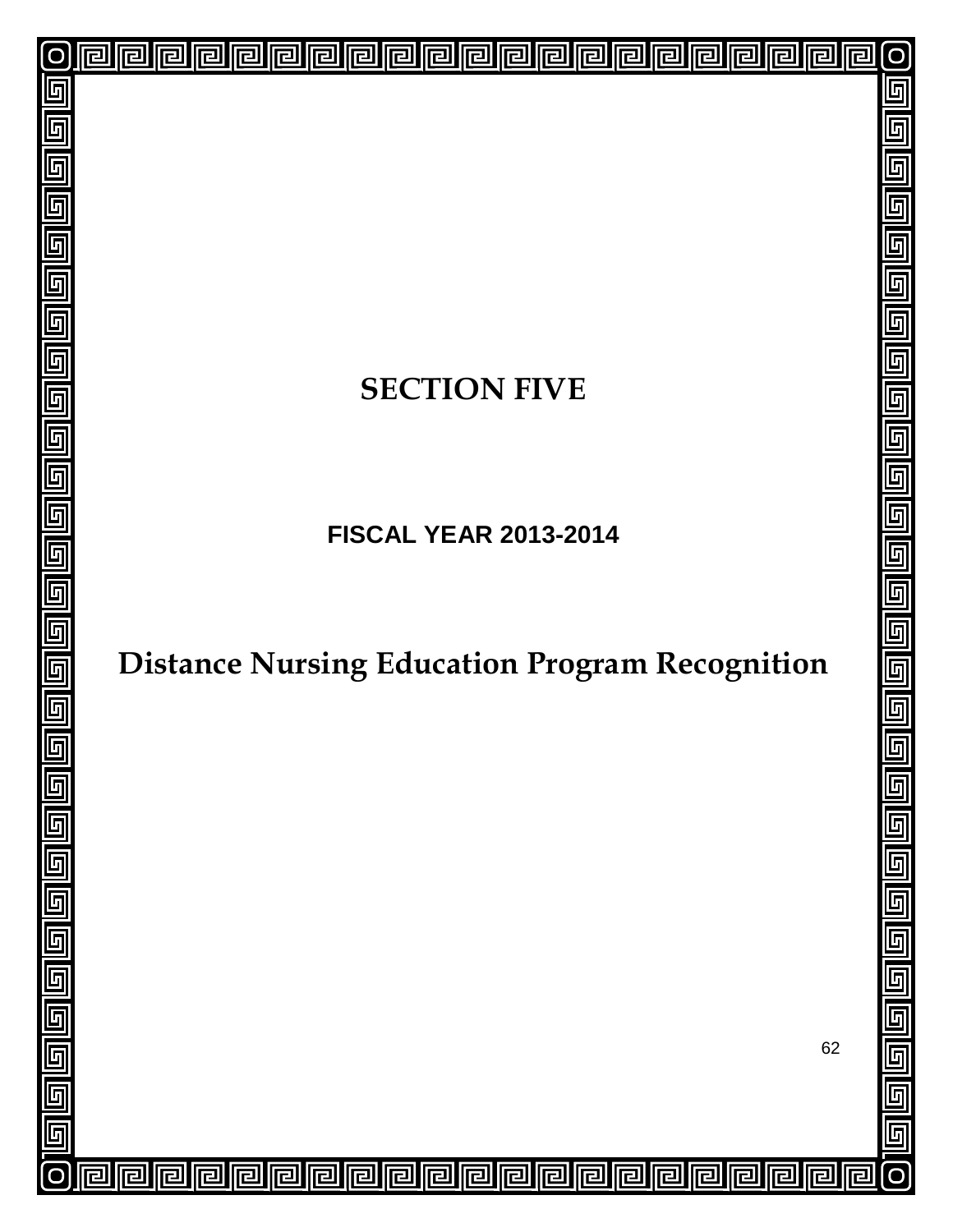|                                                          | <b>Distance Nursing Education Program Recognition 2013-14</b> |                       |                                               |                    |                        | Change from 2013-14       |                            |
|----------------------------------------------------------|---------------------------------------------------------------|-----------------------|-----------------------------------------------|--------------------|------------------------|---------------------------|----------------------------|
|                                                          | Fall<br>2013                                                  | <b>Spring</b><br>2014 | <b>Summer</b><br>2014                         | Total<br>2013-2014 | Percent for<br>program | Total<br>$2012 -$<br>2013 | Change<br>from<br>$2012 -$ |
|                                                          |                                                               |                       |                                               |                    | type                   |                           | 2013                       |
| Degree offered                                           |                                                               |                       | <b>Number of Students Placed per semester</b> |                    |                        |                           |                            |
| Certificate PN                                           | 0                                                             | $\Omega$              | o                                             | 0                  | NA.                    | $\Omega$                  | NA.                        |
| ASPN/AASPN                                               | 227                                                           | 220                   | 96                                            | 543                | 72.8%                  | 524                       | 4%                         |
| ADN/ASN                                                  | 30                                                            | 26                    | 28                                            | 84                 | 11.3%                  | 84                        | 0%                         |
| <b>BSN</b>                                               | 42                                                            | 26                    | 13                                            | 81                 | 10.9%                  | 57                        | 42%                        |
| <b>CRNA</b>                                              | 9                                                             | 5                     | 5                                             | 19                 | 2.5%                   | 14                        | 36%                        |
| FNP/ANP/NNP/<br><b>WHNP</b>                              | $\overline{7}$                                                | 9                     |                                               | 17                 | 2.3%                   | 25                        | $-32%$                     |
| CNM                                                      | 1                                                             | 1                     | $\Omega$                                      | $\mathbf{2}$       | 0.27%                  | 3                         | $-33%$                     |
| deducted DNP<br>category-2<br>students<br>previous year) |                                                               |                       |                                               |                    |                        |                           |                            |
| <b>TOTAL</b>                                             | 316                                                           | 287                   | 143                                           | 746                |                        | 707                       | +6%                        |

| <b>Distance Education Refresher Course Recognition</b> |              |                       |                       |       |                                                      |
|--------------------------------------------------------|--------------|-----------------------|-----------------------|-------|------------------------------------------------------|
|                                                        | Fall<br>2013 | <b>Spring</b><br>2014 | <b>Summer</b><br>2014 | Total |                                                      |
| <b>Number of Students</b>                              |              |                       |                       |       |                                                      |
| LPN                                                    |              |                       |                       |       | <b>Student to start after</b><br>didactic completion |
| <b>RN</b>                                              |              |                       |                       |       |                                                      |
| TOTAL                                                  |              |                       |                       |       |                                                      |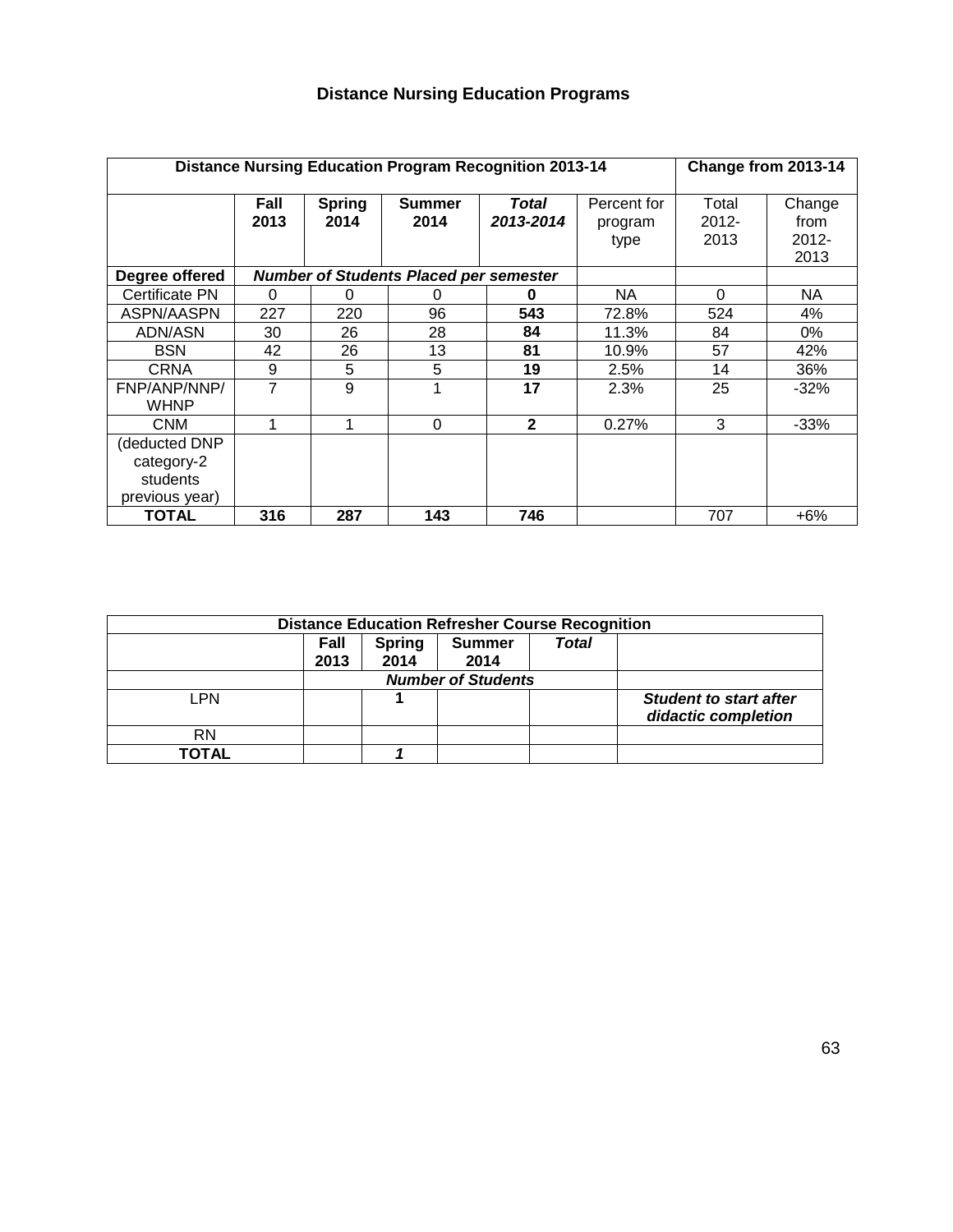### *Fall 2013*

| Program                                              | Type and # of students | <b>Clinical Placement Site(s)</b>                                     |
|------------------------------------------------------|------------------------|-----------------------------------------------------------------------|
| <b>Frontier Nursing</b>                              | CNM <sub>1</sub>       | <b>Trinity-Minot</b>                                                  |
| <b>University, KY</b>                                |                        |                                                                       |
| <b>Georgetown University</b>                         | FNP 1                  | St. Alexius Medical Center-Mandan Clinic<br>Е                         |
| <b>Indiana State University</b>                      | LPN-RN (BSN) 1         | St. Joseph Hospital and Health Center,<br>Dickinson                   |
| <b>Minnesota State</b>                               | <b>LPN-49</b>          | Veterans Affair Medical Center, Bethany                               |
| <b>Community and</b>                                 | <b>RN 27</b>           | Homes (Fargo), Essentia Health all                                    |
| <b>Technical College</b>                             |                        | campuses, Sanford North Fargo, Triumph<br>(Kindred-Vibra)             |
| <b>Minnesota State</b><br><b>University Moorhead</b> | RN-BSN-7               | Altur and Sanford North Fargo                                         |
| <b>Mount Marty</b>                                   | CRNA-2                 | Sanford Health Fargo-CRNA                                             |
|                                                      | $NP-2$                 | <b>Great Plains Clinic Dickinson-NPs</b>                              |
| <b>Northland Community</b>                           | LPN- 102               | Altru Clinic, Valley Memorial Home,                                   |
| and Technical College                                | AD - 30                |                                                                       |
| <b>Presentation College,</b>                         | $LPN - 8$              | Sanford Meritcare, Hospice Red River                                  |
| <b>SD</b>                                            | RN to BSN-3            | Valley, Essential Health, Fargo-Cass                                  |
|                                                      |                        | county Public Health and Fargo Catholic                               |
|                                                      |                        | schools.                                                              |
| <b>Rasmussen College</b>                             | LPN-68                 | <b>Eventide-Cheyenne Crossings</b>                                    |
|                                                      |                        | St. John's Lutheran Church<br>Northern Plains Surgery Center          |
|                                                      |                        | Villa Maria Nursing Home                                              |
|                                                      |                        | Prairie St. John's Psychiatric Hospital                               |
|                                                      |                        | <b>VIBRA Healthcare</b>                                               |
|                                                      |                        | 7-day clinic                                                          |
|                                                      |                        | <b>SENDCAA</b>                                                        |
|                                                      |                        | <b>Family Healthcare Center</b>                                       |
|                                                      |                        | <b>Lisbon Area Health Services</b>                                    |
|                                                      |                        | Davita Dialysis                                                       |
|                                                      |                        | Hospice of the Red River Valley                                       |
| <b>Regis University</b>                              | FNP 1                  | West River Regional Medical Center,                                   |
|                                                      |                        | Hettinger                                                             |
| <b>SD State University</b>                           | 4 BSN                  | Jamestown, Dickinson_St. Joseph, Oakes                                |
| <b>Texas Wesleyan</b>                                | CRNA 7                 | Hospital, Sanford, Fargo<br>St. Alexius Medical Center, Bismarck; St. |
| <b>University</b>                                    |                        | Joseph's Hospital, Mid Dakota clinic.                                 |
| <b>University of Minnesota</b>                       | NP-3 (1 GNP; 1 WHNP; 1 | Essentia Health West; Creative Caring in                              |
|                                                      | Mental Health NP)      | Fargo                                                                 |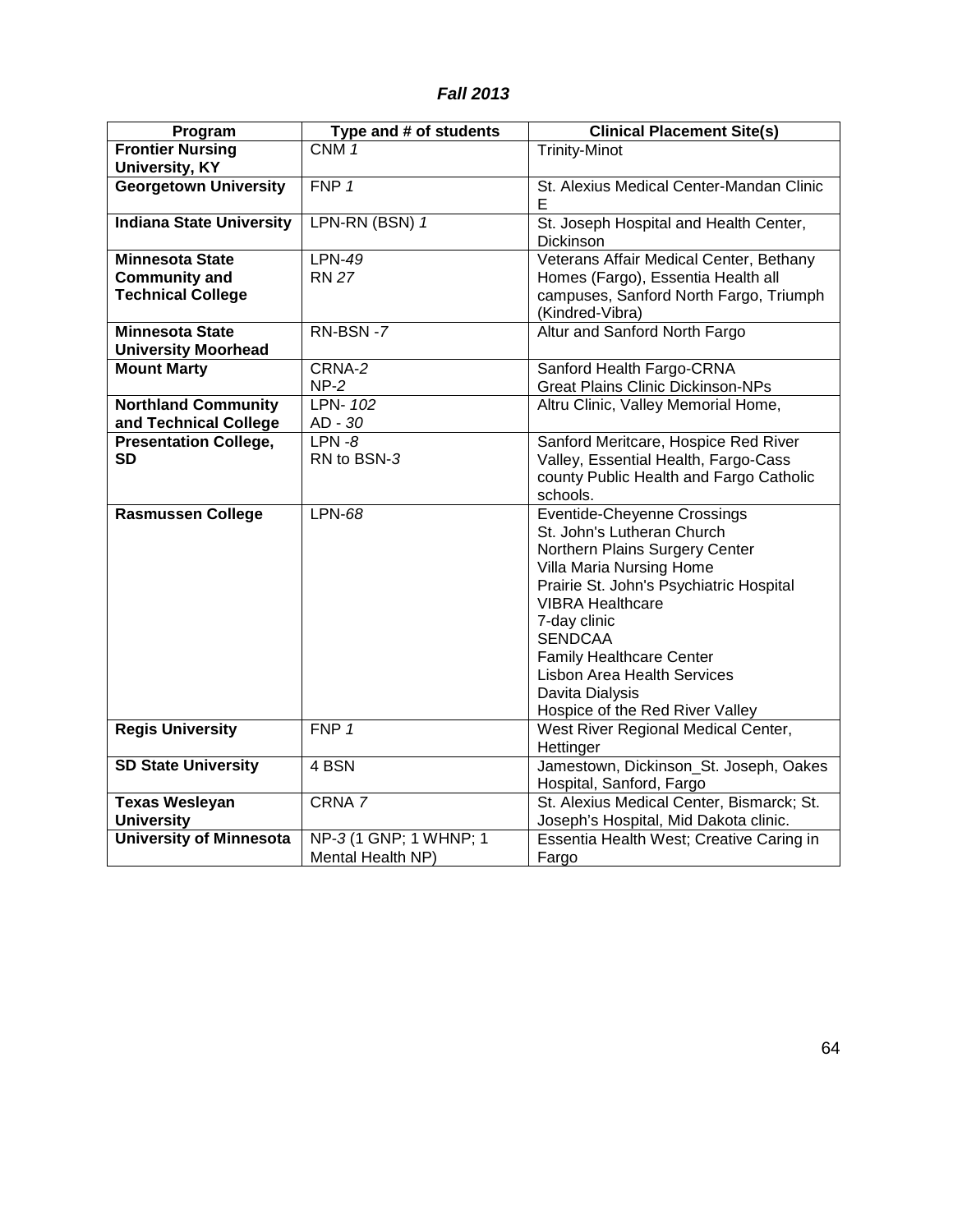### *Spring 2014*

| Program                         | Type and # of students (not   | <b>Clinical Placement Site(s)</b>                             |
|---------------------------------|-------------------------------|---------------------------------------------------------------|
|                                 | reflective of #of placements) |                                                               |
| College of St.                  | 1 RN                          | Sanford Fargo                                                 |
| <b>Scholastica</b>              |                               |                                                               |
| <b>Creighton University</b>     | 5 NNP                         | Sanford Fargo, Trinity Minot                                  |
| <b>Georgetown University</b>    | 1 FNP                         | <b>MDC Bismarck Pediatric Clinic (starts</b>                  |
|                                 |                               | 1/21/14                                                       |
| <b>Indiana State University</b> | 1 BSN (1/16/14)               | St. Joseph                                                    |
| <b>Lake Area Tech</b>           | $\overline{3}$ PN             | Oakes Community Hospital, Linton                              |
|                                 |                               | Hospital and Turtle Lake Community                            |
|                                 |                               | Memorial Hospital, Mid Dakota Clinic,                         |
|                                 |                               | <b>Bismarck</b>                                               |
| <b>Minnesota State</b>          | 26 ADN                        | Kindred Hospital, Bethany Homes, Villa                        |
| <b>College and Technical</b>    | <b>50 PN</b>                  | Maria, Sanford Essentia, Veterans                             |
| College                         |                               | Administration (Fargo)                                        |
| <b>Minnesota State</b>          | 5 RN-BSN                      | Fargo Cass, Essentia Fargo                                    |
| <b>University</b>               |                               |                                                               |
| <b>Mount Marty</b>              | 1 <sub>NP</sub>               | KIDS, Dickinson, Sanford                                      |
|                                 | 2 CRNA                        |                                                               |
| <b>Northland Community</b>      | 98 PN                         | <b>Grand Forks facilities</b>                                 |
| and Technical College           |                               |                                                               |
| <b>Presentation College</b>     | 19 BSN (LPN and RN to BSN)    | Sanford, Prairie St. Johns, St. Alexius, VA,                  |
|                                 |                               | Hospice Red River, Essentia, Fargo-Cass                       |
|                                 |                               | County Public Health, Bismarck Public                         |
|                                 |                               | Health, Dickey County Health District,                        |
|                                 |                               | UND Center for Family Medicine. Oak                           |
|                                 |                               | Grove Luthern School, Upper Missouri                          |
|                                 |                               | District Health Unit in Williston, Fargo<br>Catholic Schools. |
| <b>Rasmussen College</b>        | 43 PN Winter quarter          | Vibra Healthcare, Fargo; 7 day clinic,                        |
|                                 | 49 Spring quarter             | Fargo; Family Health Care Center, Fargo;                      |
|                                 |                               | Lisbon Area Health, Lisbon; DaVita                            |
|                                 | Total of 69 students placed.  | Dialysis Center, Fargo; Hospice Red                           |
|                                 |                               | River, Fargo; Northern Plains Surgery                         |
|                                 |                               | Center, Fargo; Olivet Lutheran, Fargo;                        |
|                                 |                               | Villa Maria Nursing Center, Fargo.                            |
| <b>South Dakota State</b>       | 1 LPN                         |                                                               |
| <b>University Refresher</b>     |                               |                                                               |
| Course                          |                               |                                                               |
| <b>Texas Wesleyan</b>           | 3 CRNA                        | St. Alexius Medical Center, Bismarck; St.                     |
| <b>University</b>               |                               | Joseph's Hospital; Mid Dakota Clinic                          |
| <b>University of Alabama</b>    | 1 Primary Pediatric NP        | Sanford clinic Bismarck                                       |
| at Birmingham                   |                               |                                                               |
| <b>University of Minnesota</b>  | 1 CNM, 1 Adult-gero NP, 1     | Innovis Health Care, Fargo; D&L PC, dba                       |
|                                 | <b>MHNP</b>                   | quality life, Fargo.                                          |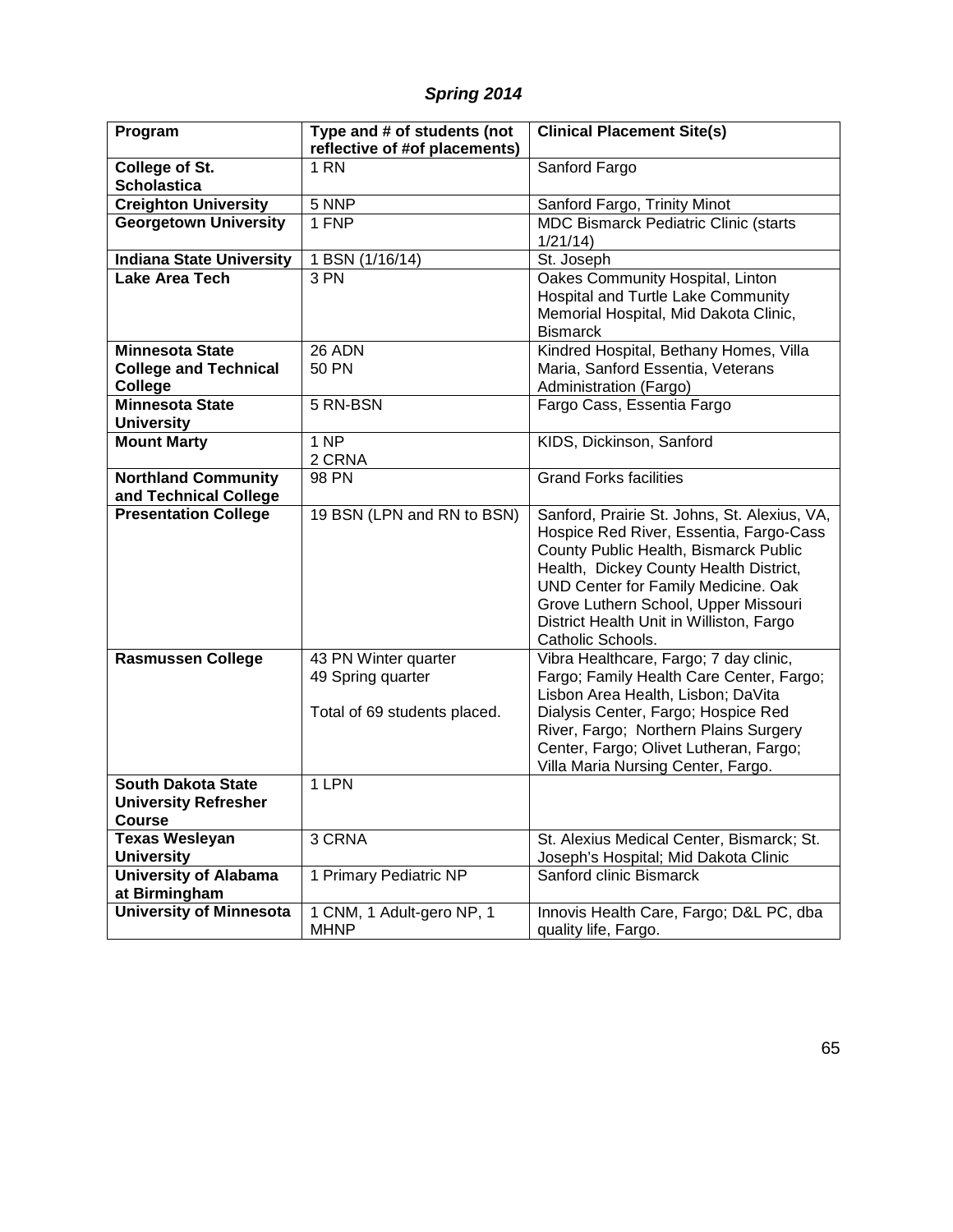### *Summer 2014*

| Program                                    | Type and # of students | <b>Clinical Placement Site(s)</b>                                                                                                                                                                                                                                                                                      |
|--------------------------------------------|------------------------|------------------------------------------------------------------------------------------------------------------------------------------------------------------------------------------------------------------------------------------------------------------------------------------------------------------------|
| Bemidji, Minn.                             | 1 BSN co-op            | Sanford                                                                                                                                                                                                                                                                                                                |
| College of St.                             | 1 BSN co-op            | Summer co-op intern at Sanford                                                                                                                                                                                                                                                                                         |
| <b>Scholastica</b>                         |                        |                                                                                                                                                                                                                                                                                                                        |
| <b>Creighton University,</b>               | 1 FNP                  | Essentia health                                                                                                                                                                                                                                                                                                        |
| <b>NE</b>                                  |                        |                                                                                                                                                                                                                                                                                                                        |
| <b>Indiana State College</b>               | 1 BSN                  | Southwestern district health unit                                                                                                                                                                                                                                                                                      |
| Lake Area Tech, SD                         | 1 PN                   | Benedictine Living Center, Garrison                                                                                                                                                                                                                                                                                    |
| Maryville, MO                              |                        |                                                                                                                                                                                                                                                                                                                        |
| <b>Minnesota State</b>                     | <b>28 PN</b>           | Sanford, Essentia Fargo, Bethany Homes,                                                                                                                                                                                                                                                                                |
| <b>College and Technical</b>               | 30 PN                  | Hospice of the red River, Villa Maria                                                                                                                                                                                                                                                                                  |
| College                                    |                        |                                                                                                                                                                                                                                                                                                                        |
| <b>Mount Marty</b>                         | 1 CRNA                 | Sanford Fargo                                                                                                                                                                                                                                                                                                          |
| <b>Presentation College</b>                | 6 BSN                  | Essentia Fargo                                                                                                                                                                                                                                                                                                         |
| <b>Rasmussen College</b>                   | <b>37 PN</b><br>28 AD  | Gladys Ray Shelter, Fargo; Northern<br>Plains Surgery, Fargo; Olivet Luthern,<br>Fargo; Villa Maria, Fargo; Vibra, Fargo;<br>Lisbon; Hospice Red River, Fargo; Family<br>Health Center, Fargo; Bethany Homes,<br>Fargo; Prairie St. John's, Fargo.; St.<br>Francis, Breckenridge, ND; Pediatric Arts<br>Clinic, Fargo. |
| <b>Texas Wesleyan</b><br><b>University</b> | 4 CRNA                 | St. Alexius Medical Center, Bismarck; St.<br>Joseph Hospital; Mid Dakota Clinic                                                                                                                                                                                                                                        |
| <b>University of Minnesota</b>             | 2 BSN co-op            | Sanford, Fargo                                                                                                                                                                                                                                                                                                         |
| <b>University of South</b>                 | 1 BSN co-op            | Sanford, Fargo                                                                                                                                                                                                                                                                                                         |
| <b>Dakota</b>                              |                        |                                                                                                                                                                                                                                                                                                                        |
| <b>Vermillion</b>                          |                        |                                                                                                                                                                                                                                                                                                                        |
| <b>Winona State University</b>             | 1 BSN co-op            | Sanford, Fargo                                                                                                                                                                                                                                                                                                         |